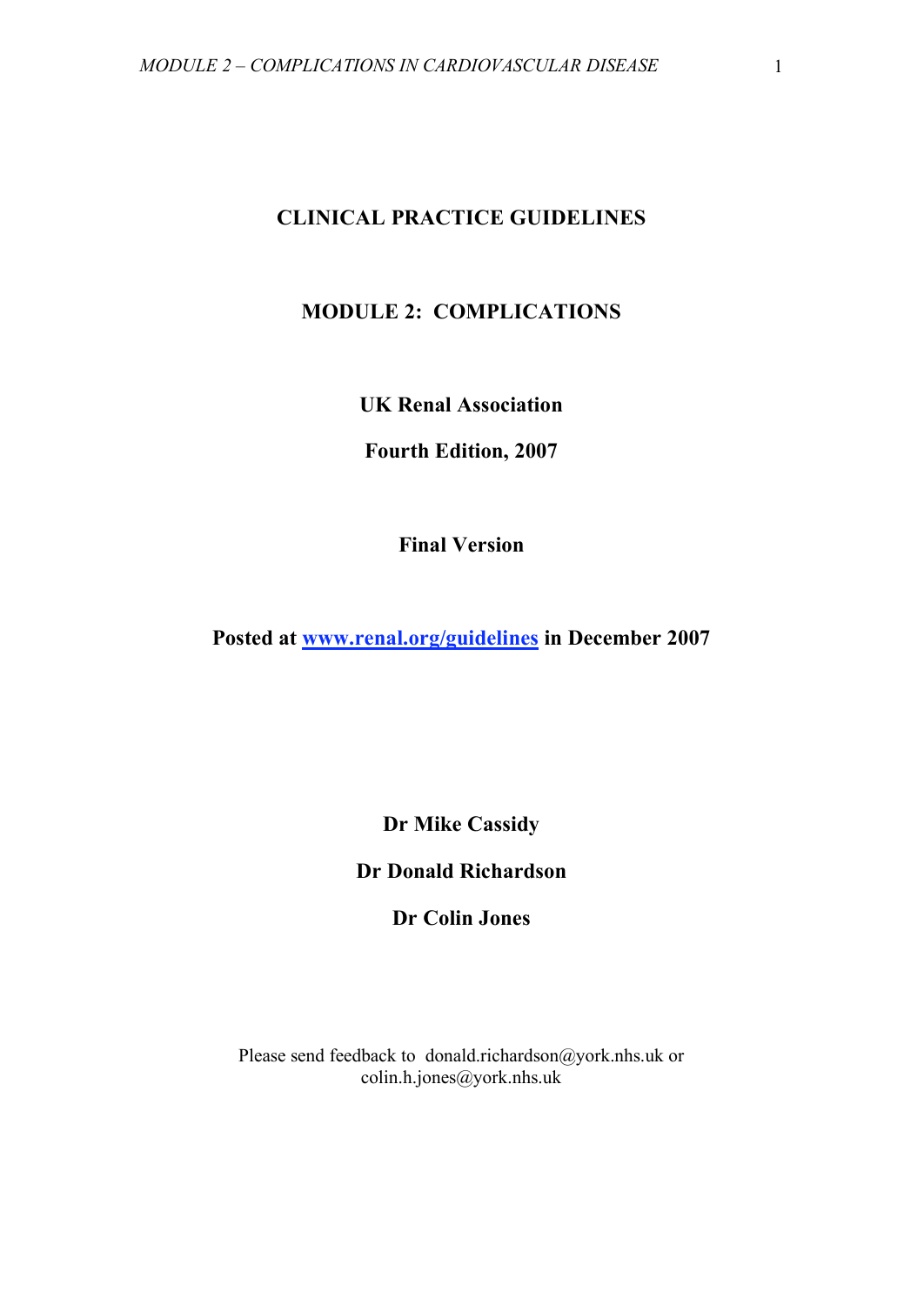# **CONTENTS**

| SUMMARY OF GUIDELINES FOR COMPLICATIONS IN CVD 3 |                                                        |  |
|--------------------------------------------------|--------------------------------------------------------|--|
| 1.                                               |                                                        |  |
| 2.                                               |                                                        |  |
| 3.                                               |                                                        |  |
| 4.                                               |                                                        |  |
|                                                  | SUMMARY OF AUDIT MEASURES FOR COMPLICATIONS IN CVD  9  |  |
|                                                  | FULL CLINICAL PRACTICE GUIDELINES FOR COMPLICATIONS IN |  |
| 1.                                               |                                                        |  |
| 2.                                               |                                                        |  |
| 3.                                               |                                                        |  |
| 4.                                               |                                                        |  |
|                                                  | <b>ACKNOWLEDGMENS AND DECLARATIONS OF INTEREST46</b>   |  |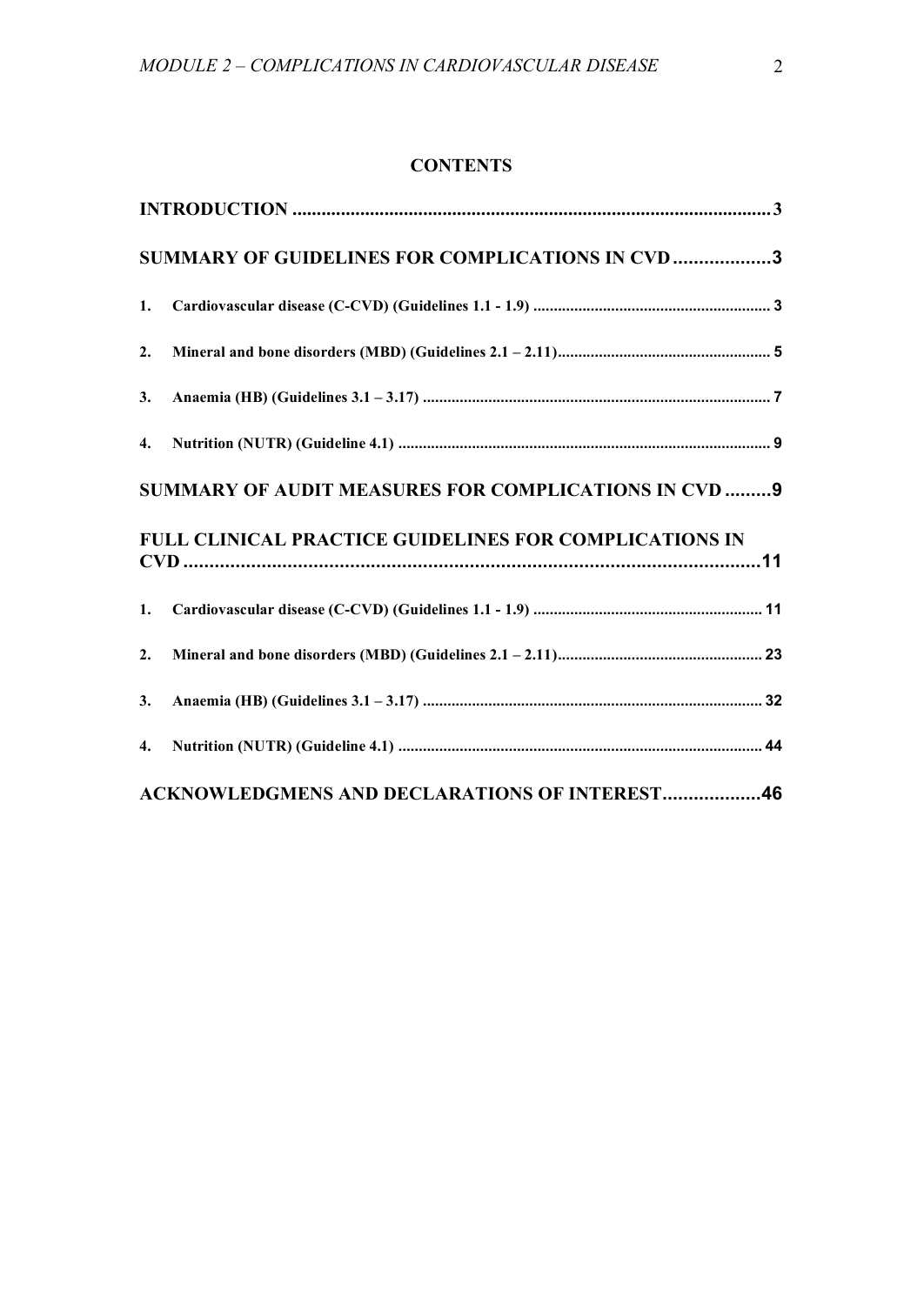# **Introduction**

Module 2 contains four sections relating to complications of CKD including patients on renal replacement therapy (RRT) and following transplantation. These areas are;

- 1. Cardiovascular disease
- 2. Mineral and bone disorders
- 3. Anaemia of CKD
- 4. Nutrition in CKD

Hypertension in CKD patients not yet on RRT is covered in the CKD module (module 1).

The Renal Association and Royal College of Physicians endorse the NICE Guidelines for Anaemia Management in Chronic Kidney Disease (CKD) 2006<sup>1</sup>. The reader is referred to these Guidelines as well as to the European Best Practice Guidelines for Anaemia in  $\text{CKD}^2$  and the DOQI<sup>3</sup> Guidelines for management of anemia in CKD. The KDIGO website  $(www.kdigo.org)^4$  is a useful site of comparing Guidelines and for reference of evidence based reviewed Guidelines internationally.

# References

1) National Collaborating Centre for Chronic Conditions, Royal College of Physicians. Guideline on Anaemia management in chronic kidney disease. 2006. National Institute for Clinical Excellence.

2) Locatelli F, Aljama P, Barany P et al. Revised European best practice Guidelines for the management of anaemia in patients with chronic renal failure. Nephrol.Dial.Transplant. 2004; 19 Suppl 2: ii1-47 3) NKF-K/DOQI Clinical Practice Guidelines for Anemia of Chronic Kidney Disease: update 2000. Am.J.Kidney Dis. 2001; 37: S182-S238

4) www.kdigo.org

# **Summary of guidelines for complications in CVD**

# **1. Cardiovascular disease (CVD) (Guidelines C-CVD-1.1 - 1.9)**

# **Guideline 1.1 C-CVD: Cardiovascular Disease**

With respect to patients with CKD Stage 3 - 5 and dialysis patients, a history of and risk factors for cardiovascular disease should be recorded in a format that permits audit. These should include:-

- Angina and myocardial infarction
- Previous coronary angioplasty or coronary artery bypass grafting
- Stroke and transient ischaemic attack
- Previous carotid artery surgery or angioplasty
- Peripheral vascular disease or previous intervention
- Cardiac failure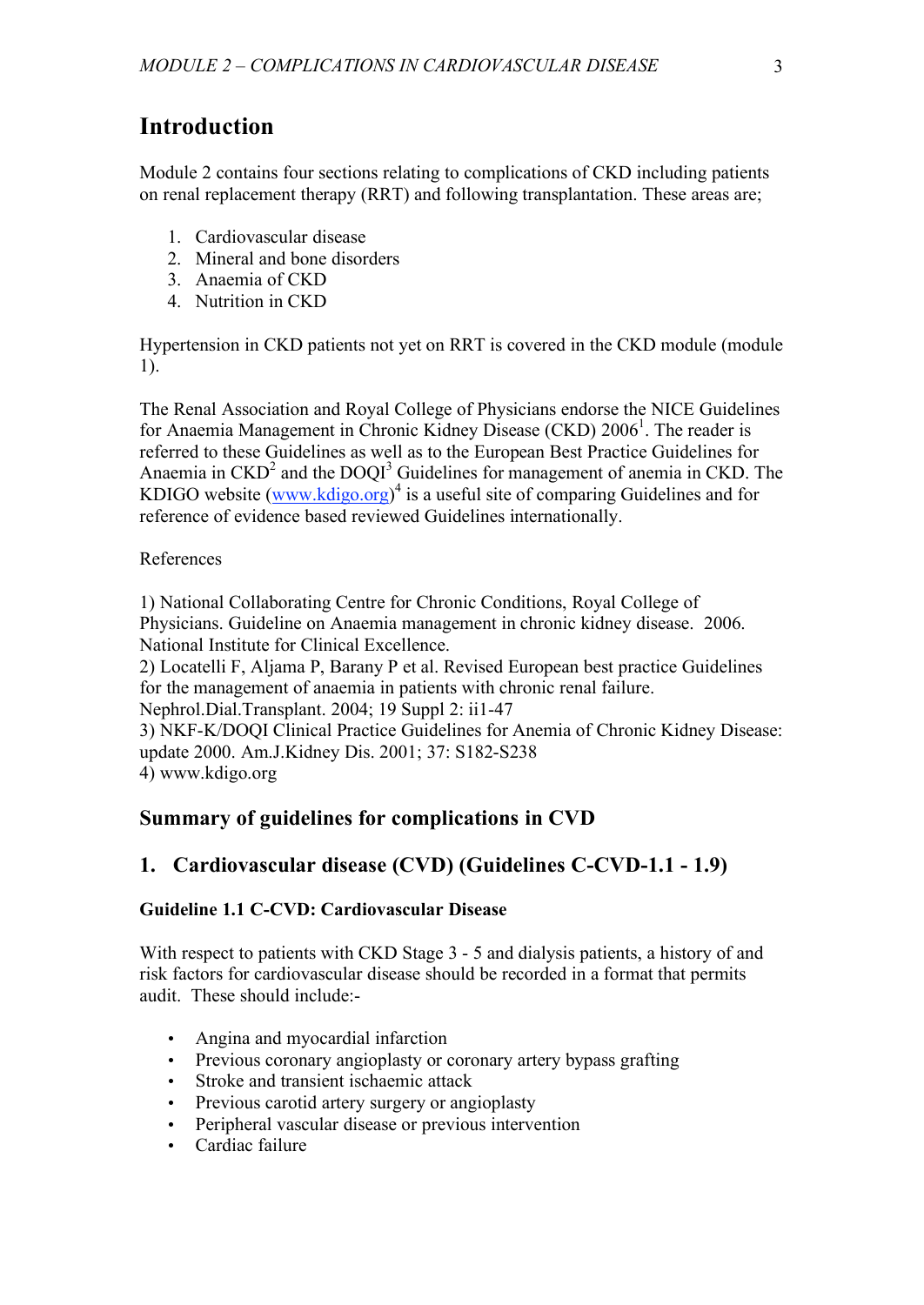#### **Guideline 1.2 C-CVD: Smoking and exercise**

With respect to all CKD and dialysis patients, healthy lifestyle changes should be encouraged (Good practice). Smoking habits should be recorded and smoking should be actively discouraged in all patients with a reasonable life expectancy and strongly discouraged in those patients on the transplant waiting list (Evidence). Exercise should be encouraged and patients, including dialysis patients, should be enrolled on regular exercise programmes, exercising 3 to 5 times weekly either during dialysis or between dialysis sessions (Evidence).

# **Guideline 1.3 C-CVD: HBA1C**

In all CKD and dialysis patients with diabetes the glycated haemoglobin (HbA1c) should be kept below 7.5%. HbA1c should be measured using an assay method which has been harmonized to the Diabetes Control and Complications Trial (DCCT) standard (Evidence in CKD 1 and 2, Good Practice in CKD 3-5 and dialysis patients).

# **Guideline 1.4 C-CVD: Hypercholesterolaemia**

Three-hydroxy-3 methylglutaryl-Co-enzyme A reductase inhibitors (statins) should be considered for primary prevention in all CKD including dialysis patients with a 10 year risk of cardiovascular disease, calculated as  $> 20\%$  according to the Joint British Societies' Guidelines (JBS 2), despite the fact that these calculations have not been validated in patients with renal disease. The target total cholesterol should be <4 mmol/l or a 25% reduction from baseline, and a fasting low density lipoprotein (LDL)-cholesterol of <2 mmol/l or a 30% reduction from baseline, whichever is the greatest reduction in all patients (Evidence in CKD 1-3, Good Practice in CKD 4-5 and dialysis patients). Statins should not be withdrawn from patients in whom they were previously indicated and should continue to be prescribed when such patients start renal replacement therapy (RRT) or change modality. (Good Practice).

# **Guideline 1.5 C-CVD: Hyperhomocysteinaemia and folate supplementation**

Serum and red cell folate should be above the lower limit of the reference range in all CKD patients including those on dialysis and after transplantation. (Good practice).

#### **Guideline 1.6 C-CVD: Secondary prevention of cardiovascular risk**

All CKD patients (including those on dialysis and with functioning transplants) with a history of myocardial infarction, stroke, peripheral vascular disease, acute coronary syndrome, or who undergo surgical or angiographic coronary revascularisation should be prescribed aspirin, an ACE inhibitor, a beta-blocker, and an HMG–CoA reductase inhibitor unless contraindicated. The doses of ACE inhibitors and beta-blockers should be the maximum tolerated (Evidence). In patients in whom lipid-lowering drug treatment is used, total cholesterol should be reduced by 25% or to below 4 mmol/l, or LDL-cholesterol to below 2 mmol/l or reduced by 30%, whichever reduction is the greatest. (Evidence in CKD 1-3, Good Practice in CKD 4-5 and dialysis patients).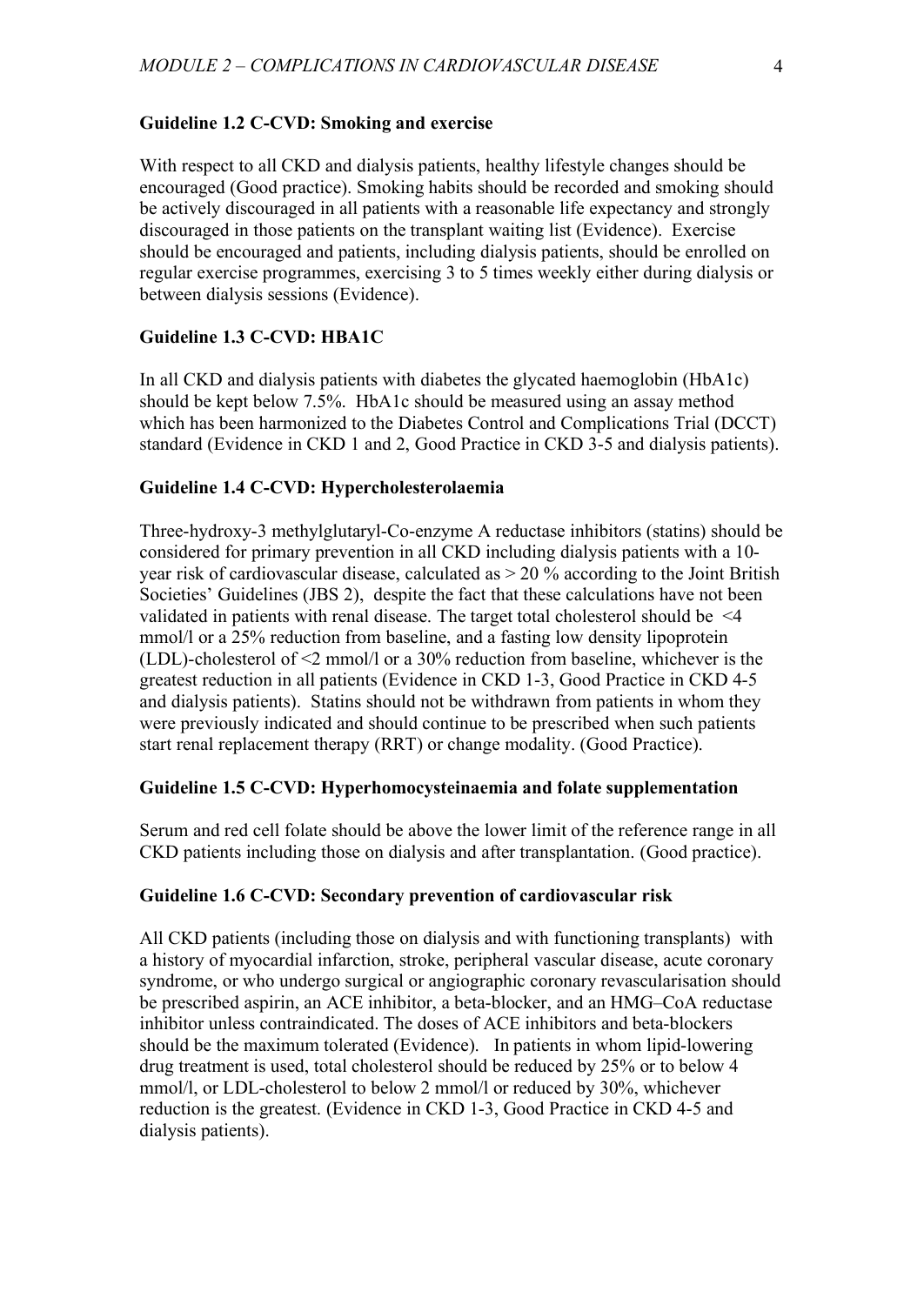# **Guideline 1.7 C-CVD: Cardiac investigations and coronary revascularization**

In all CKD and dialysis patients, patients should have unimpeded access to a full range of cardiac investigations including exercise and stress echocardiography, radioisotopic cardiac scans, and coronary angiography. They should also have unimpeded access to cardiology assessment for coronary angioplasty and stenting and cardiac surgery. (Good practice).

# **Guideline 1.8 C-CVD: Hypertension in dialysis patients**

Pre and post-dialysis blood pressure (measured after completion of dialysis, including washback) should be recorded and intra-dialytic blood pressure measured to enable management of the haemodialysis session.

Measurement of inter-dialytic blood pressure should be encouraged as a routine aid to management in haemodialysis patients (Good Practice).

Blood pressure in patients on peritoneal dialysis should be <130/80 mmHg (Good Practice).

Hypertension on dialysis should be managed by ultrafiltration in the first instance (Good practice).

# **Guideline 1.9 C-CVD: Hypertension in renal transplant patients**

Target blood pressure for renal transplant patients < 130/80 mm Hg (Good practice).

# **2. Mineral and bone disorders (MBD) (Guidelines 2.1 – 2.11)**

# **Guideline 2.1 C-MBD: Serum calcium in patients with Chronic Kidney Disease**

In patients with CKD 1 to 4 serum calcium, adjusted for albumin concentration, should be kept within the normal reference range for the laboratory used (Evidence).

# **Guideline 2.2 C-MBD: Serum calcium in Dialysis Patients**

Serum calcium, adjusted for albumin concentration, should be maintained within the normal reference range for the laboratory used (measured before a "short gap" dialysis session in HD patients) and ideally maintained between 2.2 and 2.5 mmol/L. (Good Practice).

# **Guideline 2.3 C-MBD: Serum phosphate in patients with CKD stages 3 and 4**

Serum phosphate in patients with CKD stages 3 and 4 should be maintained between 0.9 and 1.5 mmol/L. (Evidence).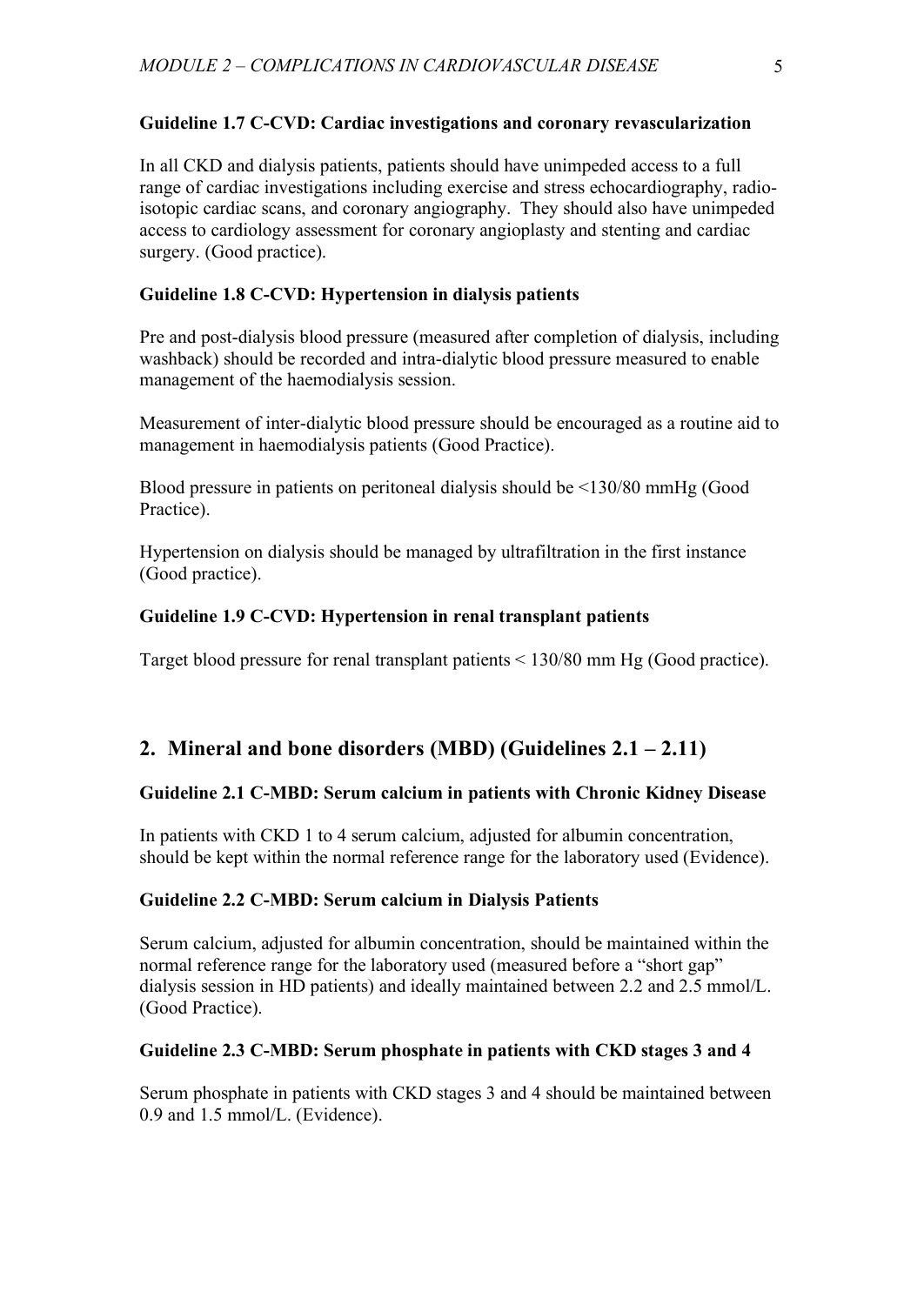# **Guideline 2.4 C-MBD: Serum phosphate in dialysis patients**

Serum phosphate in dialysis patients (measured before a "short gap" dialysis session in HD patients) should be maintained between 1.1 and 1.8 mmol/L. (Evidence).

# **Guideline 2.5 C-MBD: Serum calcium x phosphate product**

The serum albumin corrected calcium and phosphorus product should be maintained below 4.8 mmol<sup>2</sup>/L<sup>2</sup> and ideally below 4.2 mmol<sup>2</sup>/L<sup>2</sup> in all CKD patients. (Evidence).

# **Guideline 2.6 C-MBD: Measurement of Serum Parathyroid Hormone in CKD**

Parathyroid hormone needs only to be measured routinely in progressive CKD 3, and stages 4 and 5 CKD. PTH should not be routinely measured in stages 1, 2 nor in nonprogressive stage 3 CKD unless there is a clinical indication to do so (eg hypercalcaemia). (Good Practice).

# **Guideline 2.7 C-MBD: Desired outcome range for Serum Parathyroid Hormone in CKD**

The target range should increase from the normal range with CKD stages 1-3, to between the top of the normal range and twice normal for stage 4 CKD and to between 2 to 4 times normal in CKD stage 5 not on dialysis. These targets should also apply to transplant patients (Good Practice). The same target range should apply when using the whole molecule PTH assay (Good Practice).

# **Guideline 2.8 C-MBD: Desired outcome range for Serum Parathyroid Hormone in Dialysis Patients**

The target range for parathyroid hormone measured using an intact PTH assay should be between 2 and 4 times the upper limit of normal for the intact PTH assay used (Good Practice). The same target range should apply when using the whole molecule PTH assay (Good Practice).

# **Guideline 2.9 C-MBD: Vitamin D in CKD and Dialysis Patients**

#### **Chronic Kidney Disease Patients**

Serum 25-hydroxyvitamin D should be measured in all patients with an elevated PTH (Evidence). A level of less than 75 nmol/L indicates vitamin D insufficiency (Opinion).

#### **Dialysis patients**

The routine measurement of` serum 25-hyrdoxyvitamin D in dialysis patients is not included in these Guidelines due to the current lack of evidence regarding value and interpretation of the levels (Opinion).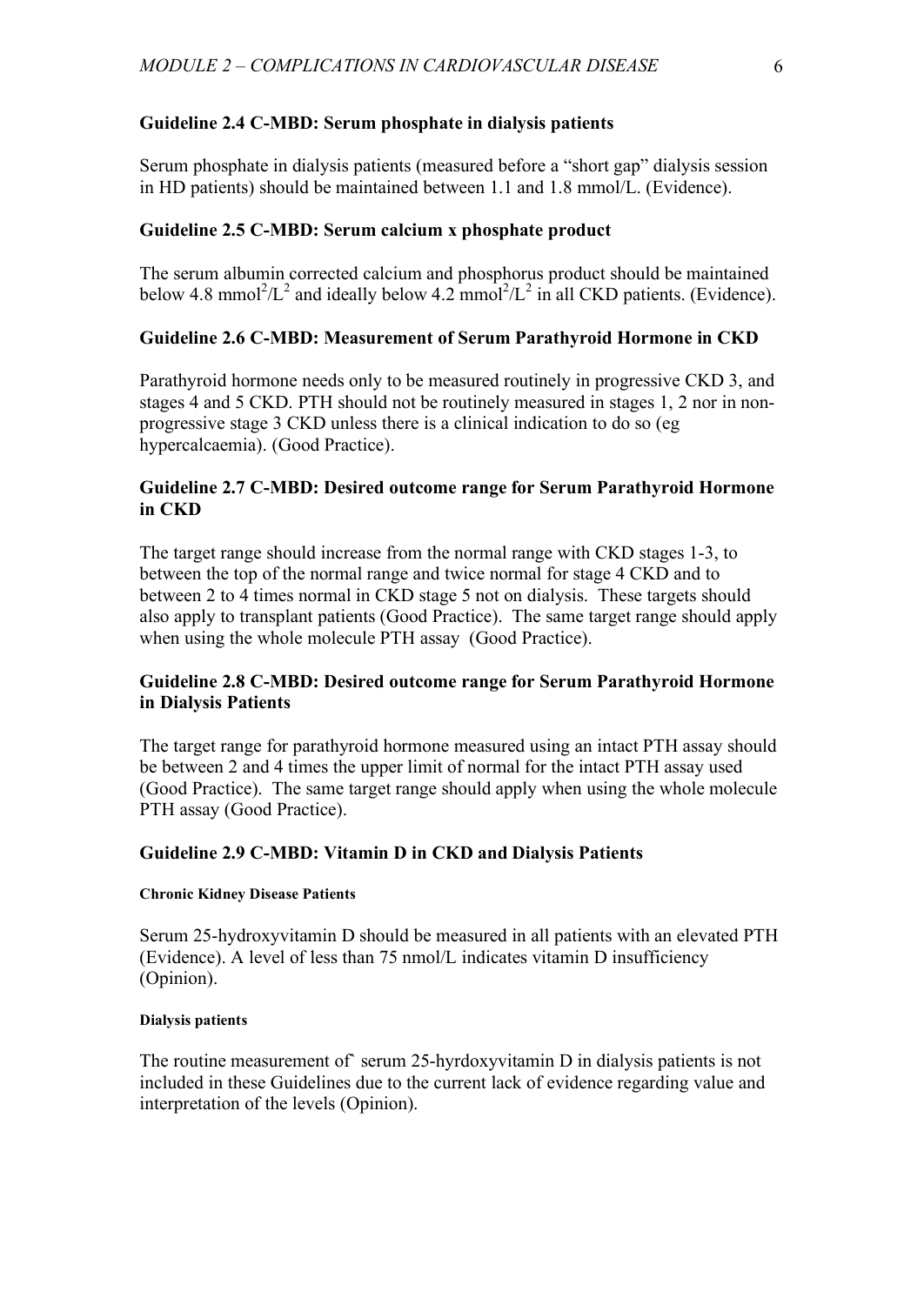# **Guideline 2.10 C-MBD: Serum aluminium in stage 4 and 5 CKD and dialysis patients**

Aluminium toxicity can occur in stage 4 and 5 CKD and in dialysis patients, if suspected serum aluminium levels should be determined (Good Practice). Serum aluminium concentration should also be measured every three months in all patients receiving oral aluminium phosphate binders (Good Practice). Care needs to be taken to avoid aluminium contamination of the blood sample (Evidence).

# **Guideline 2.11 C-MBD: Aluminium toxicity**

Serum levels should be less than 20 ug/L (Good Practice). A desferrioxamine test should be performed to support the diagnosis where random serum levels are indeterminate  $(60 - 200 \text{ ug/L})$ . (Evidence). The test should not be performed if the serum level is above 200 ug/L due to the risk of neurotoxicity. A bone biopsy provides confirmation of aluminium bone disease (Evidence).

# **3. Anaemia (HB) (Guidelines 3.1 – 3.17)**

#### **Guideline 3.1 C-HB: Evaluation of anaemia - Haemoglobin level**

In the opinion of the working group, anaemia should be evaluated in CKD when Hb<13 g/dl in adult males and post- menopausal females and when Hb <12g/dl for pre-menopausal females (Good Practice).

### **Guideline 3.2 C-HB: Evaluation of anaemia - Renal function**

CKD should be considered as a possible cause of anaemia when the GFR is <60 ml/min/1.73m<sup>2</sup>. It is more likely to be the cause if the GFR is  $\leq$ 30mls/min/1.73m<sup>2</sup> (<45 in diabetics) and no other cause, i.e. blood loss, folic acid or B12 deficiency, is identified. (Evidence).

# **Guideline 3.3 C-HB: Evaluation of anaemia - Erythropoietin hormone measurement**

In the opinion of the working group measurement of erythropoietin levels for the diagnosis or management of anaemia should not routinely be considered for patients with CKD (Good practice).

### **Guideline 3.4 C-HB: Treatment of Anaemia - Erythropoietic Stimulating Agents**

Treatment with ESAs should be offered to patients with anaemia of CKD and Hb consistently below 11.0g/dl, who are likely to benefit in terms of quality of life and physical function, and to avoid transfusion in patients considered suitable for transplantation (Evidence).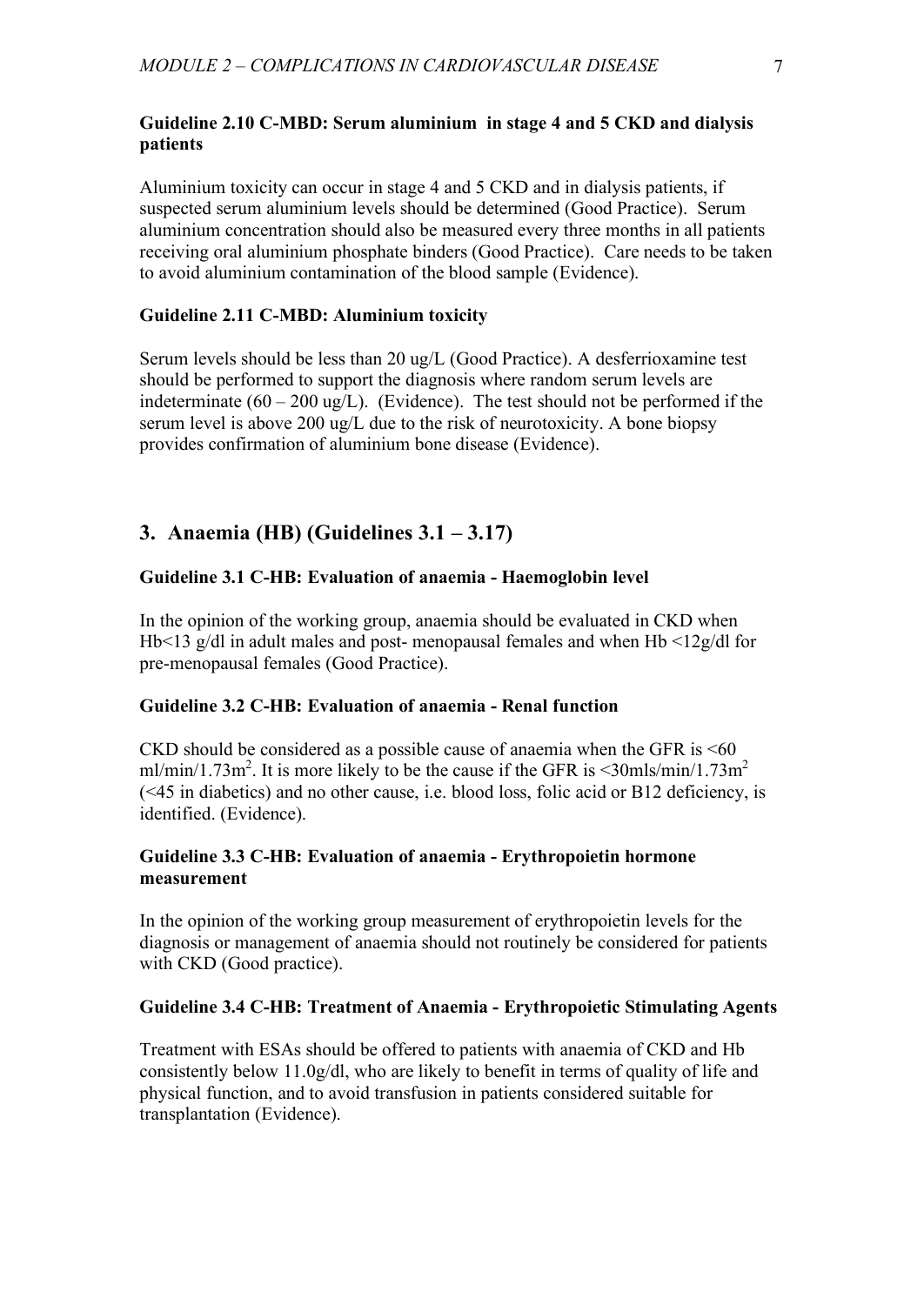### **Guideline 3.5 C-HB: Treatment of Anaemia - Choice of ESA**

Choice of ESA will depend on local availability of ESAs. (Good practice).

### **Guideline 3.6 C-HB: Treatment of Anaemia – Route of administration**

The prescriber should take account of the fact that subcutaneous administration of short acting ESAs allows lower doses to be used. (Evidence).

#### **Guideline 3.7 C-HB: Target haemoglobin**

Patients with CKD should achieve an outcome distribution of haemoglobin of 10.5- 12.5 g/dl. (Evidence).

#### **Guideline 3.8 C-HB: ESA Dose adjustments**

Adjustments to ESA doses should be considered when Hb is  $\leq 11$  or  $\geq 12$  g.dl. in order that the population distribution has the maximum proportion of patients in the range 10.5-12.5 as is possible (Evidence).

# **Guideline 3.9 C-HB: Iron status**

Patients should be iron replete to achieve and maintain target Hb whether receiving ESAs or not (Evidence).

# **Guideline 3.10 C-HB: Initiation of ESA and iron status**

ESA therapy should not be initiated in the presence of absolute iron deficiency (ferritin  $\leq 100$ ng/ml) unitl the iron deficiency is corrected<sup>1</sup>. Absolute iron deficiency should also prompt appropriate investigation. In patients with functional iron deficiency, iron supplements should be given concurrently with initiating ESA therapy (Evidence).

#### **Guideline 3.11 C-HB: Iron status – Oral vs. Intravenous iron**

Oral iron will, in general, be sufficient to attain and maintain iron balance in CKD patients not yet requiring dialysis and in those on peritoneal dialysis (PD); in contrast, most HD patients will require intravenous iron. (Evidence)

### **Guideline 3.12 C-HB: Upper limit for iron therapy**

For patients treated with iron, ferritin should not exceed 800ng/ml and to achieve this iron management should be reviewed when the ferritin > 500ng/ml (Evidence).

### **Guideline 3.13 C-HB: Monitoring during ESA therapy**

The Hb concentration should be monitored every 2-4 weeks in the correction phase and every 1-3 months for stable patients $1-3$ . More frequent monitoring will depend on clinical circumstances (Good practice).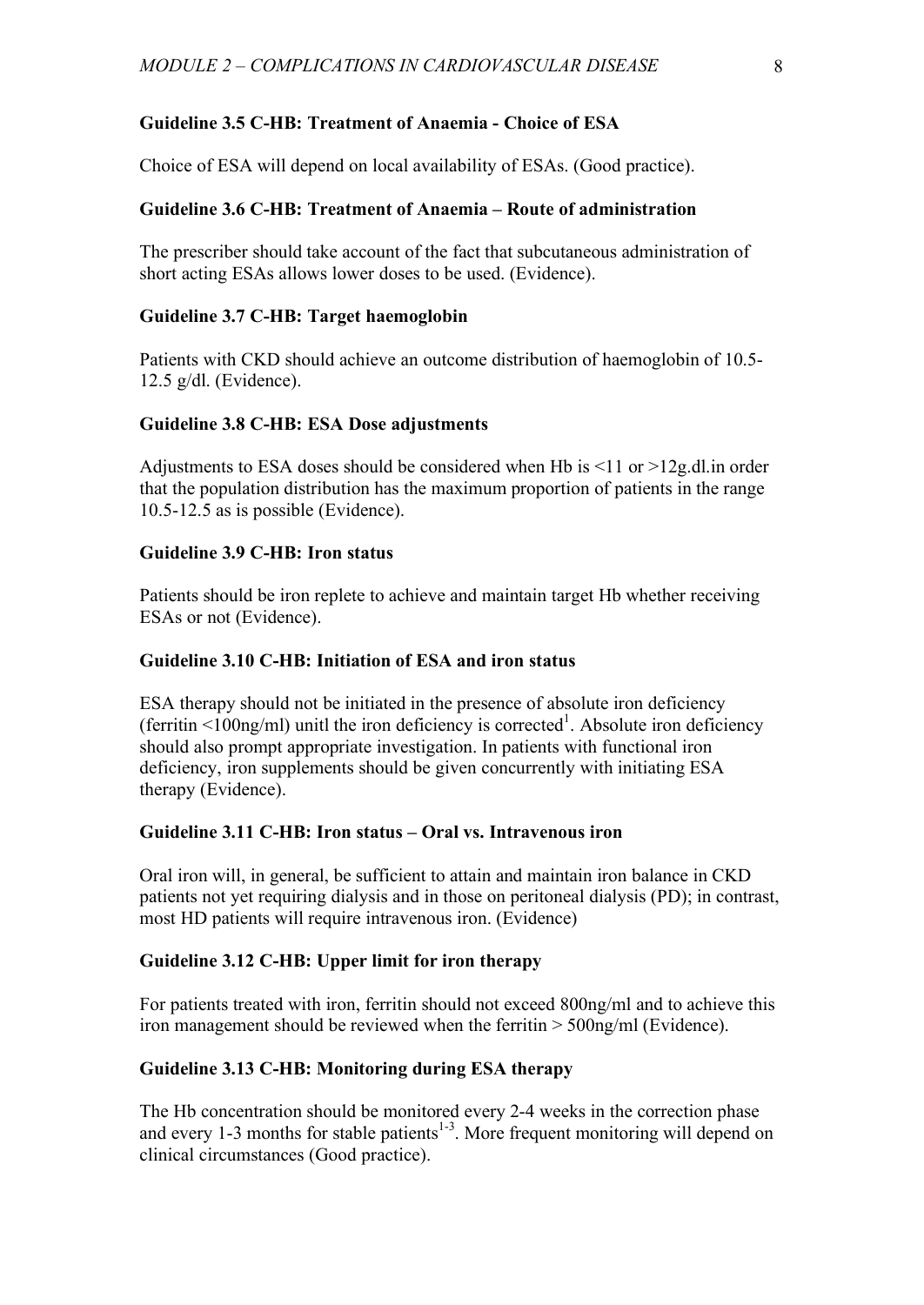# **Guideline 3.14 C-HB: Monitoring during iron therapy**

Regular monitoring of iron status (1-3 monthly) is recommended during treatment to avoid toxicity (Good practice): a serum ferritin consistently greater than 800  $\mu$ g/l is suggestive of iron overload<sup>1-3</sup>. Transferrin saturation and / or % red cell hypochromia can be used to guide therapy when available (Good practice).

# **Guideline 3.15 C-HB: Resistance to ESA therapy**

Failure to reach the target Hb level despite sc epoetin dose >300 IU/kg/week (450 IU/kg/week iv epoetin), or darbepoetin dose >1.5mcg/kg/week defines inadequate response ('resistance'). Hyporesponsive patients who are iron replete should be investigated. (Evidence).

### **Guideline 3.16 C-HB: Hypertension during ESA therapy**

Blood pressure should be monitored in all patients receiving ESAs and, if present, hypertension treated by volume removal and/or hypotensive drugs (Evidence). Withholding ESA therapy is not usually required if hypertension is being managed concurrently. ESA should be withheld in malignant hypertension.

# **Guideline 3.17 C-HB: Transfusion**

In circumstances where transfusion is required in CKD patients, haematology transfusion Guidelines<sup>1</sup> should be adhered to and target Hb recommendations above do not apply to transfusion (Evidence).

# **4. Nutrition (NUTR) (Guideline 4.1)**

# **Guideline 4.1 C-NUTR: Nutritional Screening**

All patients with stage 4-5 CKD should undergo regular nutritional screening (Good practice).

# **Summary of audit measures for complications in CVD**

Audit parameters are suggested for each of the Guidelines where appropriate. Subsequent analyses of the variables audited may be performed by the UK Renal Registry.

#### **Section 1: Cardiovascular Disease (CVD)**

- 1. A record of cardiovascular co-morbidity at the time of referral to a renal unit, when starting renal replacement therapy and annually thereafter.
- 2. Number of patients smoking and proportion referred for active help regarding cessation.
- 3. Number of patient's performing regular exercise.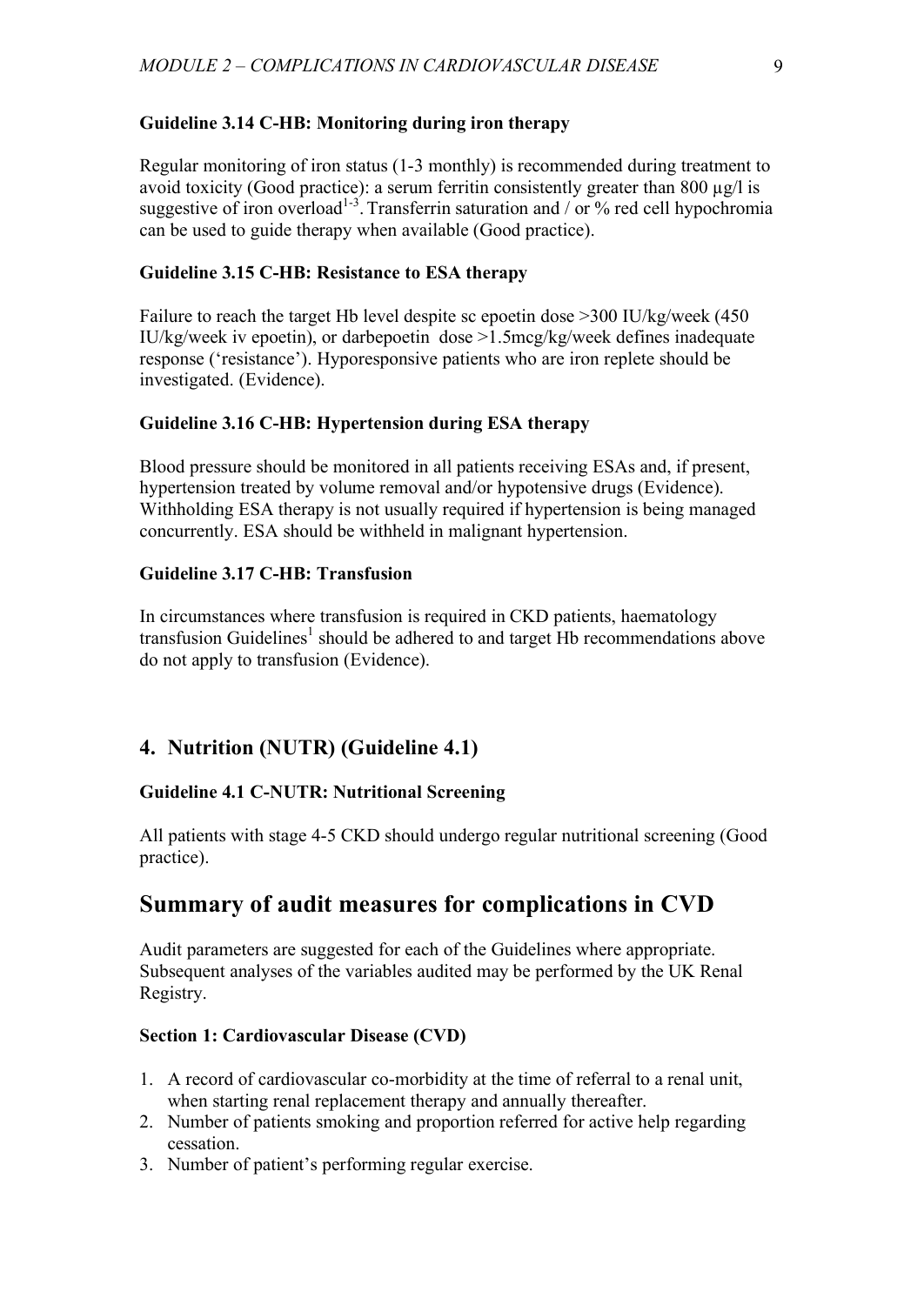- 4. Record of glycated haemoglobin concentrations in diabetic patients.
- 5. Record of prescribed statins.
- 6. Plasma cholesterol.
- 7. Serum and red cell folate.
- 8. Systems in place for drug monitoring against cardiovascular comorbidity and cholesterol levels.
- 9. Systems in place to monitor referral practices and care pathways to cardiology.
- 10. Pre and post dialysis blood pressure in haemodialysis patients.
- 11. Blood pressure in peritoneal dialysis patients.
- 12. Home and /or ambulatory blood pressure recordings.
- 13. Blood pressure in renal transplant patients.

# **Section 2: Mineral and bone disorders (MBD)**

- 1. Predialysis Serum unadjusted calcium.
- 2. Predialysis Serum Albumin.
- 3. Predialysis Serum phosphate.
- 4. Predialysis Calcium phosphate product.
- 5. Predialysis Serum parathyroid hormone level.
- 6. Vitamin D levels.
- 7. Proportion of patients prescribed aluminium phosphate binders.

# **Section 3: Anaemia (HB)**

- 1. eGFR by 4 variable MDRD method.
- 2. Haemoglobin.
- 3. The proportion of patients on an ESA.
- 4. Record of type of ESA.
- 5. The proportion of patients with an Hb 10.5-12.5g/dl,
- 6. The proportion of patients with an  $Hb > 12.5g/dl$ .
- 7. Monitoring ESA dose adjustments.
- 8. Serum ferritin.
- 9. % Hypochromic red cells.
- 10. %Transferrin saturation.
- 11. ESA dose.
- 12. Blood pressure.
- 13. Ferritin levels at start of treatment with ESA.
- 14. Proportion of haemodialysis patients receiving intravenous iron.
- 15. Number of patients transfused.
- 16. Number of units of packed cells transfused.

# **Section 4: Nutritional assessment (NUTR)**

- 1. Record of body weight prior to onset of ill health (well weight).
- 2. Current body weight.
- 3. Ideal body weight.
- 4. Body mass index (weight/height<sup>2</sup>).
- 5. Subjective global assessment, based on either a 3- or 7-point scale.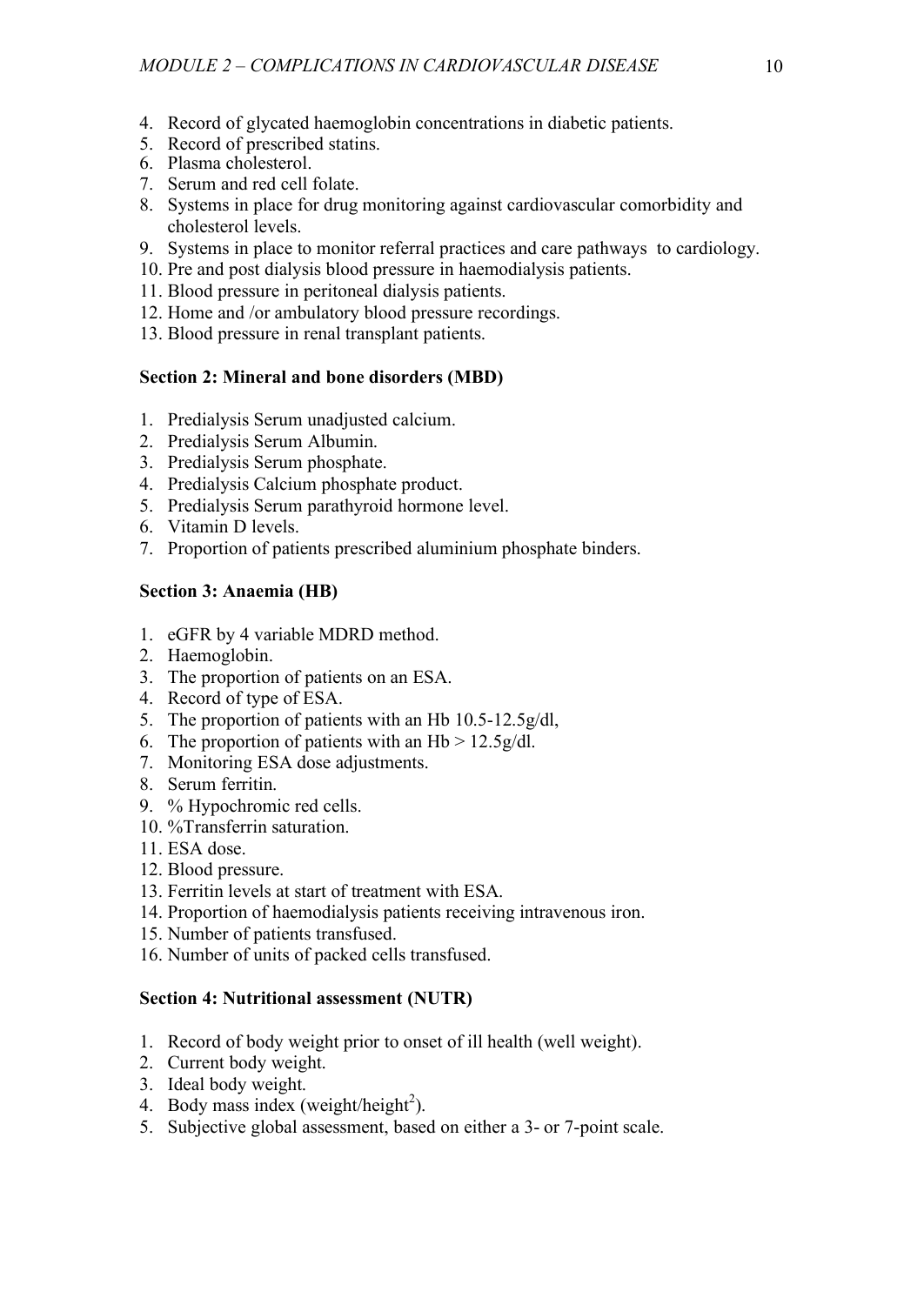# **Full clinical practice guidelines for complications in CVD**

# **1. Cardiovascular disease (C-CVD) (Guidelines 1.1 – 1.6)**

Primary and secondary prevention of atherosclerotic cardiovascular disease

# **Guideline 1.1 C-CVD: Cardiovascular Disease**

With respect to patients with CKD Stage 3 - 5 and dialysis patients, a history of and risk factors for cardiovascular disease should be recorded in a format that permits audit. These should include (Good Practice):-

- Angina and myocardial infarction
- Previous coronary angioplasty or coronary artery bypass grafting
- Stroke and transient ischaemic attack
- Previous carotid artery surgery or angioplasty
- Peripheral vascular disease or previous intervention
- Cardiac failure

### **Audit measure**

• A record of cardiovascular co-morbidity at the time of referral to a renal unit, when starting renal replacement therapy and annually thereafter.

# **Rationale**

Cardiovascular disease is the main cause of death in patients with CKD. The increased risk compared with the general population is more obvious in younger patients, for example a 35-year old haemodialysis patient has the same risk of death from cardiovascular disease as an 80-year old in the general population  $\frac{1}{1}$ . In addition to traditional risk factors associated with increased risk of cardiovascular disease such as hypertension, hypercholesterolaemia, other complications in patients with CKD notably anaemia<sup>2</sup> and disordered mineral metabolism<sup>3</sup> may contribute. Both anaemia and disorders of bone and mineral metabolism develop early in the course of CKD and may be detected when eGFR is below 60 ml/min (CKD stage 3) and both are nearly universal in patients with CKD stage 5.

# **References**

- 1) Parfrey P.S., Foley R.N. The clinical epidemiology of cardiac disease in chronic renal failure. J Am Soc Nephrol 1999; 10: 1606-15.
- 2) Levin A. The role of anaemia in the genesis of cardiac abnormalities in patients with chronic kidney disease. Nephrol Dial Transplant 2002; 17: 207-210.
- 3) Moe S., Drueke T., Cunningham J., Goodman W., Martin K., Olgaard K., Ott S., Sprague S., Lameire N., Eknoyan G. Definition, evaluation, and classification of renal osteodystrophy: A position statement from Kidney Disease: Improving Global Outcomes (KDIGO). Kidney Int. 2006 ; 69 (11): 1945-1953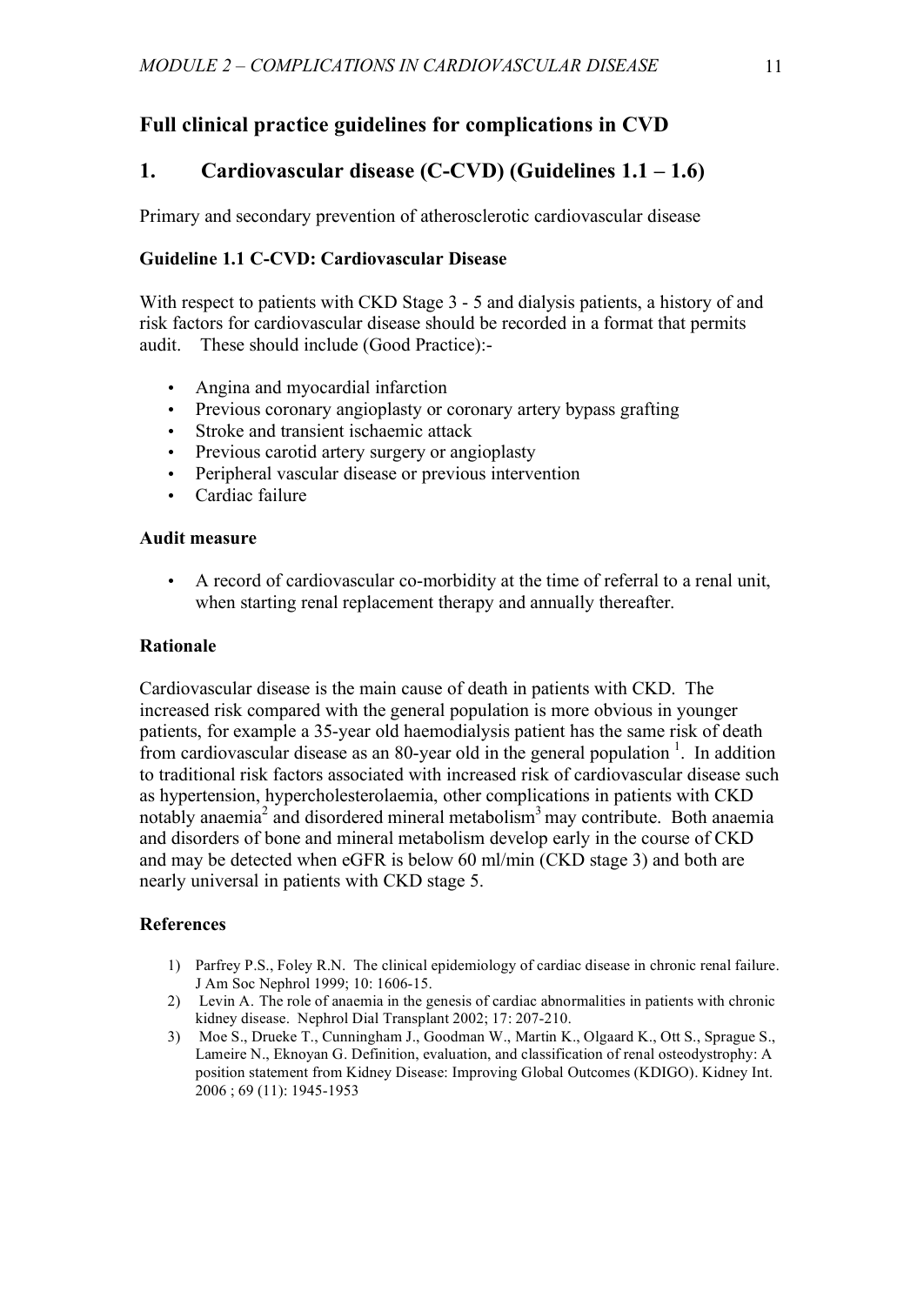#### **Guideline 1.2 C-CVD: Smoking and exercise**

With respect to all CKD and Dialysis Patients, healthy lifestyle changes should be encouraged (Good practice). Smoking habits should be recorded and smoking should be actively discouraged in all patients with a reasonable life expectancy and strongly discouraged in those patients on the transplant waiting list (Evidence). Exercise should be encouraged and patients, including dialysis patients, should be enrolled on regular exercise programmes, exercising 3 to 5 times weekly either during dialysis or between dialysis sessions (Evidence).

### **Audit measure**

- Number of patients smoking and proportion referred for active help regarding cessation.
- Number of patient's performing regular exercise.

#### **Rationale**

Cigarette smoking is associated with an increased cardiovascular risk in the general population, with more rapid progression of  $\text{CKD}^{1}$  and with cardiovascular mortality following transplantation.<sup>2</sup>

Exercise is of proven benefit in reducing cardiovascular risk in the general population. Reduced exercise capacity and muscle strength is detectable in stage 3 CKD and decreases with declining kidney function. Exercise training improves maximal exercise capacity, muscle strength and endurance in predialysis patients in all age groups<sup>3</sup>. Morphological and metabolic benefits in skeletal muscle have been well-documented in HD patients following exercise training programs. Such beneficial adaptations increase endurance and muscle strength and contribute to improved work capacity. Regular exercise may also contribute to reduced mortality. In a study of 2,507 new dialysis patients mortality risk was highest in those patients with severe limitations to moderate or vigorous physical activity and lowest in patients exercising up to 4 to 5 times weekly<sup>4</sup>. There was no association between increased survival and daily exercise so this warrants further study. Exercise training can result in a beneficial effect within a few weeks in HD patients. Exercise programs also have been shown to improve blood pressure control and reduce arterial stiffness though the beneficial effects taper off 1 month after stopping training. In a randomised clinical trial over 12 weeks intradialytic cycling and pre-dialysis strength training resulted in beneficial effects on behaviour, physical fitness and quality of life<sup>5</sup> Improvement is sustained up to 4 years but dropout rates from the exercise program are more likely to occur when the exercise program is between dialysis sessions rather than during dialysis <sup>6</sup>. This should be taken into consideration when designing an exercise program. Less data is in for patients treated by peritoneal dialysis.

#### **References**

- 1) Halimi JM, Giraudeau B, Vol S et al. Effects of current smoking and smoking discontinuation on renal function and proteinuria in the general population. Kidney Int 2000; 58:1285–92.
- 2) Kasiske BL, Klinger D. Cigarette smoking in renal transplant recipients. J Am Soc Nephrol 2000; 11:753–9.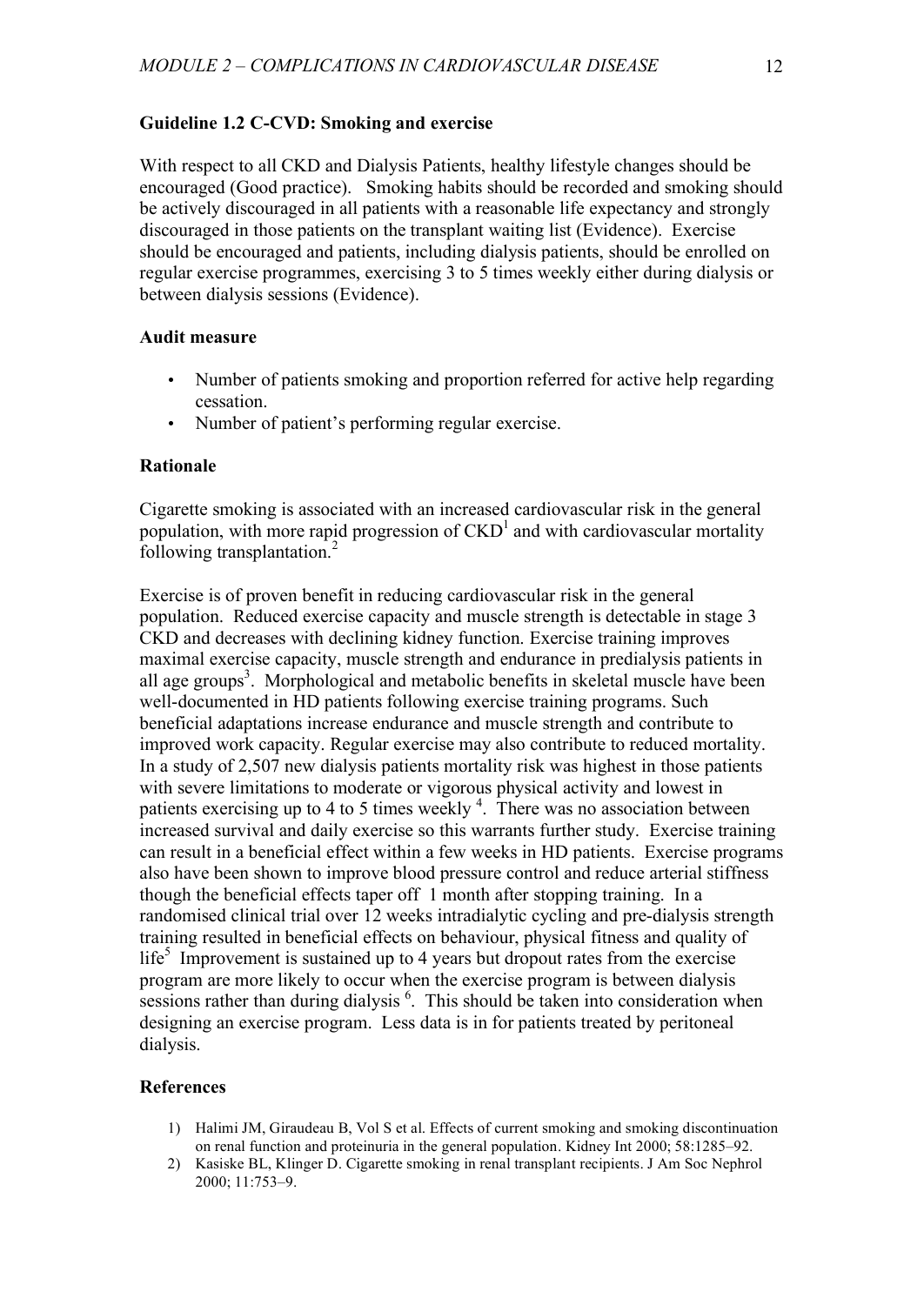- 3) Clyne N. The importance of exercise training in predialysis patients with chronic kidney disease. Clin Nephrol 2004; 61 Suppl 1: S10-3.
- 4) Stack AG, Molony DA, Rives T, Tyson J, Murthy BV. Association of physical activity with mortality in the US dialysis population. Am J Kidney Dis. 2005; 45(4): 690-701.
- 5) van Vilsteren MC, de Greef MH, Huisman RM, The effects of a low-to-moderate intensity pre-conditioning exercise programme linked with exercise counselling for sedentary haemodialysis patients in The Netherlands: results of a randomised clinical trial. Nephrol Dial Transpl*,* 2005; 20: 141-6.
- 6) Kouidi E, Grekas D, Deligiannia A, Tourkantonis A. Outcomes of long-term training in dialysis patients: comparison of two training programs. Clin Nephrol, 2004; 61 Suppl 1: S31- 8.

### **Guideline 1.3 C-CVD: HBA1C**

In all CKD and dialysis patients with diabetes the glycated haemoglobin (HbA1c) should be kept below 7.5%. HbA1c should be measured using an assay method which has been harmonized to the Diabetes Control and Complications Trial (DCCT)<sup>1</sup> standard (Evidence in CKD 1 and 2, Good Practice in CKD 3-5 and dialysis patients).

#### **Audit measure**

Record of glycated haemoglobin concentrations.

#### **Rationale**

Measurement of HbA1c blood levels is an established tool to monitor glycaemic control in diabetic patients. Differences in methodology and a lack of standardization between laboratories have made comparisons between sites difficult. Despite harmonisation between laboratories with the use of lyophilized calibrators standardized to the method used in the DCCT the mean difference in HbA1C may be as great as 1.7. In patients with CKD 4 and 5 measurements may be further unreliable because of the presence of anaemia, assay interference from uraemia, and decreased red blood cell survival. Measuring HbA1c using a turbidimetric immunoassay avoids these potential errors.

In type 1 diabetes the DCCT demonstrated that strict glycaemic control can both delay the onset and slow the progression of microvascular complications over a nine year period. The mean HbA1C values during the nine-year study were 7.2 percent with intensive therapy and 9.1 percent with conventional therapy. Subsequent studies have confirmed these findings. In type 2 diabetes improved glycaemic control appears to provide a similar benefit in delaying microvascular complications. Strict glycaemic control slows the increase in urinary albumin excretion in CKD 1 and 2 patients<sup>2</sup>. The UKPDS also demonstrated that improved glycemic control in newly diagnosed type 2 diabetic patients reduced the incidence of diabetic microvascular complications<sup>3</sup>.

Though intensive glycaemic control can delay the onset and slow progression of retinopathy, early nephropathy and neuropathy no intensive glycemic control trial to date has resulted in a significant reduction in cardiovascular end points. However in a meta-analysis of 13 prospective cohort studies, 10 of which were in type 2 diabetics, the relative risk of any cardiovascular event was 1.18 (95% CI 1.10-1.26) for every one-percentage point increase in glycated haemoglobin 4 . Further information will be available from the Veterans Affairs Diabetes Trial in type 2 diabetes which started in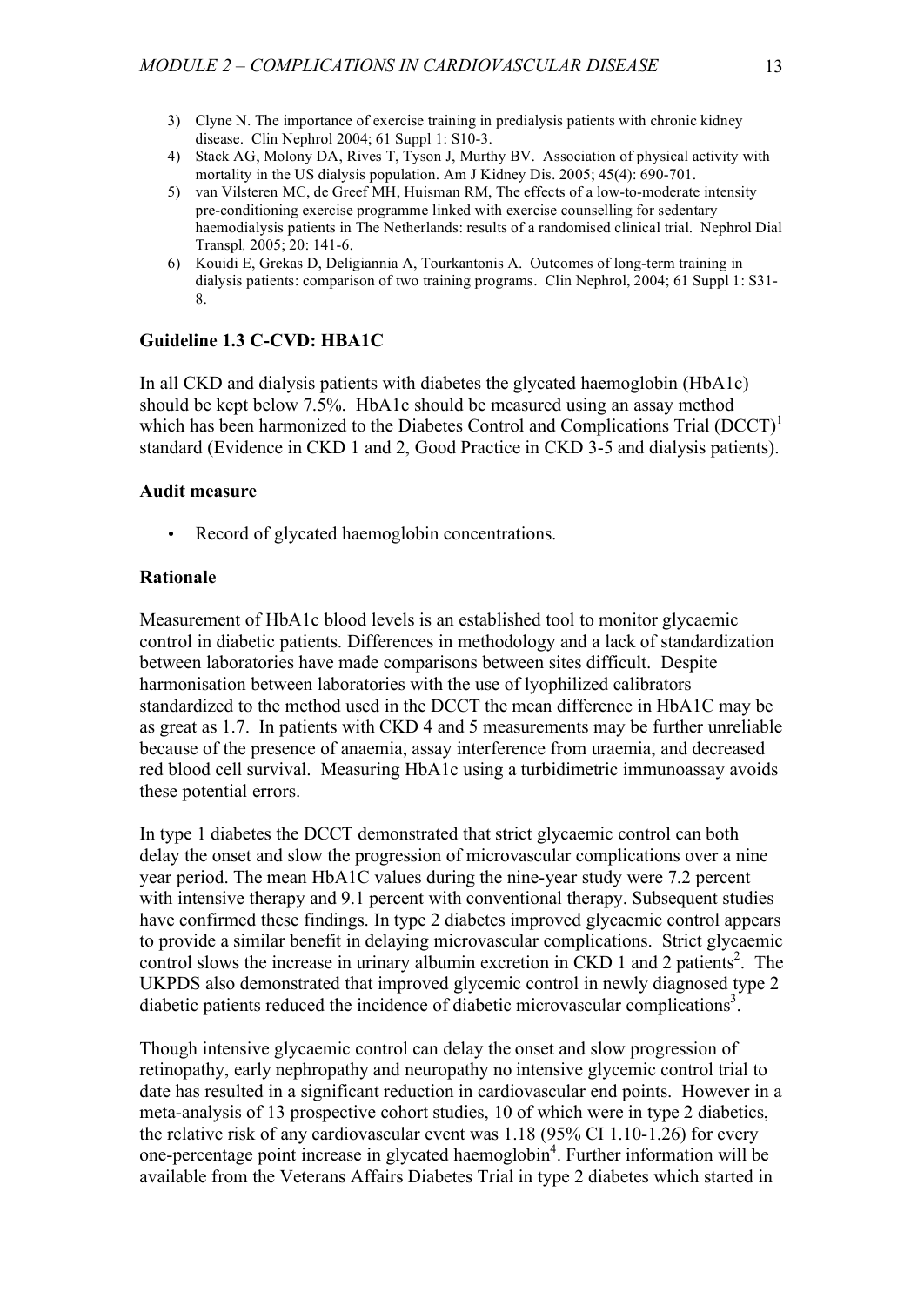December 2000 with follow up of 5-7 years. Initial results however show no effect on health status with intensive glucose control over 2 years  $<sup>5</sup>$ .</sup>

In dialysis patients with diabetes optimal glycaemic control goals are not established and it is important to individualise management. The effect of reaching an HbA1C of less than 7% in many elderly type 2 diabetics on dialysis is likely to have at best a modest effect on outcome and needs to be weighed against the risk of hypoglycaemic events. Haemodialysis per se has no significant long-term effect on glycaemic control in insulin-treated type 2 diabetic patients as opposed to peritoneal dialysis where the glucose load necessitates increased requirements for insulin or oral hypoglycaemic agents.

New-onset diabetes after renal transplantation occurs in between 2% and 54% of patients. In the absence of contrary evidence it would seem sensible to aim for the same HbA1C target in transplant patients with diabetes.

Recommendations from other Guidelines. JBS 2 recommend a HbA1c% target of  $\leq$ 6.5%, with an audit standard of  $\leq 7.5\%$ <sup>6</sup>. NICE recommend for each individual the target HbAC1 should be set between  $6.5\%$  and  $7.5\%$ <sup>7</sup> and KDOOI recommend a target of < 7.0% for people with diabetes irrespective of the presence or absence of  $\widetilde{\mathrm{CKD}}^8$ .

### **References**

- 1) The Diabetes Control and Complications Trial Research Group. The effect of intensive treatment of diabetes on the development and progression of long-term complications in insulin-dependent diabetes mellitus. N Engl J Med 1993; 329:977-86.
- 2) Gilbert RE, Tsalamandris C, Bach LA et al. Long-term glycemic control and the rate of progression of early diabetic kidney disease .Kidney Int 1993; 44: 855-9.
- 3) Intensive blood-glucose control with sulphonylureas or insulin compared with conventional treatment and risk of complications in patients with type 2 diabetes (UKPDS 33). UK Prospective Diabetes Study (UKPDS ) Group. Lancet 1998; 52:837-53.
- 4) Selvin E, Marinopoulos S, Berkenbli TG et al. Meta-analysis: glycosylated hemoglobin and cardiovascular disease in diabetes mellitus. Ann Intern Med 2004; 141: 421-31.
- 5) Pitale S, Kernan-Schroeder D, Emanuele N, Sawin C, Sacks J, Abraira C. VACSDM Study Group. Health-related quality of life in the VA Feasibility study on glycemic control and complications in type 2 diabetes mellitus. J Diabetes Complications. 2005; 19: 207-11.
- 6) JBS 2: Joint British Societies' Guidelines on prevention of cardiovascular disease in clinical practice Heart 2005; 91(suppl\_5): v1-v52.
- 7) NICE Inherited Clinical Guideline G. Management of Type 2 Diabetes. September 2002.
- 8) KDOQI Clinical Practice Guidelines and Clinical Practice Recommendations for Diabetes and Chronic Kidney Disease. Am J Kidney Disease. 2007; 49: S62- S73

#### **Guideline 1.4 C-CVD: Hypercholesterolaemia**

Three-hydroxy-3 methylglutaryl-Co-enzyme A reductase inhibitors (statins) should be considered for primary prevention in all CKD including dialysis patients with a 10 year risk of cardiovascular disease, calculated as > 20 % according to the Joint British Societies' Guidelines (JBS 2), despite the fact that these calculations have not been validated in patients with renal disease. A total cholesterol of <4 mmol/l or a 25% reduction from baseline, or a fasting low density lipoprotein (LDL)-cholesterol of <2 mmol/l or a 30% reduction from baseline, should be achieved, whichever is the greatest reduction in all patients (Evidence in CKD 1-3, Good Practice in CKD 4-5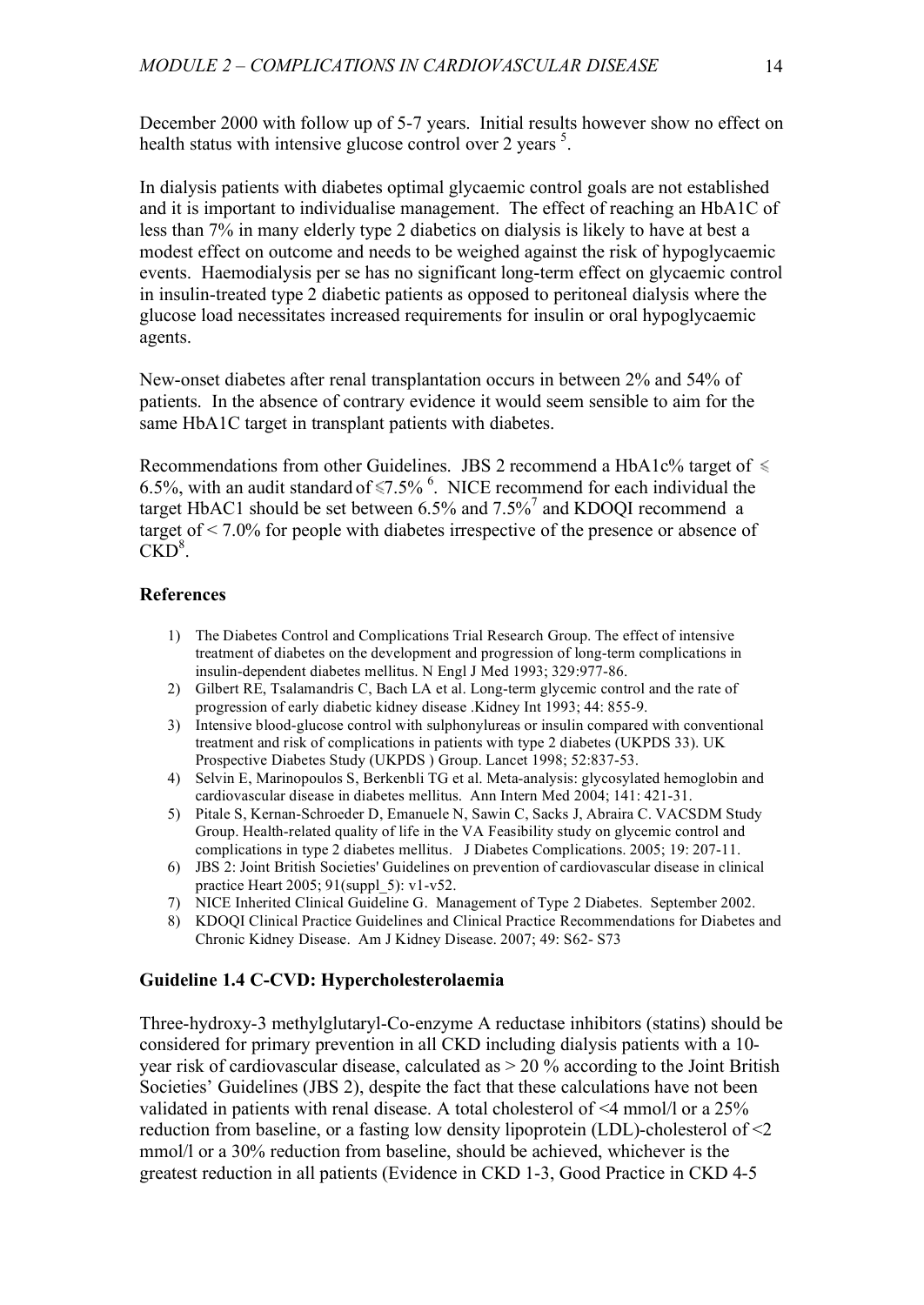and dialysis patients). Statins should not be withdrawn from patients in whom they were previously indicated and should continue to be prescribed when such patients start renal replacement therapy (RRT) or change modality. (Good Practice).

### **Audit measures**

- Record of prescribed statins
- Plasma cholesterol.

# **Rationale**

Management should be designed to lower cardiovascular risk through a multidisciplinary approach to risk factors, targeting patients with and those who are at high risk of atherosclerotic events. This is the principle behind the Joint British Societies' Guidelines<sup>1</sup>, in defining cardiovascular risk(available at http://www.bhsoc.org/bhf\_factfiles/bhf\_factfile\_jan\_2006.pdf ). Estimation of cardiovascular risk will require accurate recording of data for each dialysis patient regarding smoking, family history of premature vascular disease, blood pressure, total and HDL-cholesterol, and the presence or absence of diabetes, in addition to age and sex.

Hyperlipidaemia is common in dialysis patients; the usual pattern is an elevated triglyceride value, low level of high density lipoprotein (HDL)-cholesterol and variable changes in LDL and total cholesterol. All are dependent on nutrition, comorbidity and dialysis modality. Large-scale epidemiological studies in HD patients have shown an inverse or U-shaped relationship between serum cholesterol and subsequent mortality<sup>2</sup>. This inverse association is probably a good example of reverse causation: chronic disease, chronic inflammation, and malnutrition all cause hypocholesterolaemia and are independent risk factors for death. Though hypercholesterolaemia may have the same role in atherogenesis this may have a smaller impact in dialysis patients as these patients die from cardiovascular deaths other than due to coronary artery disease. This may in part explain the negative results in a randomised study of atorvastatin in non-insulin dependent diabetics patients on dialysis 3 . Two studies in continuous ambulatory peritoneal dialysis (CAPD) patients have shown a direct correlation between total cholesterol or total:HDL-cholesterol ratio and survival <sup>4,5</sup>. At present there are no data suggesting that statins are of benefit in patients receiving dialysis. Several ongoing trials, including SHARP and AURORA will inform this debate. Until further evidence is available the advice is to still continue to treat these patients with statins to achieve the above targets.

# **References**

- 1) JBS 2: Joint British Societies' Guidelines on prevention of cardiovascular disease in clinical practice Heart 2005;91(suppl\_5): v1-v52
- 2) Goldwasser P, Mittman N, Antignani A et al. Predictors of mortality in hemodialysis patients. J Am Soc Nephrol 1993; 3:1613–22.
- 3) Wanner C, Krane V, März W, Olschewski M, Mann JFE, Ruf G, Ritz E. for the German Diabetes and Dialysis Study Investigators. Atorvastatin in patients with type 2 diabetes mellitus undergoing hemodialysis. New Engl J Med 2005; 353: 238-248.
- 4) Gamba G, Mejia JL, Saldivar S et al. Death risk in CAPD patients. The predictive value of the initial clinical and laboratory variables. Nephron 1993; 65: 23-7.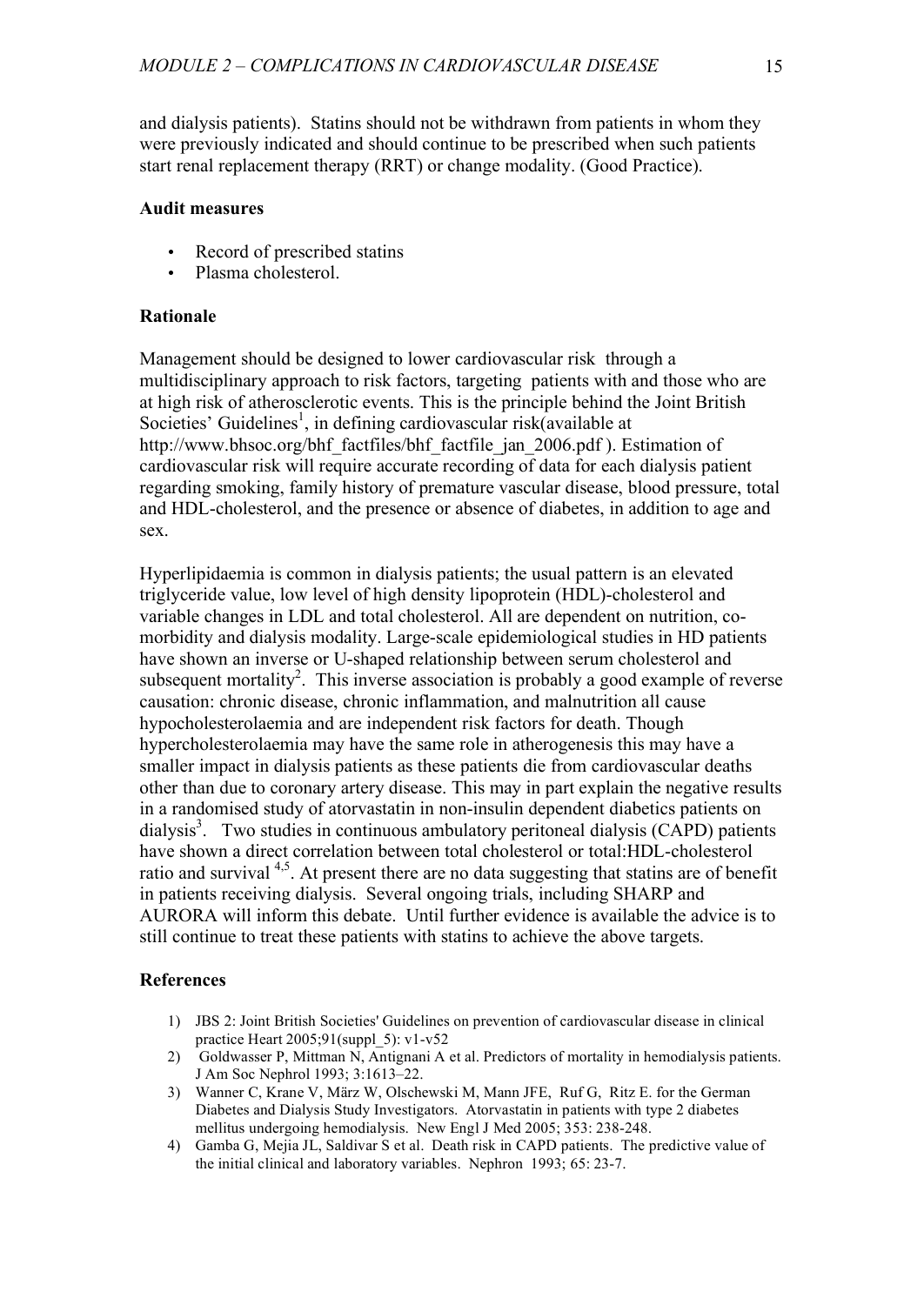5) Little J, Phillips L, Russell L et al. Longitudinal lipid profiles on CAPD: their relationship to weight gain, comorbidity and dialysis factors. J Am Soc Nephrol 1999; 10: 891-900.

# **Guideline 1.5 C-CVD: Hypercholesterolaemia and folate supplementation**

Serum and red cell folate should be above the lower limit of the reference range in all CKD patients including those on dialysis and after transplantation. (Good practice).

#### **Audit measure**

Serum and red cell folate.

# **Rationale**

In case-control studies, plasma homocysteine levels are higher in patients with clinical evidence of vascular disease than in those without, both in the general population and in renal disease. Hyperhomocysteinaemia is common even in minor renal impairment<sup>1</sup>. Correction of folic acid deficiency reduces plasma homocysteine levels in patients with renal impairment but even very high doses of folic acid or methylated derivates do not completely normalise homocysteine levels. The evidence that hyperhomocysteinaemia is causally related to atherogenesis from longitudinal studies is less persuasive than that from cross-sectional studies<sup>2</sup>. A recent secondary analysis of the Irbesartan Diabetic Nephropathy Trial (IDNT) study, which enrolled 1575 patients followed for 2.6 years, demonstrated no association between plasma homocysteine and arteriosclerotic outcomes in a univariate model or after adjustment for study randomization and established cardiovascular risk factors<sup>3</sup>. The authors suggest that previous positive findings could be explained by the role of homocysteine as a sensitive surrogate marker for kidney disease which itself is a cardiovascular risk factor. There is as yet very little evidence that intervention to lower homocysteine levels affects the risk of cardiovascular disease either in the general population or patients with renal disease. There is also evidence to suggest that defects in folate absorption or impairment in folate metabolism is not the cause of hyperhomocysteinemia in haemodialysis dialysis patients 4 . In stable renal transplant recipients an elevated fasting homocysteine blood level is an independent risk factor for cardiovascular disease<sup>5</sup>. The ongoing FAVORIT study should provide the answer to whether standard multivitamin therapy with folic acid and vitamins B6 and B12 will affect cardiovascular outcomes in renal transplant recipients. However, correction of folate deficiency is good clinical practice irrespective of any possible effect on homocysteine levels or vascular disease risk.

#### **References**

- 1) Bostom AG, Culleton BF. Hyperhomocysteinemia in chronic renal disease. J Am Soc Nephrol 1999; 10: 891-900.
- 2) Christen WG, Ajani UA, Glynn RJ, Hennekens CH. Blood levels of homocysteine and increased risks of cardiovascular disease: causal or casual? Arch Intern Med 2000; 160: 422- 34.
- 3) Friedman AN, Hunsicker LG, Selhub J, Bostom AG. Total plasma homocysteine and arteriosclerotic outcomes in type 2 diabetes with nephropathy. J Am Soc Nephrol. 2005;16: 397-402.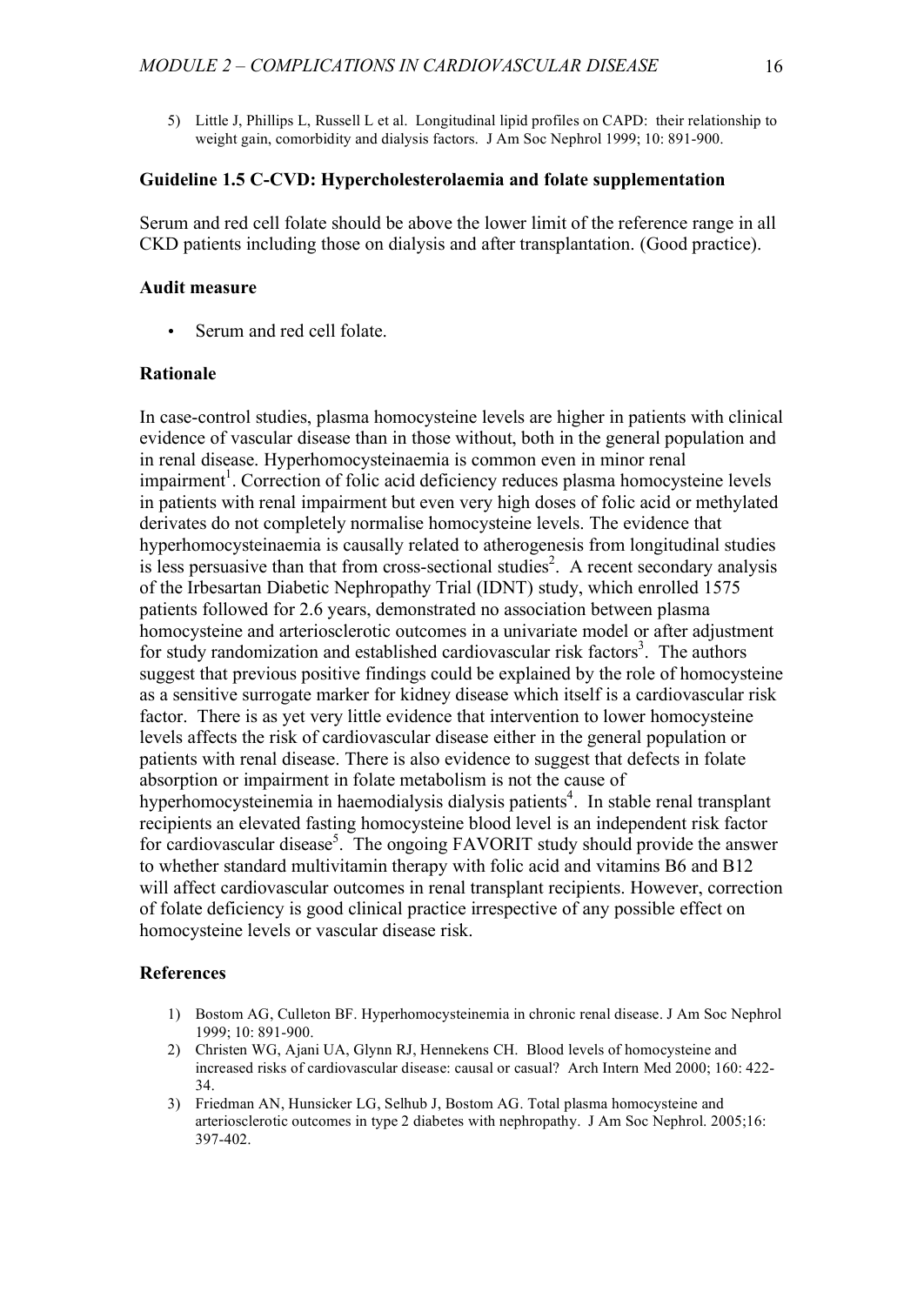- 4) Ghandour H, Bagley PJ, Shemin D, Hsu N, Jacques PF, Dworkin L, Bostom AG, Selhub J. Distribution of plasma folate forms in hemodialysis patients receiving high daily doses of Lfolinic or folic acid. Kidney Int. 2002; 62: 2246-9
- 5) Ducloux D, Motte G, Challier B, Gibey R, Chalopin JM Serum total homocysteine and cardiovascular disease occurrence in chronic, stable renal transplant recipients: a prospective study. J Am Soc Nephrol. 2000;11:134-7.

#### **Guideline 1.6 C-CVD: Secondary prevention of cardiovascular risk**

All CKD patients (including those on dialysis and after transplantation) with a history of myocardial infarction, stroke, peripheral vascular disease, acute coronary syndrome, or who undergo surgical or angiographic coronary revascularisation should be prescribed aspirin, an ACE inhibitor, a beta-blocker, and an HMG–CoA reductase inhibitor unless contraindicated. The doses of ACE inhibitors and beta-blockers should be the maximum tolerated (Evidence) In patients in whom lipid-lowering drug treatment is used, total cholesterol should be reduced by 25% or to below 4 mmol/l, or LDL-cholesterol to below 2 mmol/l or reduced by 30%, whichever reduction is the greatest. (Evidence in CKD 1-3, Good Practice in CKD 4-5 and dialysis patients).

#### **Audit measure**

• Percentage of patients at risk prescribed the above drugs

### **Rationale**

Survival after myocardial infarction in CKD patients is poor and correlates with the degree of renal impairment<sup>1</sup>. There is no reason to believe that the important survival advantages conferred by treatment with ACE inhibitors, beta-adrenergic blockers, aspirin and HMG–CoA reductase inhibitors would not apply also to patients with renal disease with ischaemic heart disease. Guidelines for the management of nonrenal patients with proven cardiovascular disease should be followed<sup>2</sup>. The rationale for the use of HMG–CoA reductase inhibitors in CKD is discussed in Guideline CVD 1.4.

#### **References**

- 1) Wright RS, Reeder GS, Herzog CA, Albright RC, Williams BA, Dvorak DL, Miller WL, Murphy JG, Kopecky SL, Jaffe AS. Acute myocardial infarction and renal dysfunction: a high-risk combination. Ann Intern Med. 2002;137:563-70.
- 2) JBS 2: Joint British Societies' Guidelines on prevention of cardiovascular disease in clinical practice. Heart  $2005:91$ (suppl  $5$ ): v1-v52.

#### **Guideline 1.7 C-CVD: Cardiac investigations and coronary revascularization**

In all CKD and dialysis patients, patients should have unimpeded access to a full range of cardiac investigations including exercise and stress echocardiography, radioisotopic cardiac scans, and coronary angiography. They should also have unimpeded access to cardiology assessment for coronary angioplasty and stenting and cardiac surgery. (Good practice).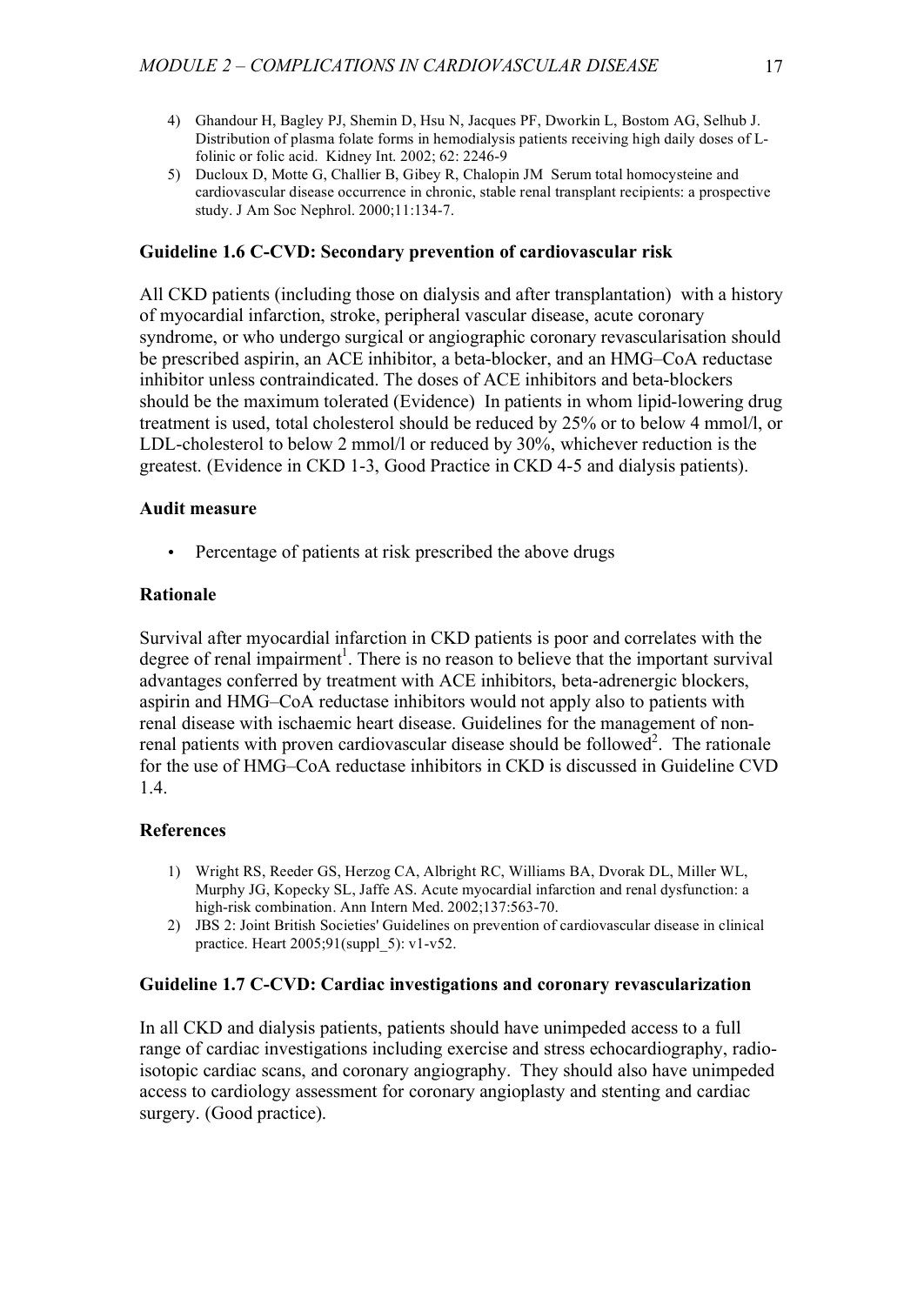### **Audit measure**

Systems in place to monitor referral practices and care pathways to cardiology.

#### **Rationale**

Diagnosis of coronary disease in dialysis patients may be problematic. Angina with normal coronary arteries is not uncommon<sup>1</sup>, but is matched by an equally high prevalence of clinically silent coronary disease<sup>2</sup>. Standard exercise electrocardiography is unreliable because of poor exercise tolerance and a high prevalence of pre-existing electrocardiographic abnormalities. Minimising premature deaths by revascularisation in patients with prognostically important coronary disease requires accurate identification of such patients; many will only be identified by coronary angiography. It is particularly important to identify patients on the waiting list for transplantation who might have coronary disease, to minimise the risk of intraor post-operative death from myocardial infarction either by removing such patients from the list or by revascularisation. Risk markers for the presence of coronary artery disease in dialysis patients include:

- symptomatic angina
- unexplained arrythmias
- recurrent dialysis-related hypotension
- heart failure, ECG abnormalities, and
- wall motion abnormalities on echocardiography.

Decisions on whether a patient is 'fit' for renal transplantation, therefore, have to be made on an individual basis. These decisions will also be influenced by local policy governing access to the transplant waiting list (see Renal Transplantation module). Both percutaneous angioplasty with or without stenting<sup>3</sup> and surgical revascularisation<sup>4</sup> are associated with worse survival, a higher complication rate and higher re-stenosis rates in CKD patients compared to subjects without significant CKD. However similar survival rates are found when comparing coronary revascularisation in dialysis patients with CKD patients stages 3-5 not on dialysis. The first trial (ARTS) to compare coronary artery stenting and bypass surgery for multi-vessel coronary disease in patients with CKD stages 3-5 has recently been published<sup>3</sup>. One hundred and forty-two patients with multivessel coronary disease were randomly assigned to stent implantation (*n*=69) or CABG (*n*=73). At 5 years, there was no significant difference between the two groups in terms of cardiovascular or all cause mortality. In those patients who survived without a cardiovascular event 18.8% in the stent group underwent a second revascularization procedure compared to 8.2% in the surgery group (*P*=0.08). The event-free survival at 5 years was 50.7% in the stent group and  $68.5\%$  in the surgery group ( $P=0.04$ ).

### **References**

- 1) Roig E, Betriu A, Castaner A et al. Disabling angina pectoris with normal coronary arteries in patients undergoing long-term hemodialysis. Am J Med 1981: 71: 431-4.
- 2) Kremastinos D, Paraskevaidis I, Voudiklari S et al. Painless myocardial ischaemia in chronic hemodialysed patients: a real event? Nephron 1992; 60: 164-70.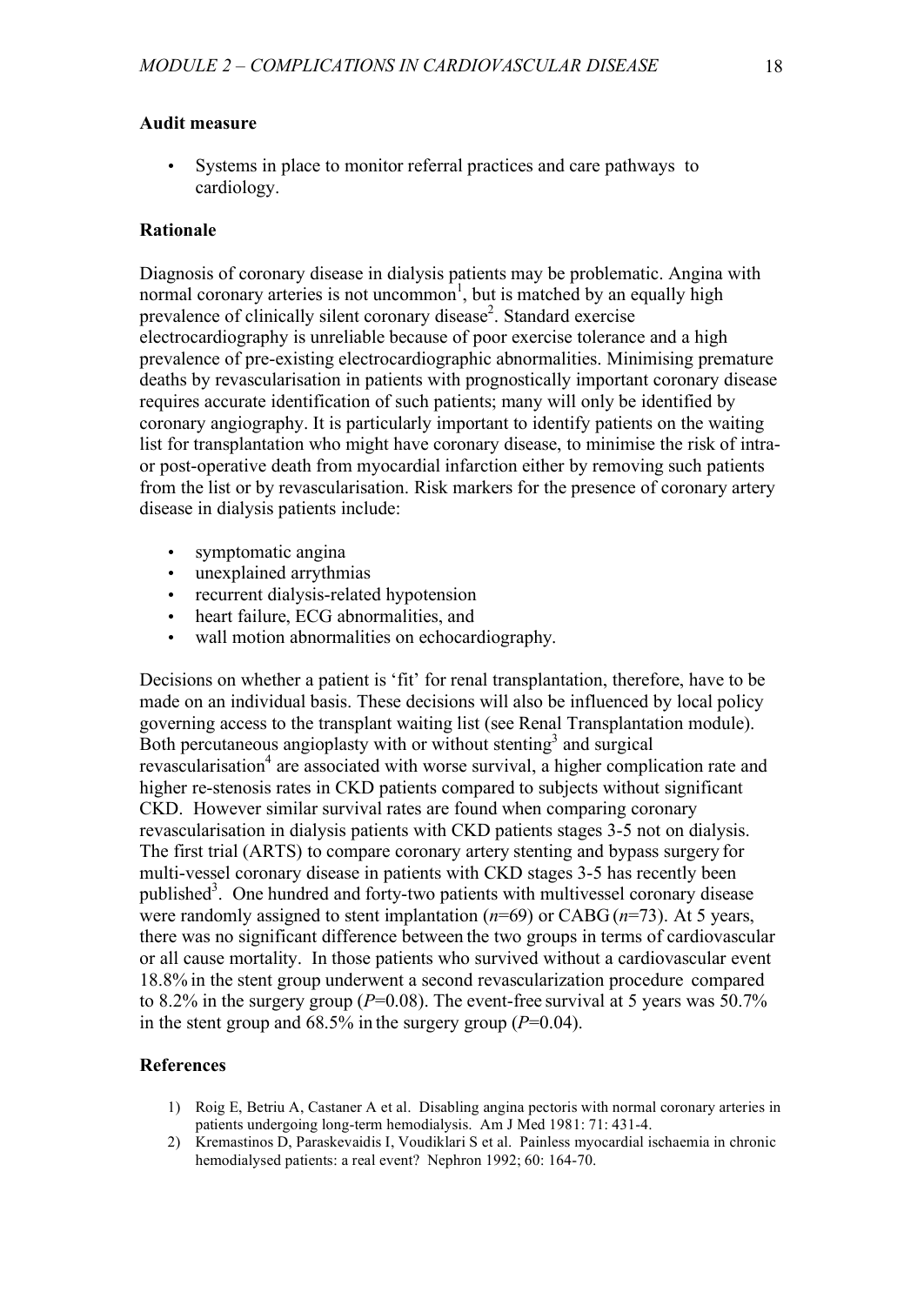- 3) Aoki J, Ong ATL, Hoye A et al. Five year clinical effect of coronary stenting and coronary artery bypass grafting in renal insufficient patients with multivessel coronary artery disease: insights from ARTS trial. European Heart Journal 2005; 26: 1488-93
- 4) Rubenstein, MH, Harrell LC, Boris MS et al. Are patients with renal failure good candidates for percutaneous coronary revascularization in the new device era? *Circulation.* 2000; 102: 2966 - 2972.

### **Guideline 1.8 C-CVD: Hypertension in dialysis patients**

Pre and post-dialysis blood pressure (measured after completion of dialysis, including washback) should be recorded and intra-dialytic blood pressure measured to enable management of the haemodialysis session.

Measurement of inter-dialytic blood pressure should be encouraged as a routine aid to management in haemodialysis patients (Good Practice).

Blood pressure in patients on peritoneal dialysis should be <130/80 mmHg (Good Practice).

Hypertension on dialysis should be managed by ultrafiltration in the first instance (Good practice).

#### **Audit Measure**

- Pre and post dialysis blood pressure in haemodialysis patients
- Blood pressure in peritoneal dialysis patients
- Home and /or ambulatory blood pressure recordings

### **Rationale**

No properly designed randomised controlled studies of hypertension control in dialysis patients are available to provide class 'A' advice. Hypertension Guidelines for dialysis and transplant patients are therefore extrapolated from the evidence base in CKD patients not yet on dialysis and epidemiological studies showing the U shaped curve between mortality and blood pressure. However studies on incident dialysis patient cohorts demonstrate improved survival in normotensive dialysis patients<sup>1</sup>. Ambulatory blood pressure measurement studies have demonstrated that pre and post dialysis blood pressure measurements are of no value in predicting the presence of left ventricular hypertrophy on echocardiogram<sup>2</sup>. Home blood pressure recordings with a mean systolic BP > 150mmHg has a sensitivity of 80% and specificity of 84% for diagnosing hypertension defined by ambulatory BP>135/85 between dialysis  $s$ essions<sup>3</sup>.

The most likely explanation of the U-shaped relationship between blood pressure and mortality is that in study cohorts, cardiac failure, whether due to hypertensive heart disease or to ischaemic heart disease, carries a high risk of early mortality and is associated with low blood pressure. Hypertension on the other hand is associated with increased late mortality. However, there have been no controlled trials examining the effect of blood pressure reduction on outcome in HD patients. Such trials would be complicated because blood pressure control can be achieved by both fluid removal and drug therapy in dialysis patients.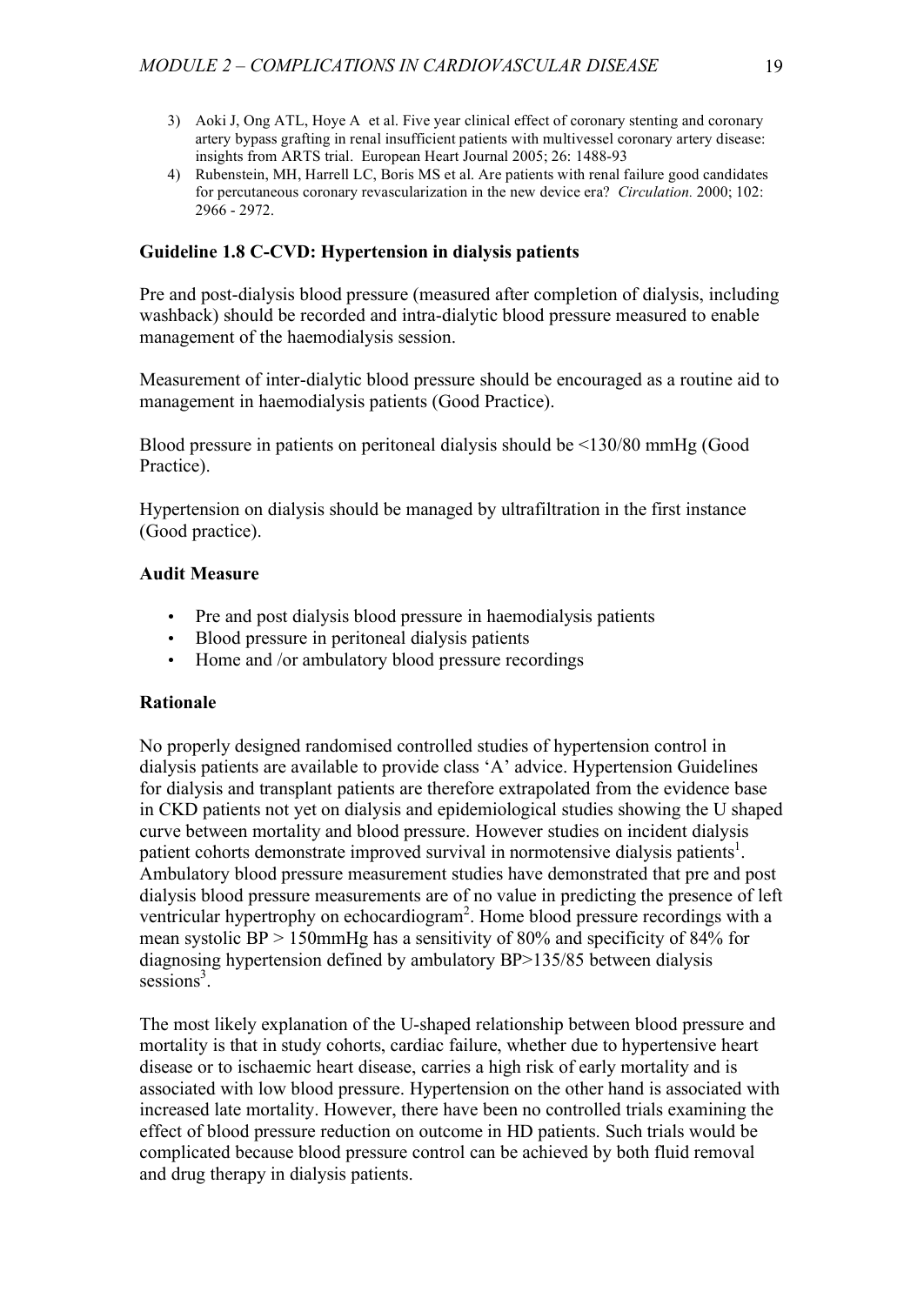Pulse pressure is increasingly recognised as a more powerful predictor of mortality than diastolic or systolic pressure alone<sup>5, 6</sup>. Increased vascular and ventricular stiffness may mean that in dialysis patients, coronary perfusion (dependent on diastolic pressure) may need to be maintained by higher pressures. These questions need investigation by properly organised randomised controlled trials and until then caution should be exercised in interpreting blood pressure Guidelines.

In the management of essential hypertension, care in the interpretation of blood pressure measurements taken while the patient is stressed or anxious, are well recognised. Current recommendations<sup>7</sup> suggest that blood pressure should be taken after five minutes rest in a chair, after at least 30 minutes of abstention from caffeine or nicotine, with the patient seated comfortably, and with the arm supported at heart level. At least two measurements should be taken, several minutes apart, to allow for the alerting response to blood pressure measurement. If the second measurement is significantly lower than the first, a third measurement should be taken, with further repeats if there is a further fall in measured blood pressure. The blood pressure recorded should be the mean of the later measurements. These recommendations are not easily adhered to in haemodialysis patients arriving for therapy.

Hypertension may be difficult to control in dialysis patients despite multiple medications. Hypertension that is refractory to combination anti-hypertensive medication is frequently due to sub-clinical salt and water overload. Adequate control of extracellular volume by dietary salt restriction and ultra-filtration is, therefore, the 'first line' treatment for hypertension in HD patients<sup>4</sup>. Individualising dialysate sodium prescription is associated with reduced inter-dialytic weight gain and reduction in blood pressure in hypertensive dialysis patients<sup>8</sup>. Long hours, multiple session (i.e. daily) and / or nocturnal haemodialysis has long been associated with better blood pressure control<sup>9</sup>. Long hours haemodialysis improves blood pressure and left ventricular hypertrophy compared to conventional dialysis<sup>10</sup>. Similarly daily dialysis improves blood pressure control and left ventricular hypertrophy compared to conventional dialysis<sup>11</sup>. After adequate control of extracellular volume by dietary salt restriction and ultra-filtration any persistent hypertension suggested by pre and post dialysis blood pressure recordings should be investigated using home or ambulatory blood pressure recordings.

The issue of greatest contention is whether current national and international Guidelines for management of blood pressure in dialysis patients are attainable. Further research is urgently needed on blood pressure control strategies in dialysis patients. Audit by the UK Renal Registry<sup>12</sup> shows that only 42% of HD patients achieve the pre-dialysis standards and 48% achieve the post-dialysis standard. 37% of PD patients and 31% of transplant patients achieve the standards. The S.D. for systolic and diastolic blood pressure post dialysis in 2005 in the UK Renal Registry report was 26 and 14 respectively. If blood pressure is normally distributed then with mean systolic and diastolic blood pressures of 130 and 80 respectively then 15% of patients already have blood pressures below 104mmHg (130-26) systolic and 66mmHg (80-14) diastolic. The ability to narrow the distribution of blood pressure in the dialysis population will be required to achieve better compliance with the standard if a significant proportion of patients are not to be rendered hypotensive. Alternatively, it will have to be conceded that not all patients can be managed to these levels is required. We emphasise the need for large randomised controlled studies to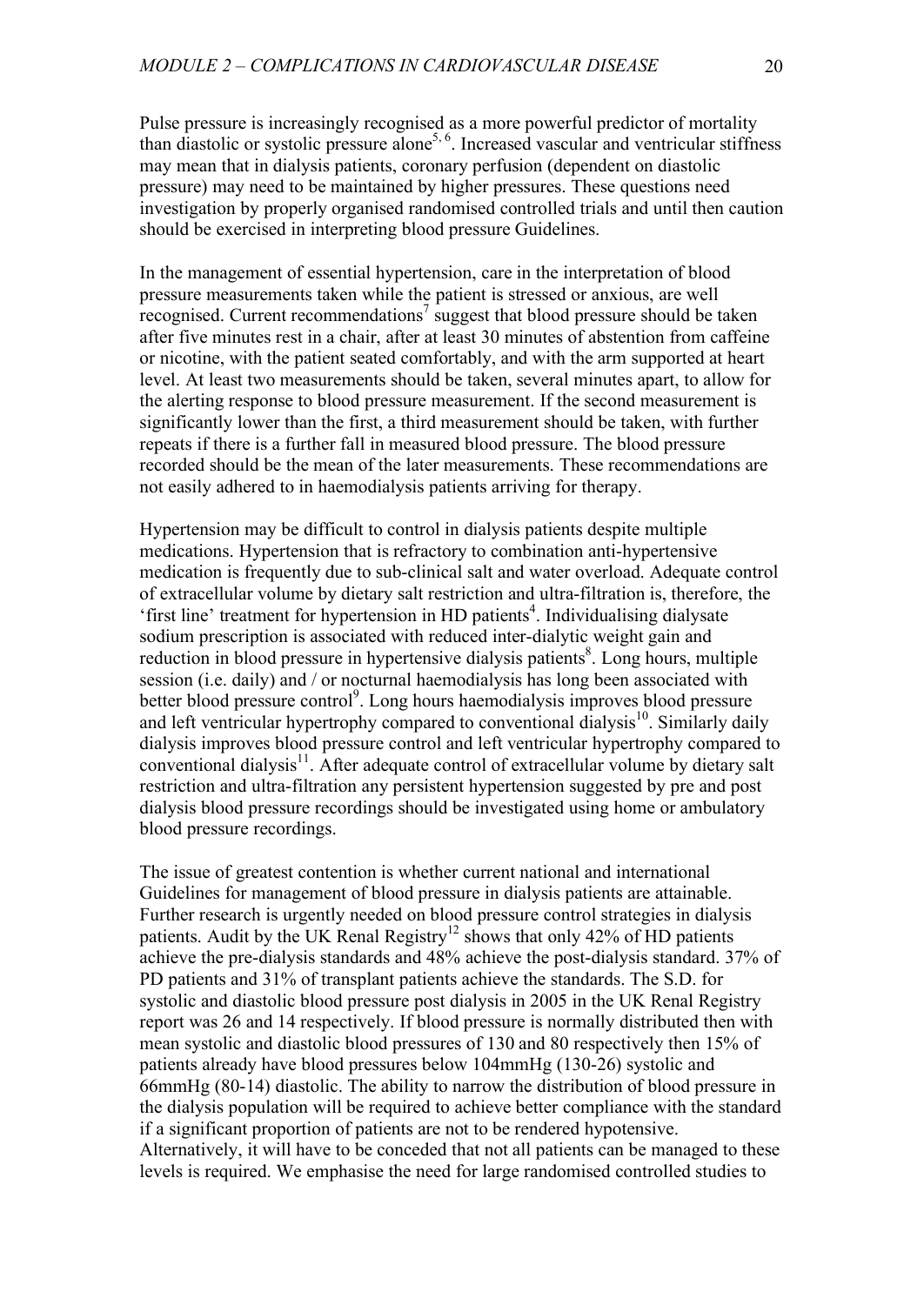investigate whether or not attempts to achieve these blood pressure outcomes reduces overall cardiovascular events including death.

### **References**

- 1) Tomita J, Kimura G, Inoue T *et al*. Role of systolic blood pressure in determining prognosis of hemodialyzed patients. Am.J Kidney Dis. 1995; 25: 405-412
- 2) Agarwal R, Brim NJ, Mahenthiran J, Andersen MJ, Saha C. Out-of-hemodialysis-unit blood pressure is a superior determinant of left ventricular hypertrophy. Hypertension 2006; 47: 62- 68
- 3) Agarwal R, Andersen MJ, Bishu K, Saha C. Home blood pressure monitoring improves the diagnosis of hypertension in hemodialysis patients. Kidney Int. 2006; 69: 900-906
- 4) K/DOQI clinical practice Guidelines on hypertension and antihypertensive agents in chronic kidney disease. Am.J.Kidney Dis. 2004; 43: S1-290
- 5) Agarwal R. Hypertension and survival in chronic hemodialysis patients--past lessons and future opportunities. Kidney Int. 2005; 67: 1-13
- 6) Tozawa M, Iseki K, Iseki C, Takishita S. Pulse pressure and risk of total mortality and cardiovascular events in patients on chronic hemodialysis. Kidney Int. 2002; 61: 717-726
- 7) Ramsay L, Williams B, Johnston G et al. Guidelines for management of hypertension: report of the third working party of the British Hypertension Society. J.Hum.Hypertens. 1999; 13: 569-592
- 8) de Paula FM, Peixoto AJ, Pinto LV *et al*. Clinical consequences of an individualized dialysate sodium prescription in hemodialysis patients. Kidney Int. 2004; 66: 1232-1238
- 9) Charra B, Calemard E, Cuche M, Laurent G. Control of hypertension and prolonged survival on maintenance hemodialysis. Nephron 1983; 33: 96-99
- 10) Chan CT, Floras JS, Miller JA, Richardson RM, Pierratos A. Regression of left ventricular hypertrophy after conversion to nocturnal hemodialysis. Kidney Int. 2002; 61: 2235-2239
- 11) Fagugli RM, Reboldi G, Quintaliani G et al. Short daily hemodialysis: blood pressure control and left ventricular mass reduction in hypertensive hemodialysis patients. Am.J.Kidney Dis. 2001; 38: 371-376
- 12) UK Renal Registry. UK Renal Registry Report; The Eighth Annual Report. 8. 2005.

# **Guideline 1.9 C-CVD: Hypertension in renal transplant patients**

Target blood pressure for renal transplant patients < 130/80 mm Hg (Good practice).

### **Audit measure**

• Blood pressure

#### **Rationale**

The kidney transplant patient should be treated with anti-hypertensive therapy using preferred agents first when indicated<sup>1</sup>.

Although there is a wealth of evidence demonstrating better long-term outcome with lower blood pressure in renal transplant recipients there are no comparative studies of target blood pressure outcomes in renal transplantation. The evidence is therefore mostly extrapolated from the management of CKD and aims to reduce progression of renal impairment and reduce cardiovascular risk.

There is a high prevalence of hypertension in kidney transplant recipients in the  $UK<sup>2</sup>$ and worldwide (>90% of patients) most of which have at least CKD stage 2 (or higher) by definition. Hypertension is also poorly controlled in the transplant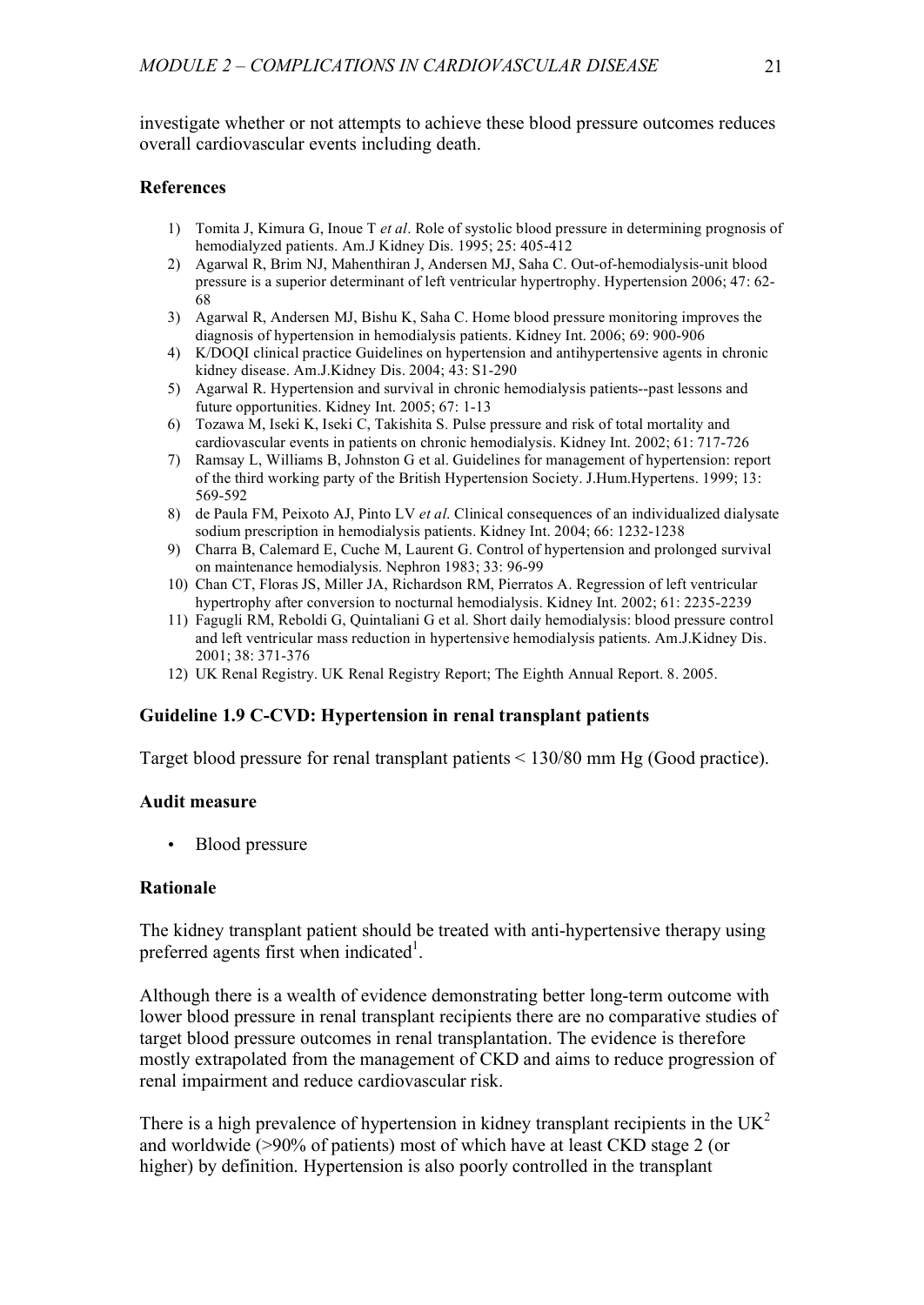population despite being under regular follow up. The UK Renal Registry reports that 55% of UK transplant patients have a diastolic BP>80mmHg. 69% have a systolic>130mmHg. High blood pressure in kidney transplant recipients is a risk factor for faster progression of CKD and development of CVD. The immunosuppressive regime affects the prevalence of hypertension. Calcineurin inhibitor use increases the prevalence of hypertension post transplantation, though tacrolimus slightly less so than ciclosporin<sup>3, 4</sup>. Hypertension is associated with increased risk of rejection<sup>5</sup>, chronic allograft nephropathy<sup>6</sup> and long-term graft survival with or without rejection<sup>7</sup>. A large registry study showed that recipients with well-controlled blood pressure have improved long-term survival<sup>8</sup>.

Although there appears to be a strong relationship between hypertension and longterm kidney transplant outcome, there are no prospective clinical trials that assess the effect of blood pressure control on long-term outcomes. Current AST Guidelines define hypertension as  $>140/90$  and the K-DOQI Guidelines<sup>9</sup> recommend target blood pressures of <135/85 without proteinuria and <125/75 with proteinuria. These recommendations have no randomised controlled trials to justify them.

All classes of anti-hypertensive agents are effective in controlling blood pressure post transplantation. Of the calcium channel blockers, verapamil and diltiazem are negatively inotropic and chronotropic and inhibit hepatic p-450 enzymes. The dihydropyridines cause peripheral dilatation but have minimal effects of the hepatic p-450 enzymes.

In the early post-transplant period most transplant centres avoid ACEIs until the creatinine is stable. There is a risk of delay of recovery from preservation injury and interaction with calcineurin inhibitors that can cause renal vasoconstriction. When ARB use was compared to calcium channel blockers, in the immediate post-transplant period, a higher incidence of hyperkalaemia but lower incidence of peripheral oedema was noted $10$ .

In the longer term, calcium channel blockers antagonise the vasoconstrictive effect of ciclosporin and may improve transplant function over a 2-year period compared to ACEI for control of hypertension<sup>11</sup>. Both ARBs<sup>12</sup> ACEIs and B-blockers<sup>13</sup> are *associated* with reduction in left ventricular mass index over a two-year period. Retrospective studies in patients on ACEI and ARBs with biopsy proven chronic allograft nephropathy show an association with longer graft and patient survival compared to patients not on these agents, despite a higher prevalence of hypertension<sup>14</sup>.

There is a need for randomised controlled trials to establish the ideal outcome blood pressure and also to establish the preferred anti-hypertensive agents posttransplantation.

### **References**

- 1) K/DOQI clinical practice Guidelines on hypertension and antihypertensive agents in chronic kidney disease. Am.J.Kidney Dis. 2004; 43: S1-290
- 2) UK Renal Registry. UK Renal Registry Report; The Eighth Annual Report. 8. 2005.
- 3) Ligtenberg G, Hene RJ, Blankestijn PJ, Koomans HA. Cardiovascular risk factors in renal transplant patients: cyclosporin A versus tacrolimus. J Am.Soc.Nephrol. 2001; 12: 368-373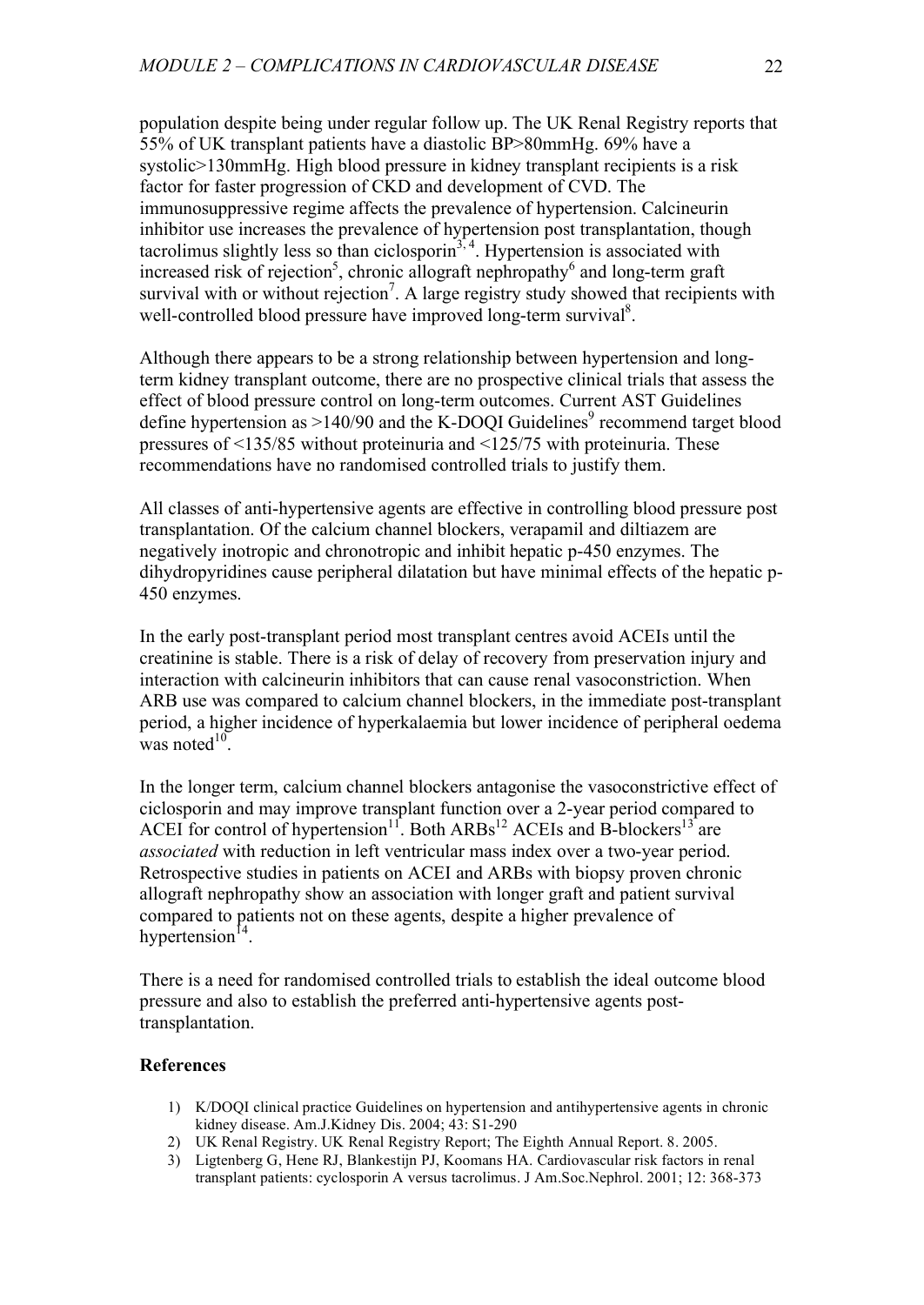- 4) Margreiter R. Efficacy and safety of tacrolimus compared with ciclosporin microemulsion in renal transplantation: a randomised multicentre study. Lancet 2002; 359: 741-746
- 5) Cosio FG, Pelletier RP, Pesavento TE et al. Elevated blood pressure predicts the risk of acute rejection in renal allograft recipients. Kidney Int. 2001; 59: 1158-1164
- 6) Schindler R, Tullius SG, Tanriver Y et al. Hypertension increases expression of growth factors and MHC II in chronic allograft nephropathy. Kidney Int. 2003; 63: 2302-2308
- 7) Cosio FG, Pelletier RP, Sedmak DD et al. Renal allograft survival following acute rejection correlates with blood pressure levels and histopathology. Kidney Int. 1999; 56: 1912-1919
- 8) Opelz G, Wujciak T, Ritz E. Association of chronic kidney graft failure with recipient blood pressure. Collaborative Transplant Study. Kidney Int. 1998; 53: 217-222
- 9) K/DOQI clinical practice Guidelines on hypertension and antihypertensive agents in chronic kidney disease. Am.J.Kidney Dis. 2004; 43: S1-290
- 10) Formica RN, Jr., Friedman AL, Lorber MI et al. A randomized trial comparing losartan with amlodipine as initial therapy for hypertension in the early post-transplant period. Nephrol.Dial.Transplant. 2006; 21: 1389-1394
- 11) Midtvedt K, Hartmann A, Foss A et al. Sustained improvement of renal graft function for two years in hypertensive renal transplant recipients treated with nifedipine as compared to lisinopril. Transplantation 2001; 72: 1787-1792
- 12) Klingbeil AU, Muller HJ, Delles C, Fleischmann E, Schmieder RE. Regression of left ventricular hypertrophy by AT1 receptor blockade in renal transplant recipients. Am.J Hypertens. 2000; 13: 1295-1300
- 13) Suwelack B, Gerhardt U, Hausberg M, Rahn KH, Hohage H. Comparison of quinapril versus atenolol: effects on blood pressure and cardiac mass after renal transplantation. Am.J Cardiol. 2000; 86: 583-5, A10
- 14) Lin J, Valeri AM, Markowitz GS et al. Angiotensin converting enzyme inhibition in chronic allograft nephropathy. Transplantation 2002; 73: 783-788

# **2. Mineral and bone disorders (MBD) (Guidelines 2.1 – 2.11)**

#### **Guideline 2.1 C-MBD: Serum calcium in patients with Chronic Kidney Disease**

In patients with CKD 1 to 4 serum calcium, adjusted for albumin concentration, should be kept within the normal reference range for the laboratory used (Evidence).

### **Guideline 2.2 C-MBD: Serum calcium in Dialysis Patients**

Serum calcium, adjusted for albumin concentration, should be maintained within the normal reference range for the laboratory used (measured before a "short gap" dialysis session in HD patients) and ideally maintained between 2.2 and 2.5 mmol/L. (Good Practice).

#### **Audit measure**

- Serum calcium.
- Serum albumin.

# **Rationale**

The measurement of serum calcium, corrected for albumin, is susceptible to all the problems of inter-assay variation (see section on albumin). In addition, there are several formulae in use for "correction" of serum calcium for albumin concentration. Comparison of standards of care between units, with regard to control of serum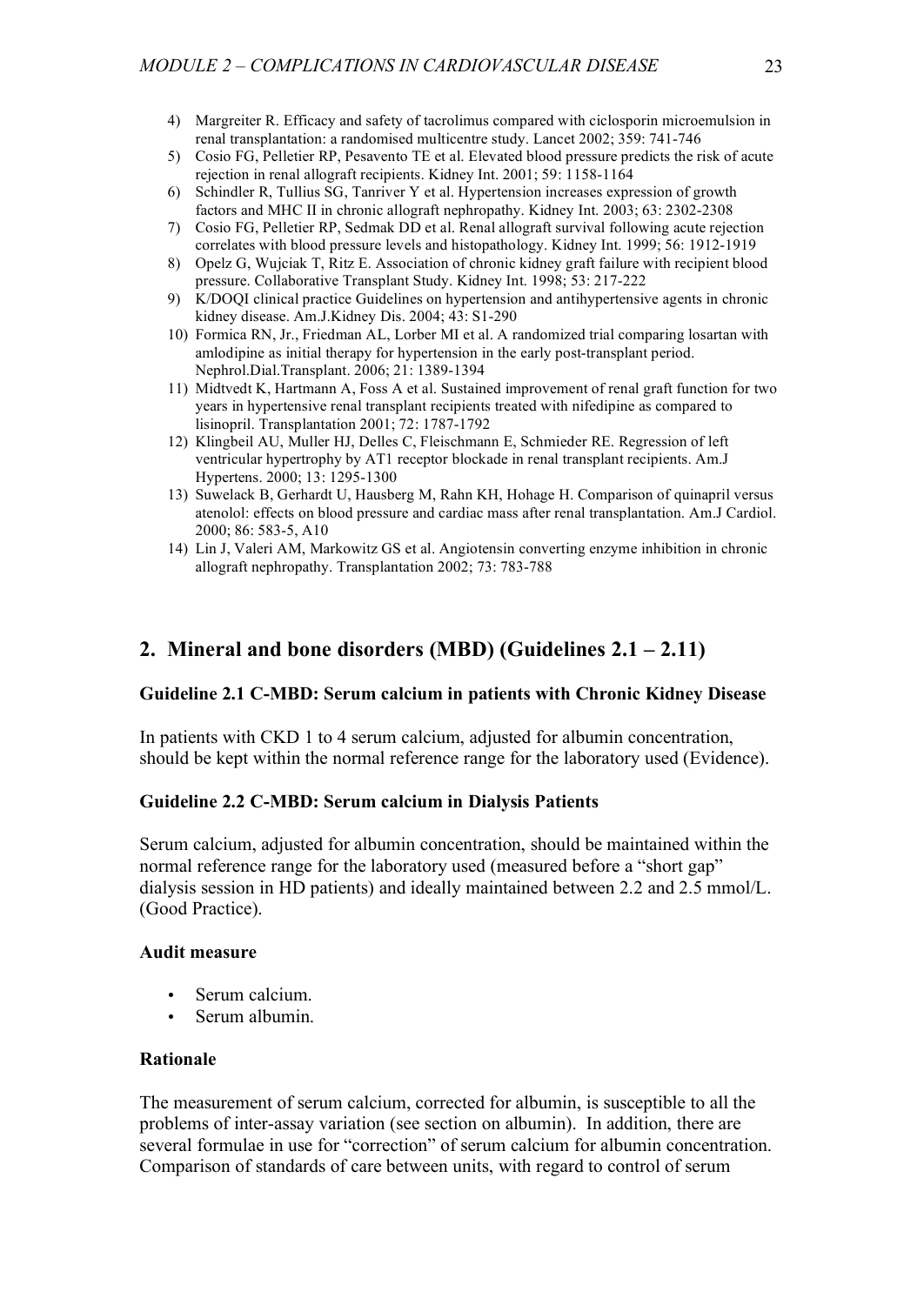calcium will, therefore, remain difficult until these problems have been resolved. Reasons for controlling serum calcium include the need to prevent stimulation of parathyroid gland activity by hypocalcaemia and the need to prevent symptomatic hypocalcaemia. Mortality also relates to calcium levels. In a large retrospective analysis of over 40,000 haemodialysis patients all cause mortality was higher the higher the corrected serum calcium level was, with no lower limit to the linear relationship in dialysis patients<sup>1</sup>. To address the concern that this may just reflect the reciprocal relationship between calcium and phosphate the risk of death was also measured within subsets of narrow ranges of serum phosphate and within each range of phosphate a higher serum calcium was associated with a significantly increased mortality risk. Recent observational data in line with the above findings have been published from the Dialysis Outcomes and Practice Patterns Study (DOPPS) in the United States, Europe, and Japan from 1996 to 2001<sup>2</sup>. In 17,236 haemodialysis patients from 307 participating centres all-cause mortality was significantly and independently associated with calcium (RR 1.10 per 0.25 mmol/l,  $P < 0.0001$ ). However in an earlier prospective study of 433 patients commencing dialysis (both haemodialysis and peritoneal dialysis), followed up for an average of 41 months chronic hypocalcaemia (mean calcium  $\leq 8.8$  mg/dL (2.2 mmol/L) was associated with increased mortality (RR 2.10,  $p = 0.006$ )<sup>3</sup>. Morbidity was also increased. The relative risk associated with a calcium of less than 2.2 mmol/L was  $5.23$  ( $p = 0.0001$ ) for de novo ischaemic heart disease, 2.46 (p=<0.006) for recurrent ischaemic heart disease and 2.64 for  $(p = 0.001)$  for recurrent cardiac failure. In view of the observational studies that show mortality falls with lower calcium K/DOQI Guidelines recommend that may be preferable to maintain corrected calcium towards the lower end of the target range<sup>4</sup>. Until there are prospective controlled trials to back up the observational studies mentioned above that show that low and low normal range calcium levels are associated with reduced mortality (and in view of Foley's data) we do not recommend the serum calcium should be below 2.2 mmol/L. Maintaining serum calcium at the low end of normal is likely to result in a higher number of patients running the risk of hypocalcaemia and will also make control of hyperparathyroidism more difficult.

#### **References**

- 1) Block GA, Klassen PS, Lazarus JM, Ofsthun N, Lowrie EG, Chertow GM. Mineral metabolism, mortality and morbidity in maintenance hemodialysis. J Am Soc Nephrol 2004; 15(8):2208-182.
- 2) Young EW, Albert JM, Satayathum S, Goodkin DA, Pisoni RL, Akiba T, Akizawa T, Kurokawa K, Bommer J, Piera L, Port FK. Predictors and consequences of altered mineral metabolism: the Dialysis Outcomes and Practice Patterns Study. Kidney Int 2005; 67(3):1179- 87.
- 3) Foley RN, Parfrey PS, Harnett JD, Kent GM, Hu L, O'Dea R, Murray DC, Barre PE. Hypocalcemia, Morbidity, and Mortality in End-Stage Renal Disease. Am J Nephrol 1996; 16: 386-393.
- **4)** K/DOQI Clinical Practice Guidelines for Bone Metabolism and Disease in Chronic Kidney Disease www.kidney.org/professionals/kdoqi/Guidelines\_bone/index.htm

### **Guideline 2.3 C-MBD: Serum phosphate in patients with CKD stages 3 and 4**

Serum phosphate in patients with CKD stages 3 and 4 should be maintained between 0.9 and 1.5 mmol/L. (Evidence).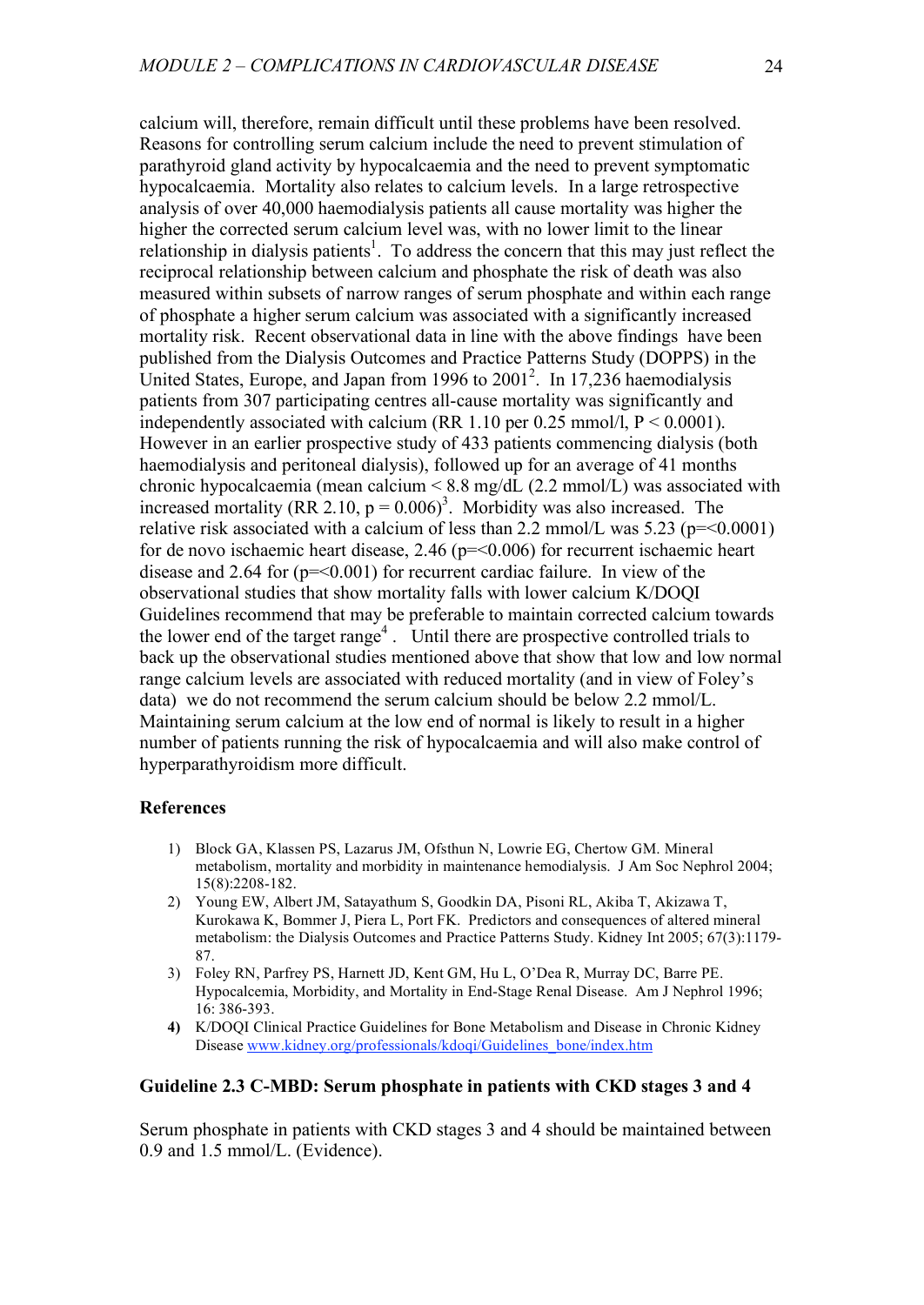### **Guideline 2.4 C-MBD: Serum phosphate in dialysis patients**

Serum phosphate in dialysis patients (measured before a "short gap" dialysis session in HD patients) should be maintained between 1.1 and 1.8 mmol/L. (Evidence).

# **Audit measure**

Serum phosphate.

### **Rationale**

Hyperphosphataemia is one of the commonest biochemical abnormalities developing in CKD and often one of the most difficult to control. Elevated phosphorus levels in CKD and dialysis patients contribute to the development of hyperparathyroidism. Serum phosphate is also the main factor determining the calcium x phosphate product and the main culprit for the high prevalence of metastatic calcification, including vascular (including coronary artery) calcification and heart valve calcification, in dialysis patients<sup>1</sup>.

Hyperphosphataemia is also associated with increased morbidity and mortality in dialysis patients. In a large cross-sectional and retrospective analysis of a database of over 40,000 haemodialysis patients the lowest relative risk of death was seen in patients with serum phosphate concentrations between 0.97 to 1.6 mmol/L.<sup>2</sup> Serum phosphorus concentrations >1.6 were associated with an increased relative risk of death as follows 1.07, 1.25, 1.43, 1.67, and 2.02 for serum phosphorus 1.6 to 1.9, 1.9 to 2.3, 2.3 to 2.6, 2.6 to 2.9, >2.9 mmol/L respectively. Renal registry data shows a similar pattern with the lowest risk of death with serum phosphate concentrations of between 1.1 and 1.8 mmol/L.<sup>3</sup> The risk of death associated with increasing phosphate levels is the same for PD and HD patients. Data from DOPPS demonstrates that there is a bimodal relationship of serum phosphate to mortality risk and there was a significantly increased risk of death with serum phosphate levels less than 1.13 mmol/L and above 2.1 mmol/L.<sup>4</sup>

All units should have adequate access to dedicated renal dieticians as recommended by the Renal Workforce plan. Patients with chronic renal failure should be educated by a renal dietician about dietary means of reducing phosphate intake and dietary phosphorus should be restricted to between 800 and 1000 mg/day when serum phosphorus levels are above target. Dietary restriction of phosphate intake to below 800 mg/day is not recommended since this will have a negative effect on protein intake. Intensive dietetic support is required to optimise compliance and the effectiveness of dietetic input is being assessed in a randomised controlled trial. Dietary phosphate restriction alone is unlikely to control serum phosphate in advanced renal failure (CKD 4 and 5) so phosphate binders are required. These include aluminium hydroxide, calcium carbonate, calcium acetate, lanthanum carbonate and sevelemar. The choice of agents should be individualised, depending on clinical circumstances. The effects of standard HD on serum phosphate are limited, because of the high volume of distribution of phosphorus. There is a rapid rebound of serum phosphate after dialysis. Daily HD however results in normalisation of serum phosphate concentrations and may even lead to the development of hypophosphataemia.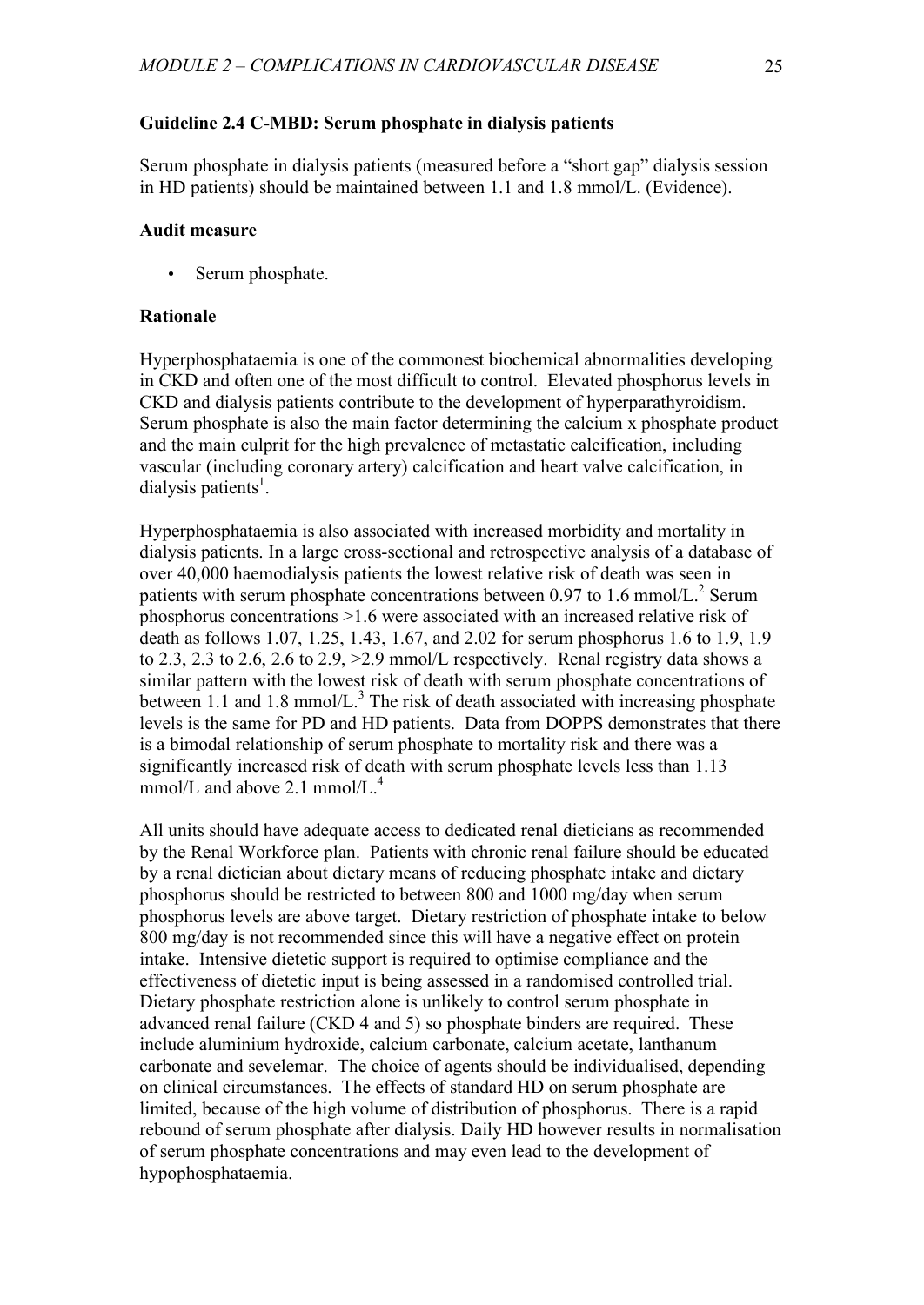### **References**

- 1) K/DOQI Clinical Practice Guidelines for Bone Metabolism and Disease in Chronic Kidney Disease. www.kidney.org/professionals/kdoqi/Guidelines\_bone/index.htm
- 2) Block GA, Klassen PS, Lazarus JM, Ofsthun N, Lowrie EG, Chertow GM. Mineral metabolism, mortality and morbidity in maintenance hemodialysis. J Am Soc Nephrol 2004; 15(8):2208-18.
- 3) UK Renal Registry Report 2003. http://www.renalreg.com
- 4) Young EW, Albert JM, Satayathum S, Goodkin DA, Pisoni RL, Akiba T, Akizawa T, Kurokawa K, Bommer J, Piera L, Port FK. Predictors and consequences of altered mineral metabolism: the Dialysis Outcomes and Practice Patterns Study. Kidney Int 2005; 67(3):1179- 87.

### **Guideline 2.5 C-MBD: Serum calcium x phosphate product**

The serum albumin corrected calcium phosphate product should be kept below 4.8 mmol<sup>2</sup>/L<sup>2</sup> and ideally below 4.2 mmol<sup>2</sup>/L<sup>2</sup> in all CKD patients. (Evidence).

#### **Audit measure**

Calcium x phosphate product.

#### **Rationale**

Numerous studies have shown a high serum calcium x phosphate product is associated with metastatic calcification in visceral and non-visceral tissues and in particular in heart valves and blood vessels (including coronary arteries) in dialysis patients<sup>1</sup>. Cross sectional studies have shown an increasing relative risk of death with increasing calcium x phosphate product. In a random sample of 2669 patients on haemodialysis for > 1 year taken from the US Renal Data System Dialysis morbidity and mortality study wave 1 (controlled for age, sex, race, diabetes, smoking, AIDS and malignancy) there was an increasing relative mortality risk above a calcium (corrected to serum albumin 40g/L) x phosphate product measured in mg/dL of 52 (equivalent to 4.16 mmol<sup>2</sup>/L<sup>2</sup>)<sup>2</sup>. The relative mortality risk was 1.08 for calcium x phosphate products (mmol<sup>2</sup>/L<sup>2</sup>) between 4.23 and 4.8, 1.13 for products of 4.9 to 5.76 and 1.34 for products of 5.8 to 10.6.

Though calcification occurs in vessels and is associated with a raised serum calcium x phosphate product more evidence is needed to confirm that this is directly related to increased cardiovascular mortality. Arterial calcification occurs both in the intima and the media of the vessel wall and the latter results in increased stiffness of the vessel and a wider pulse pressure that is likely to be associated with poor cardiovascular outcome. In a recent study of 202 patients on haemodialysis for over 1 year intimal calcification occurred more commonly in older patients with atherosclerosis whereas medial calcification occurred in younger patients without conventional risk factors for atherosclerosis<sup>3</sup>. Both types of calcification were associated with a higher serum calcium x phosphate product. The serum calcium x phosphate product was  $3.96 \pm 0.98$  in those without calcification (n=73),  $4.76 \pm 1.01$ in those with medial calcification ( $n=54$ ) and  $4.60 \pm 1.04$  in those with intimal calcification (n=75). Survival was worst in the group with intimal calcification, but all cause and cardiovascular mortality was also worse in those with medial calcification compared to those without calcification. The serum calcium x phosphate product in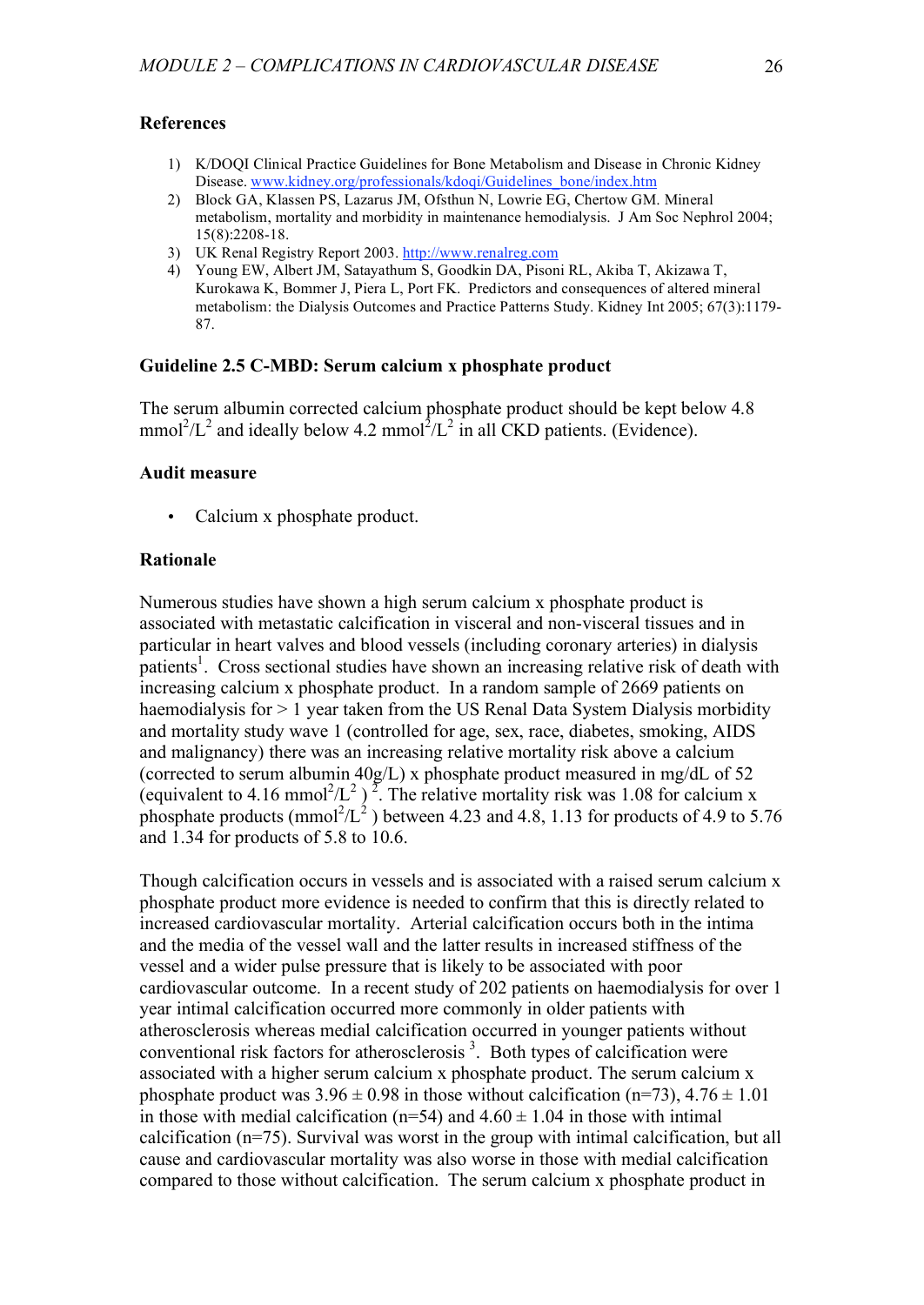CKD patients is determined mainly by the serum phosphate and the level of the product is only one factor of many that may promote soft tissue calcification and should not be looked at in isolation.

# **References**

- 1) K/DOQI Clinical Practice Guidelines for Bone Metabolism and Disease in Chronic Kidney Disease. http://www.kidney.org/professionals/kdoqi/Guidelines\_bone/index.htm
- 2) Block, GA, Hulbert-Shearon, TE, Levin, NW, Port, FK. Association of serum phosphorus and calcium phosphate product with mortality risk in chronic hemodialysis patients: A national study. Am J Kidney Dis 1998; 31:607.
- 3) London GM; Guerin AP; Marchais SJ; Metivier F; Pannier B; Adda H. Arterial media calcification in end-stage renal disease: impact on all-cause and cardiovascular mortality. Nephrol Dial Transplant 2003 Sep; 18(9):1731-40.

# **Guideline 2.6 C-MBD: Measurement of Serum Parathyroid Hormone in CKD**

Parathyroid hormone needs only to be measured routinely in progressive CKD 3, and stages 4 and 5 CKD. PTH should not be routinely measured in stages 1, 2 nor in nonprogressive stage 3 CKD unless there is a clinical indication to do so (eg hypercalcaemia (Good Practice).

# **Guideline 2.7 C-MBD: Desired outcome range for Serum Parathyroid Hormone in CKD**

The target range should increase from the normal range with CKD stages 1-3, to between the top of the normal range and twice normal for stage 4 CKD and to between 2 to 4 times normal in CKD stage 5 not on dialysis. These targets should also apply to transplant patients (Good Practice). The same target ranges should apply when using the whole molecule PTH assay (Good Practice).

# **Guideline 2.8 C-MBD: Desired outcome range for Serum Parathyroid Hormone in Dialysis Patients**

The target range for parathyroid hormone measured using an intact PTH assay should be between 2 and 4 times the upper limit of normal for the intact PTH assay used (Good Practice). The same target range should apply when using the whole molecule PTH assay (Good Practice).

# **Audit measure**

Serum parathyroid hormone

# **Rationale**

Blood levels of PTH start to rise in stage  $3 \text{ CKD}^1$ . As renal function declines secondary hyperparathyroidism progresses driven by hyperphosphataemia, hypocalcaemia and lower calcitriol production. Normal bone turnover requires higher than normal PTH levels in CKD to overcome skeletal resistance to the hormone. Skeletal resistance to PTH probably increases with worsening uraemia. There is also evidence that the current most commonly used "intact" PTH assays in addition to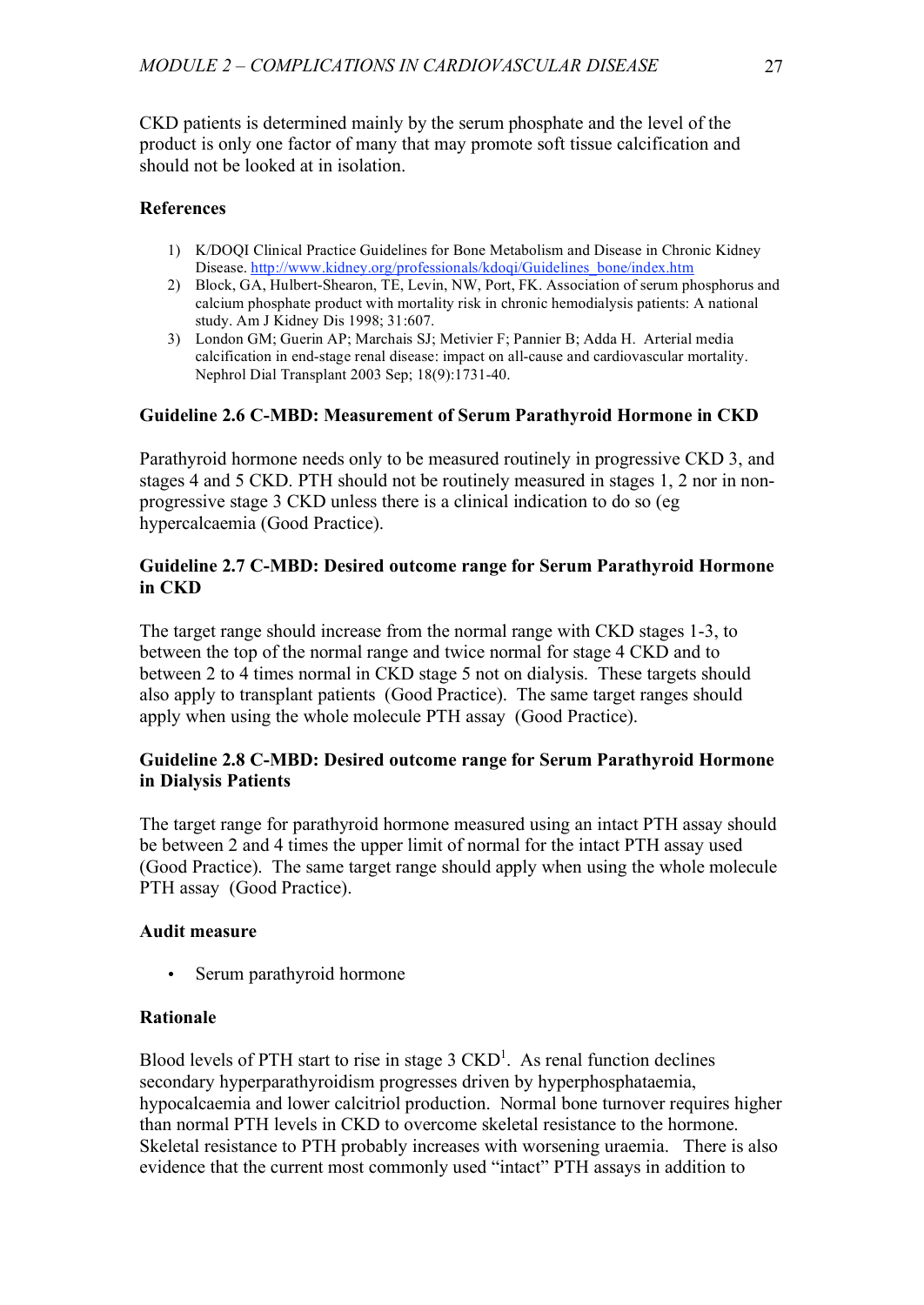detecting the 1-84 aminoacid peptide also measure a 7-84 fragment of PTH (cyclase inactive PTH or CIP) which accumulates in  $\text{CKD}^2$ . The identification of this inhibitory fragment has led to new assays being developed utilizing an antibody to the 1-7 region of the molecule combined with an antibody to the 39-84 region thus eliminating cross-reactivity from 7-84 fragments. The 1-84 molecule has been termed cyclase activating PTH (CAP) or "whole molecule" PTH. The reference range for these new assays is  $7 - 36$  ng/L about half that for intact PTH. It is not known whether the recommended target range should be lowered when using this assay. It is likely that the target ranges will require revision when further evidence is available using these newer assays. Until this evidence is available it is recommended that the intact PTH assay (measured in laboratories participating in the NEQAS (National External Quality Assessment Service) PTH scheme is used for comparative audit purposes. Serum PTH should be measured in dialysis patients at least every 3  $\frac{1}{2}$  months<sup>3</sup>.

Both high and low bone turnover states are associated with reduced bone mineral density, increased fracture risk and metastatic calcification including vascular calcification (common), heart valve calcification (common) and calciphlaxis (rare).

Numerous studies have shown that measuring serum iPTH is useful in predicting both high and low turnover bone disease. Levels in dialysis patients greater than 4 times normal are associated with a greater frequency of high bone turnover disease and levels less than twice normal are associated with a higher frequency of low bone turnover disease or adynamic bone disease. The optimal level of serum iPTH in an individual patient however is difficult to determine. Though a useful predictor of high and low bone turnover when compared to bone biopsy data there is insufficient sensitivity and specificity to reliably diagnose high bone turnover with levels < 500 ng/L and adynamic bone disease with levels  $>100$  ng/L <sup>3</sup>. In patients with CKD not yet on dialysis the optimal target for PTH levels is opinion based only and the individual clinician should decide on the degree to which hyperparathyroidism should be corrected and on how it should be achieved. There is no doubt, however, that an iPTH concentration of over four times the upper limit of normal is associated with an increased risk of significant bone disease, and this should therefore be avoided by medical (or if necessary surgical) treatment of hyperparathyroidism. Diet, phosphate binders, vitamin D metabolites and calcimimetics should be used to help achieve targets according to clinical indications. Similarly measures should be taken to allow a serum iPTH level below twice normal in dialysis patients to rise<sup>4</sup>. A small proportion of patients will have such significant co-morbidity and limited life expectancy that their physicians may choose not to treat asymptomatic hyperparathyroidism.

Whether and how frequently iPTH should be measured in stage 3 CKD is debatable. Our opinion is that it should only be measured routinely in those patients who are considered to have progressive CKD and in the majority of patients with nonprogressive stage 3 CKD measured only in those patients in which there is an abnormality of calcium and phosphate or another clinical indication for example bone pain or a reduction in bone mineral density.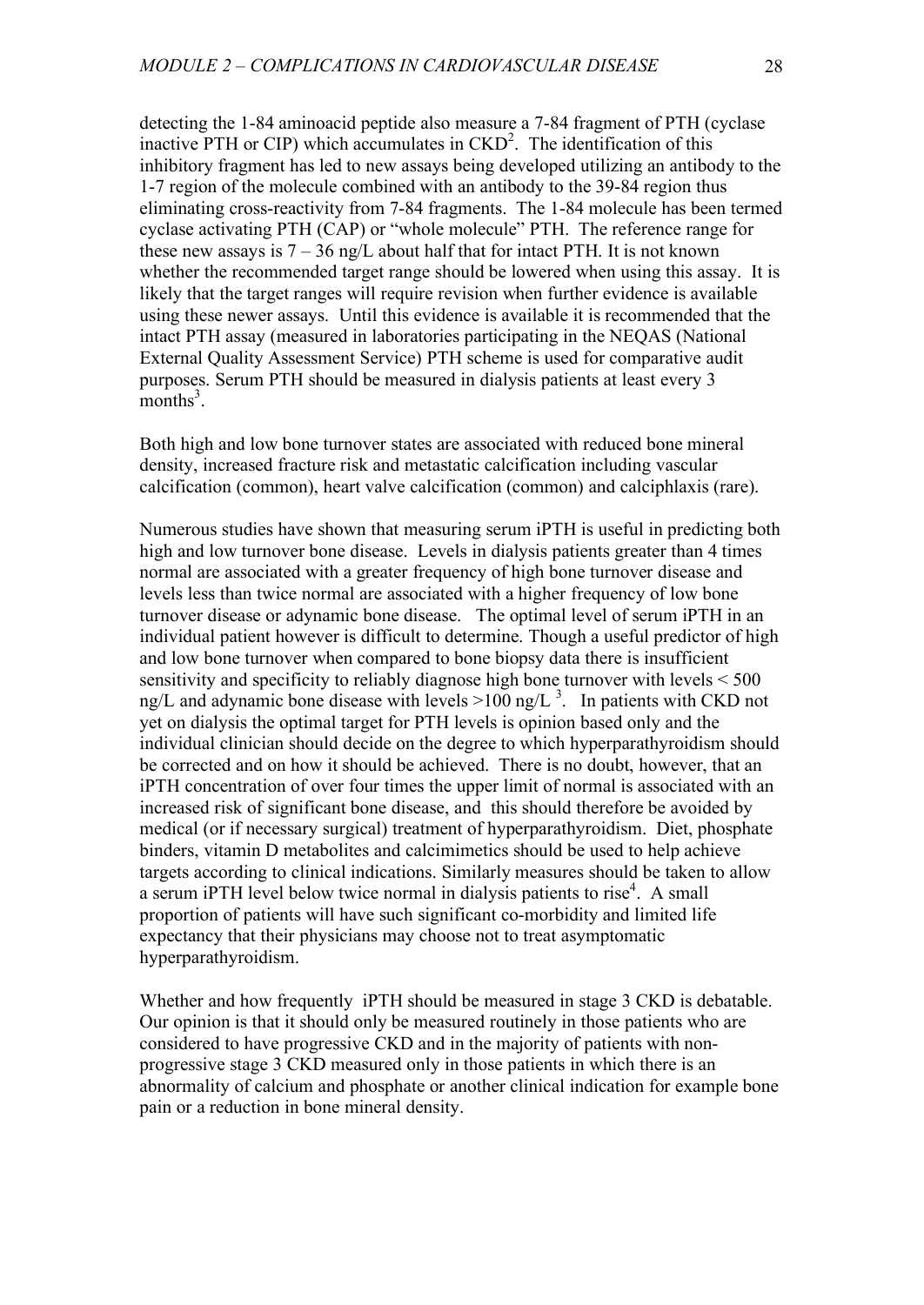# **References**

- 1) Martinez I, Saracho R, Montenegro J, Llach F: The importance of dietary calcium and phosphorous in the secondary hyperparathyroidism of patients with early renal failure. Am J Kidney Dis 1997; 29:496-502.
- 2) Lepage R, Roy L, Brossard J-H, Rousseau L, Dorais C, Lazue C, D'Amour P. A non-(1–84) circulating parathyroid hormone (PTH) fragment interferes significantly with intact PTH commercial assay measurements in uremic samples. Clinical Chemistry 1998; 44:805-809.
- 3) K/DOQI Clinical Practice Guidelines for Bone Metabolism and Disease in Chronic Kidney Disease. www.kidney.org/professionals/kdoqi/Guidelines\_bone/index.htm
- 4) Tsuchihashi K, Takizawa H, Torii T *et al*. Hypoparathyroidism potentiates cardiovascular complications through disturbed calcium metabolism: possible risk of vitamin D(3) analog administration in dialysis patients with end-stage renal disease. Nephron 2000; 84:13–20.

# **Guideline 2.9 C-MBD: VITAMIN D in CKD and Dialysis Patients**

# **Chronic Kidney Disease Patients**

Serum 25-hydroxyvitamin D should be measured in all patients with an elevated PTH (Evidence). A level of less than 75 nmol/L indicates vitamin D insufficiency (Opinion).

### **Dialysis patients**

The routine measurement of` serum 25-hyrdoxyvitamin D in dialysis patients is not included in these Guidelines due to the current lack of evidence regarding the value and interpretation of the levels (Opinion).

#### **Audit measure**

• Vitamin D levels

# **Rationale**

Vitamin D deficiency is a well recognized cause of secondary hyperparathyroidism. Body stores of vitamin D are best determined by measuring serum 25 dihydroxyvitamin  $D^1$ . Though there is debate over what the "normal range" is generally levels lower than 70 - 80 nmol/L are considered to indicate vitamin D  $\frac{1}{2}$  insufficiency<sup>2</sup> and levels lower than 12 nmol/L indicate severe deficiency. It is clear that vitamin D insufficiency is common in the general population<sup>3</sup> and CKD may be a further risk factor for this <sup>4</sup>. Secondary hyperparathyroidism due to vitamin D insufficiency or deficiency is associated with bone loss in the general population<sup>5</sup>. It should be measured in CKD patients as correction of vitamin D insufficiency can improve bone health. In a recent meta-analysis oral vitamin D supplementation in a dose of between 700 and 800 IU/day reduced the risk of hip and non-vertebral fractures by about  $25\%$ <sup>6</sup> in ambulatory or institutionalized elderly persons. The role of calcium supplementation is less clear though a dietary intake of > 700mg/day is necessary to reduce fracture risk.

In patients requiring dialysis, supplementation with ergocalciferol will not raise 1,25 dihydroxyvitamin D levels. Therefore unless there is a clinical indication for severe vitamin D deficiency (eg suspicion of osteomalacia) there does not appear to be a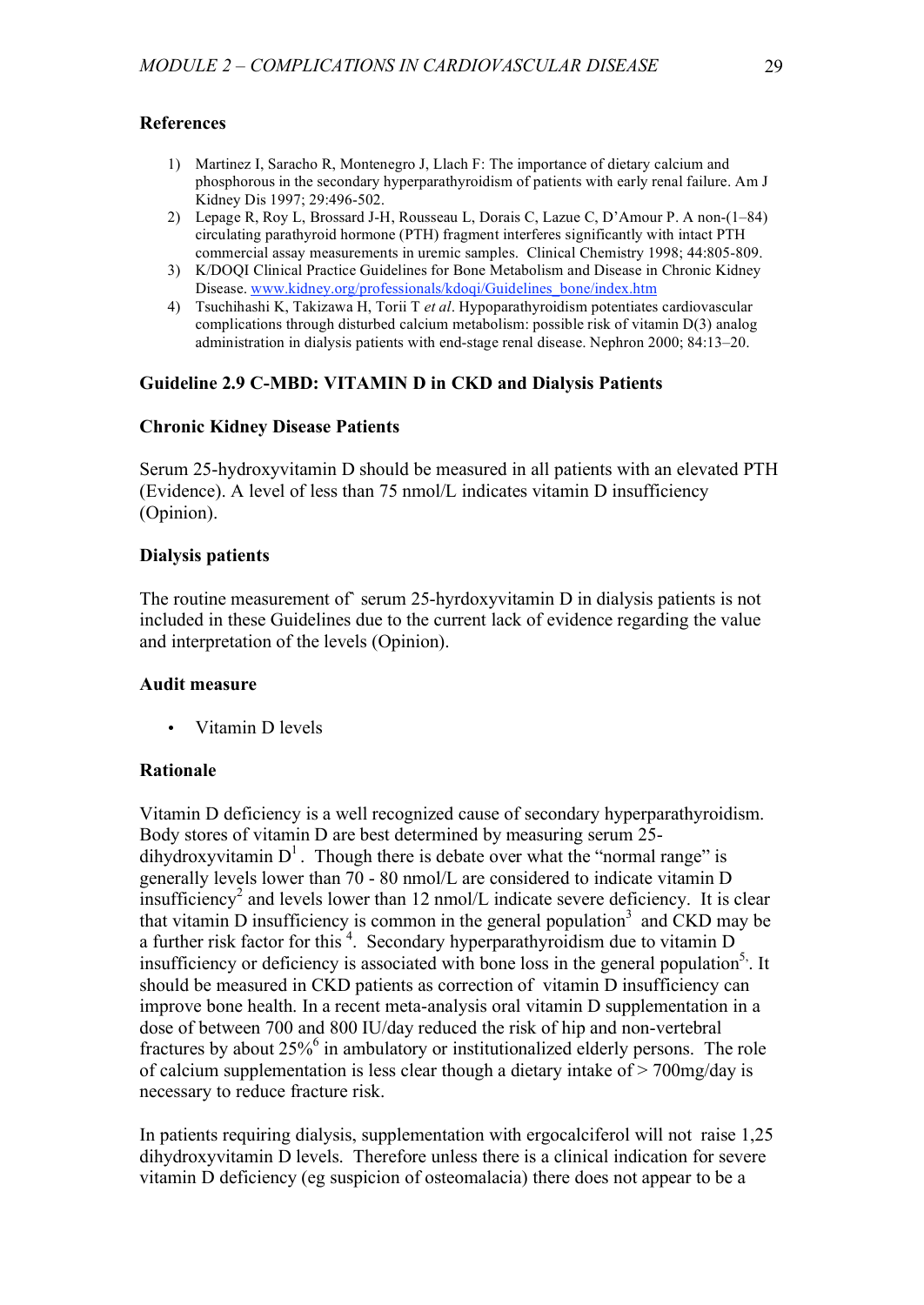rationale for the routine measurement of vitamin D in these patients from current evidence.

### **References**

- 1) Zitterman A. Vitamin D in preventive medicine: are we ignoring the evidence? Br J Nutr 2003; 89: 552-572.
- 2) Dawson-Hughes B, Heaney RP, Holick MF, Lips P, Meunier PJ, Vieth R. Estimates of optimal vitamin D status. Osteoporosis Int 2005; 16: 713-716.
- 3) Bouillon RA, Auwerx JH, Lissens WD, Pelemans WK: Vitamin D status in the elderly: Seasonal substrate deficiency causes 1,25-dihydroxycholecalciferol deficiency. Am J Clin Nutr 1987; 45:755-763.
- 4) Thomas MK, Lloyd-Jones DM, Thadhani RI, Shaw AC, Deraska DJ, Kitch BT, Vamvakas EC, Dick IM, Prince RL, Finkelstein JS: Hypovitaminosis D in medical inpatients. N Engl J Med 1998; 338: 777-783.
- 5) Lips P. Vitamin D Deficiency and secondary hyperparathyroidism in the elderly: consequences for bone loss and fractures and therapeutic implications. Endocr Rev 2001; 22: 477-501.
- 6) Bischoff-Ferrari HA, Willett WC, Wong JB, Giovannucci E, Dietrich T, Dawson-Hughes B. Fracture prevention with vitamin D supplementation: a meta-analysis of randomized controlled trials. JAMA 2005; 293(18): 2257-2264.

### **Guideline 2.10 C-MBD: Serum aluminium levels in stage 4 and 5 CKD and dialysis patients**

Aluminium toxicity can occur in stage 4 and 5 CKD and in dialysis patients, if suspected serum aluminium levels should be determined (Good Practice). Serum aluminium concentration should also be measured every three months in all patients receiving oral aluminium phosphate binders (Good Practice). Care needs to be taken to avoid aluminium contamination of the blood sample (Evidence).

# **Guideline 2.11 C-MBD: Aluminium toxicity**

Serum levels should be less than 20 ug/L (Good Practice). A desferrioxamine test should be performed to support the diagnosis where the clinical suspicion of toxicity is high and or blood aluminium levels are between 60 to 200 ug/L. (Evidence). The test should not be performed if the serum level is above 200 ug/L due to the risk of neurotoxicity. A bone biopsy provides confirmation of aluminium bone disease (Evidence).

### **Audit measure**

Proportion of patients prescribed aluminium phosphate binders.

### **Rationale**

There is some debate whether aluminium levels need to be measured routinely in haemodialysis patients as recommended in the K-DOQI Guidelines<sup>1</sup>. Certainly the current Guideline of measuring aluminium 3 monthly in all HD patients in the UK is not being followed<sup>2</sup>. Aluminium toxicity is now rarely encountered in dialysis patients since the major cause of toxicity, dialysate water contamination, has been eliminated. We have therefore not included this in our recommendations. Toxicity is still occasionally seen, usually associated with intensive use of aluminium containing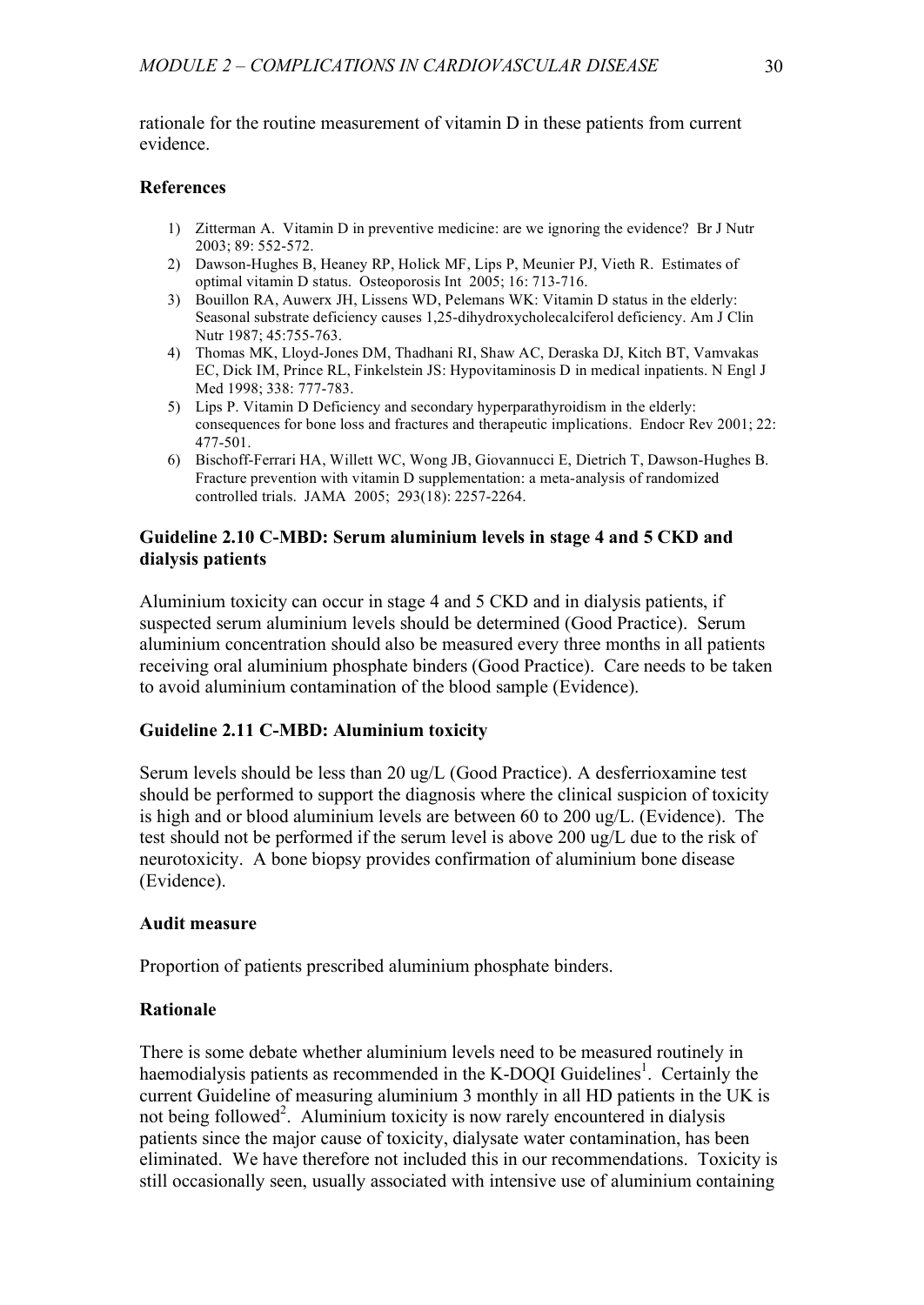phosphate binding agents. Aluminium absorption from the gut can be enhanced by the concomitant use of citrate containing salts and the combination must be avoided. It is important clinicians are aware of the symptoms and signs  $3-5$  as well as the biochemical characteristics <sup>6</sup> of aluminium toxicity and if the clinical suspicion is there levels should be measured. As clinical signs and symptoms occur late in the course of aluminium toxicity we also recommend 3 monthly serum levels are routinely taken in patients prescribed aluminium containing phosphate binding gels. Aluminium is a ubiquitous substance and great care is required in obtaining the sample to avoid contamination. Plasma levels should be less than 20 ug/L. Aluminium bone disease diagnosed by bone biopsy was determined with a sensitivity of 82% and specificity of 86% when blood levels were 60 ug/L or greater in one study <sup>7</sup>. Aluminium blood levels however may not always reflect the total body burden of aluminium. The desferrioxamine test<sup>8</sup> is an effective predictor of aluminium toxicity and can be used when the clinical suspicion of toxicity is high and or blood aluminium levels are between 60 to 200 ug/L. Low dose desferrioxamine (5mg/kg BW) reduces the risk of desferrioxamine toxicity. A rise of greater than 50 ug/L after desferrioxamine is considered a positive test. Bone biopsy is considered to be the gold standard for diagnosing aluminium bone disease by which other tests are compared <sup>9</sup>. In clinical practice this is rarely required.

### **References**

- 1) K/DOQI Clinical Practice Guidelines for Bone Metabolism and Disease in Chronic Kidney Disease. http://www.kidney.org/professionals/kdoqi/Guidelines\_bone/index.htm
- 2) Udayaraj UP, Lamb EJ, Steenkamp M, Caskey FJ, Davies SJ, Ansell D. Serum aluminum monitoring in 16,530 dialysis patients in England and Wales (E & W): Compliance with national Guidelines? JASN 2006; 17 Abstract Issue: 423A.
- 3) Alfrey AC, LeGendre GR, Kaehny WD: The dialysis encephalopathy syndrome. Possible aluminum intoxication. N Engl J Med 1976; 294:184-188.
- 4) Kerr DNS, Ward MK, Arze RS, Ramos JM, Grekas D, Parkinson IS, Ellis HA, Owen JP, Simpson W, Dewar J, et al: Aluminum-induced dialysis osteodystrophy: the demise of "Newcastle bone disease"? Kidney Int Suppl 1986; 18:S58-S64.
- 5) McGonigle RJ, Parsons V: Aluminium-induced anaemia in haemodialysis patients. Nephron 1985 39:1-9.
- 6) Norris KC, Crooks PW, Nebeker HG, Hercz G, Milliner DS, Gerszi K, Slatopolsky E, Andress DL, Sherrard DJ, Coburn JW: Clinical and laboratory features of aluminum-related bone disease: Differences between sporadic and "epidemic" forms of the syndrome. Am J Kidney Dis 1985; 6:342-347.
- 7) D'Haese PC, Clement JP, Elseviers MM, Lamberts LV, Van de Vyver FL, Visser WJ, De Broe ME: Value of serum aluminium monitoring in dialysis patients: A multicentre study. Nephrol Dial Transplant 1990; 5:45-53.
- 8) D'Haese PC, Couttenye MM, Goodman WG, Lemoniatou E, Digenis P, Sotornik I, Fagalde A, Barsoum RS, Lamberts LV, De Broe ME: Use of the low-dose desferrioxamine test to diagnose and differentiate between patients with aluminium-related bone disease, increased risk for aluminium toxicity, or aluminium overload. Nephrol Dial Transplant 1995; 10:1874- 1884,
- 9) Nebeker HG, Andress DL, Milliner DS, Ott SM, Alfrey AC, Slatopolsky EA, Sherrard DJ, Coburn JW: Indirect methods for the diagnosis of aluminum bone disease: Plasma aluminum, the desferrioxamine infusion test, and serum iPTH. Kidney Int Suppl 1986; 18:S96-S99.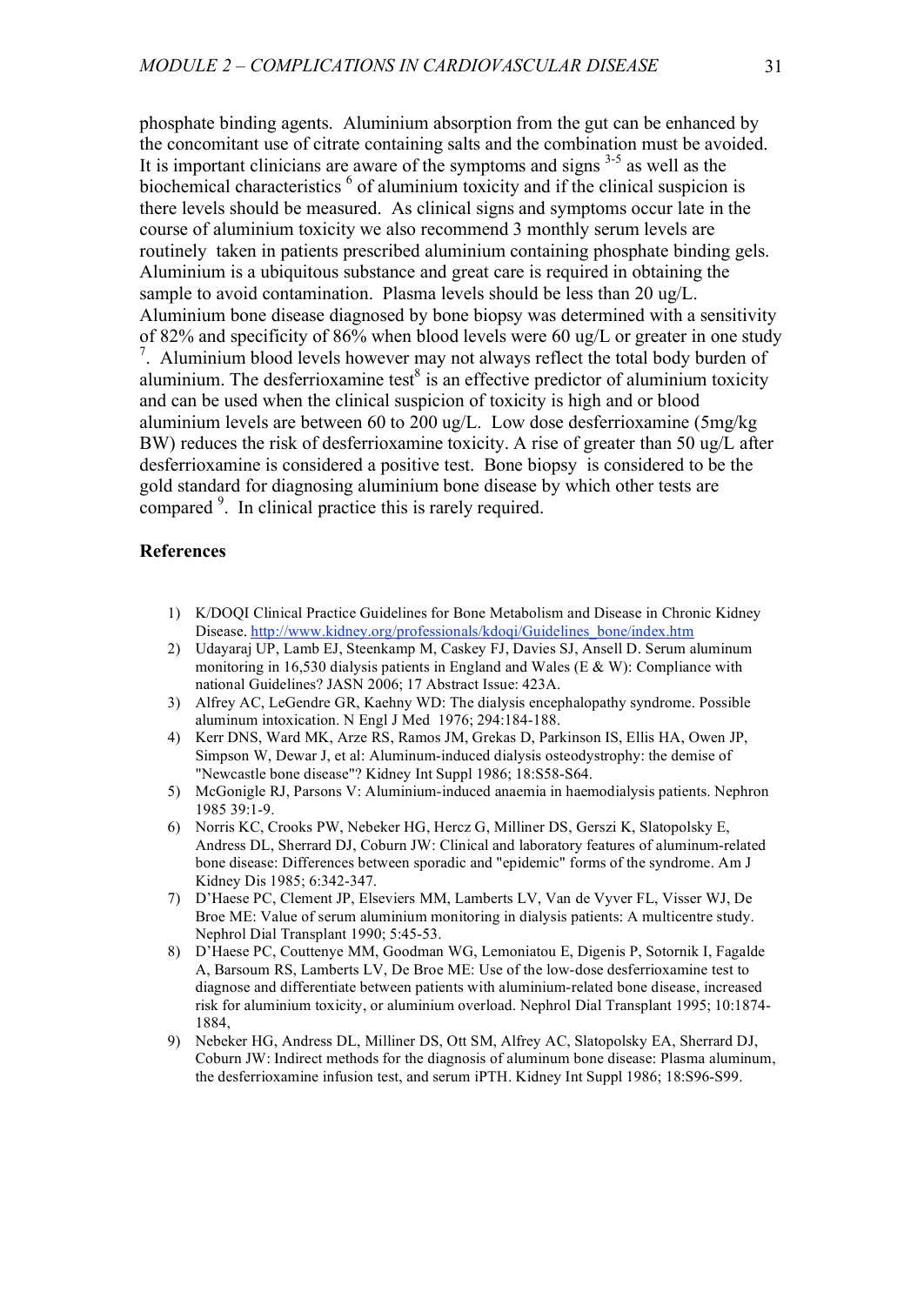# **3. Anaemia (HB) (Guidelines 3.1 – 3.17)**

### **Summary of Guidelines for Anaemia Management**

The Renal Association and Royal College of Physicians endorse the NICE Guidelines for Anaemia Management in Chronic Kidney Disease (CKD) 2006<sup>1</sup>. The reader is referred to these Guidelines as well as to the European Best Practice Guidelines for Anaemia in  $\text{CKD}^2$  and the DOQI<sup>3</sup> Guidelines for management of anemia in CKD. The KDIGO website  $(www.kdigo.org)^4$  is a useful site of reference for evidence based reviewed Guidelines internationally.

# **References**

- 1) National Collaborating Centre for Chronic Conditions, Royal College of Physicians. Guideline on Anaemia management in chronic kidney disease. 2006. National Institute for Clinical Excellence.
- 2) Locatelli F, Aljama P, Barany P et al. Revised European best practice Guidelines for the management of anaemia in patients with chronic renal failure. Nephrol.Dial.Transplant. 2004; 19 Suppl 2: ii1-47
- 3) NKF-K/DOQI Clinical Practice Guidelines for Anemia of Chronic Kidney Disease: update 2000. Am.J.Kidney Dis. 2001; 37: S182-S238
- 4) www.kdigo.org

### **Guideline 3.1 C-HB: Evaluation of anaemia - Haemoglobin level**

In the opinion of the working group, anaemia should be evaluated in CKD when Hb<13 g/dl in adult males and post- menopausal females and when Hb <12g/dl for pre-menopausal females (Good Practice).

#### **Rationale**

Anaemia is defined as having a haemoglobin value below the established cut off defined by the World Health Organisation<sup>1</sup>. Different defined groups have different cut offs. For adults:

- Pregnant women  $\leq$ 1.0g/dl.
- Non-pregnant premenopausal women <12.0g/dl
- Postmenopausal women and men <13.0g/dl

In addition to gender, age and pregnancy, other factors influence haemoglobin level including smoking, race and genetic disorders (thalassaemia and sickle cell). In CKD patients anaemia should be defined using these same criteria. Degree of renal impairment affects the likelihood of any patient developing anaemia. Although current treatment with ESAs is not recommended unless Hb falls consistently below 11.0g/dl, other causes of anaemia should be excluded in patients with Hb below normal range.

#### **References**

1) World Health Organisation. Iron deficiency Anaemia, Assessment, Prevention and Control: a guide for programme managers. 2001.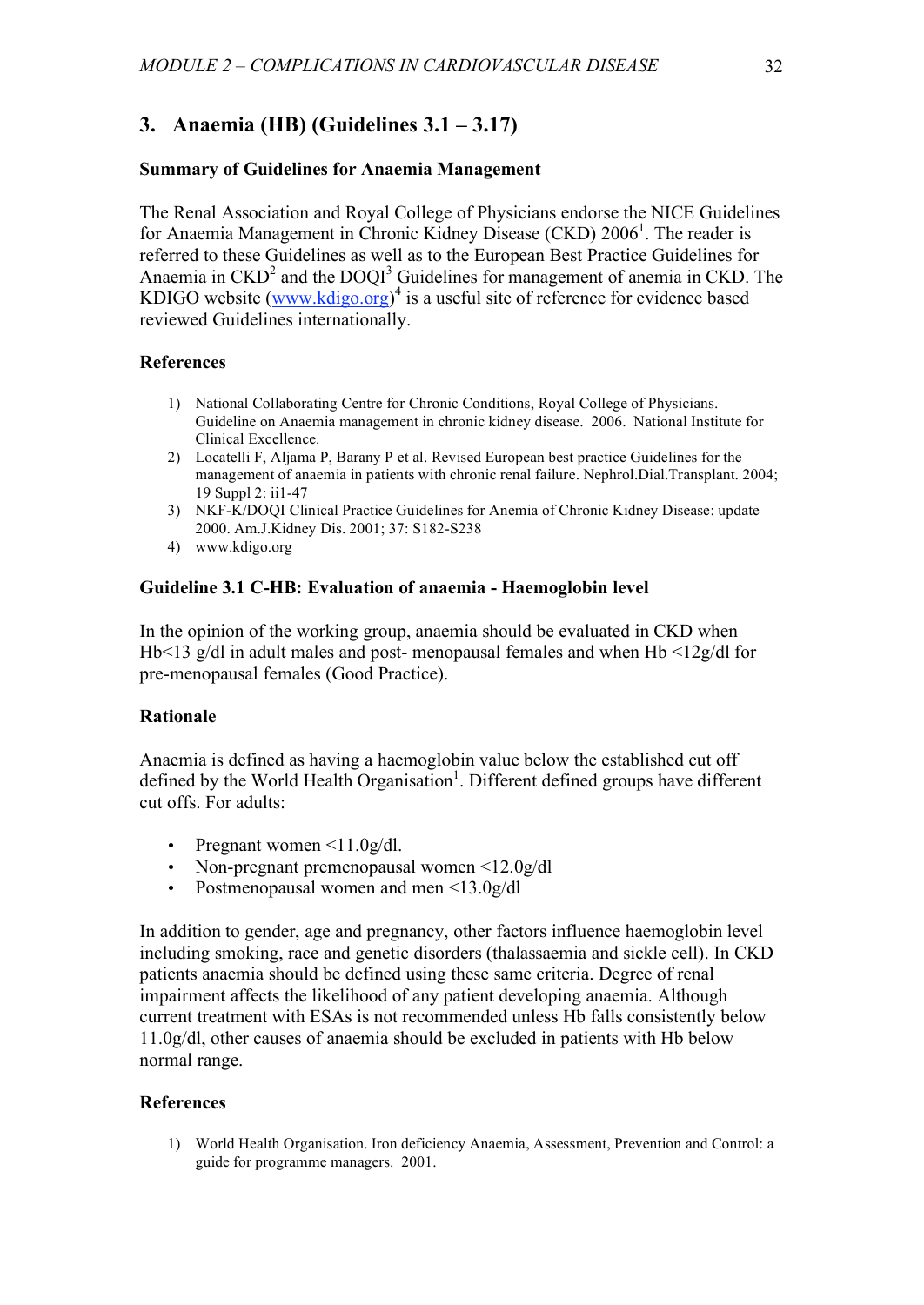# **Guideline 3.2 C-HB: Evaluation of anaemia - Renal function**

CKD should be considered as a possible cause of anaemia when the GFR is  $<60$ ml/min/1.73m<sup>2</sup>. It is more likely to be the cause if the GFR is  $\leq$ 30mls/min/1.73m<sup>2</sup> (<45 in diabetics) and no other cause, i.e. blood loss, folic acid or B12 deficiency, is identified. (Evidence).

# **Audit measures**

- eGFR by 4 variable MDRD method<sup>3</sup>
- Haemoglobin

# **Rationale**

The prevalence of anaemia in patients with CKD increases as the GFR progressively falls. NHANES III data demonstrate a prevalence of anaemia in CKD of 1%, 9% and 33% for an eGFR of 60, 30 and 15 respectively<sup>1</sup>. UK data of  $>$  112,000 unselected patients in the general population showed a population prevalence of CKD 3-5 of  $4.9\%$ <sup>2</sup>. In these patients the prevalence of gender specific anaemia (<12 men: <11 women) was 12%. The prevalence of Hb< 11.0g/dl was 3.8%.

# **References**

- 1) Cheng CK, Chan J, Cembrowski GS, van Assendelft OW. Complete blood count reference interval diagrams derived from NHANES III: stratification by age, sex, and race. *Lab Hematol.* 2004; 10: 42-53
- 2) de Lusignan S, Chan T, Stevens P *et al*. Identifying patients with chronic kidney disease from general practice computer records. *Fam.Pract.* 2005; 22: 234-241
- 3) http://www.renal.org/eGFRcalc/GFR.pl

# **Guideline 3.3 C-HB: Evaluation of anaemia - Erythropoietin hormone measurement**

In the opinion of the working group measurement of erythropoietin levels for the diagnosis or management of anaemia should not routinely be considered for patients with CKD (Good practice).

# **Rationale**

In renal anaemia, serum erythropoietin levels are lower than appropriate for the degree of anaemia. Measurement of erythropoietin level is very rarely helpful.

# **Guideline 3.4 C-HB: Treatment of Anaemia - Erythropoietic Stimulating Agents**

Treatment with ESAs should be offered to patients with anaemia of CKD who are likely to benefit in terms of quality of life and physical function, and to avoid transfusion in patients considered suitable for transplantation (Evidence).

# **Audit measure**

Is the patient on an ESA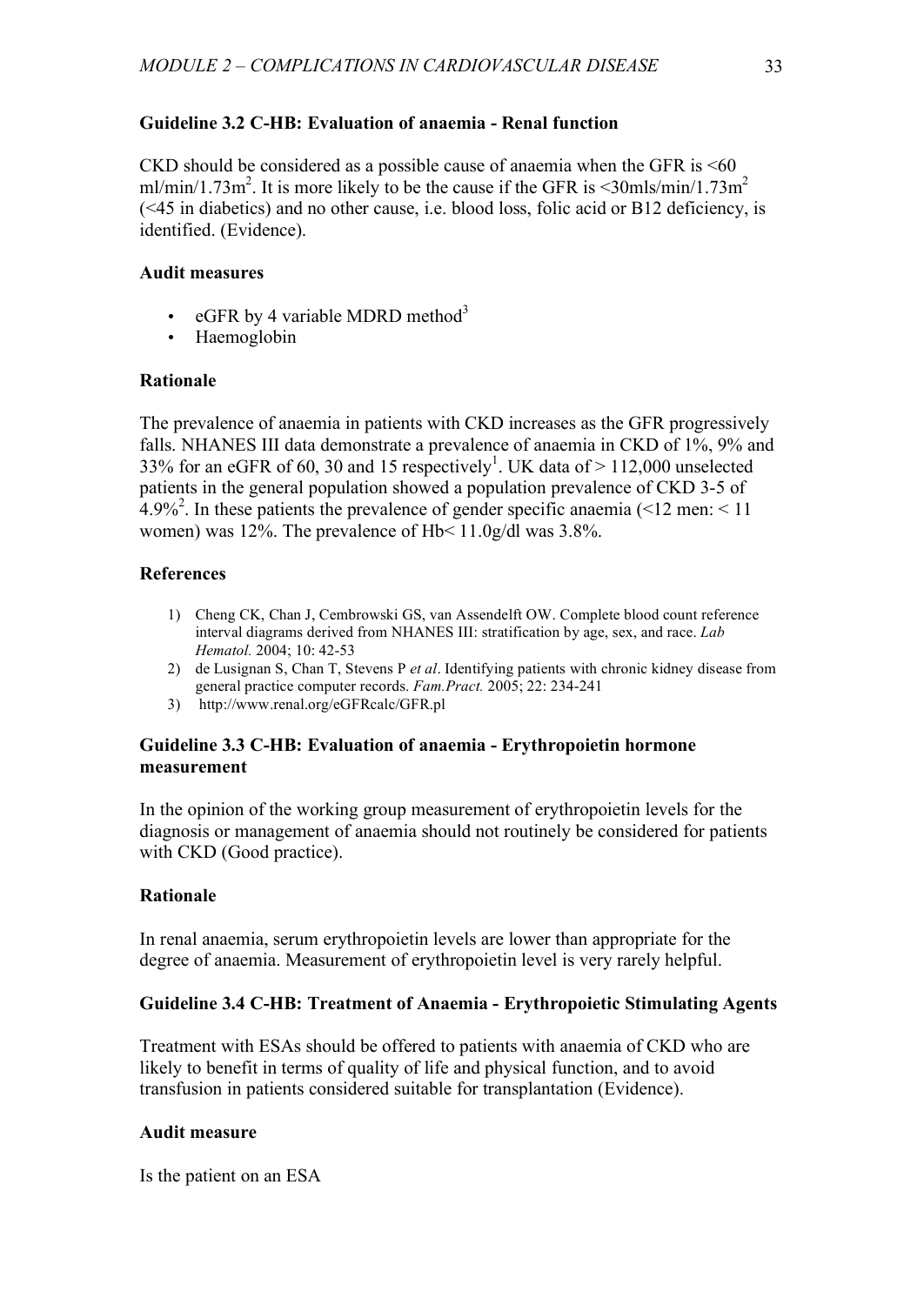# **Rationale**

Treatment of anaemia in  $\text{CKD}^1$  can be expensive, takes time to work and carries a small but significant risk to the patient. It is therefore reasonable, as with any therapy, to treat only those who are expected to benefit in the time frame that therapy is being considered. For example, patients with severe sepsis/ inflammation/acute bleeding are unlikely to respond. Patients with a very short life expectancy (days or weeks) are not likely to survive long enough for therapy to provide benefit in terms of an increase in Hb. The clinician and patients should agree on a therapeutic plan and review, at an appropriate time, whether therapy is providing benefit enough to continue treatment.

# **References**

1) National Collaborating Centre for Chronic Conditions, Royal College of Physicians. Guideline on Anaemia management in chronic kidney disease. 2006. National Institute for Clinical Excellence.

# **Guideline 3.5 C-HB: Treatment of Anaemia - Choice of ESA**

Choice of ESA will depend on local availability of ESAs. (Good practice).

# **Audit measure**

• Record of type of ESA

# **Rationale**

Many studies have been published comparing different ESA products against each other when used at different dosing intervals, by different routes of administration and in different patient groups. All the available products are efficacious when administered according to the manufacturers recommendations. The choice of ESA will be dependent upon the clinician and patient agreeing a management plan and local supply arrangements<sup>1</sup>.

# **References**

1) National Collaborating Centre for Chronic Conditions, Royal College of Physicians. Guideline on Anaemia management in chronic kidney disease. 2006. National Institute for Clinical Excellence.

# **Guideline 3.6 C-HB: Treatment of Anaemia – Route of administration**

Subcutaneous administration of short acting ESAs allows the use of lower doses of drugs than intravenous administration. (Evidence).

# **Audit measures**

- Route of ESA administration
- Frequency of ESA administration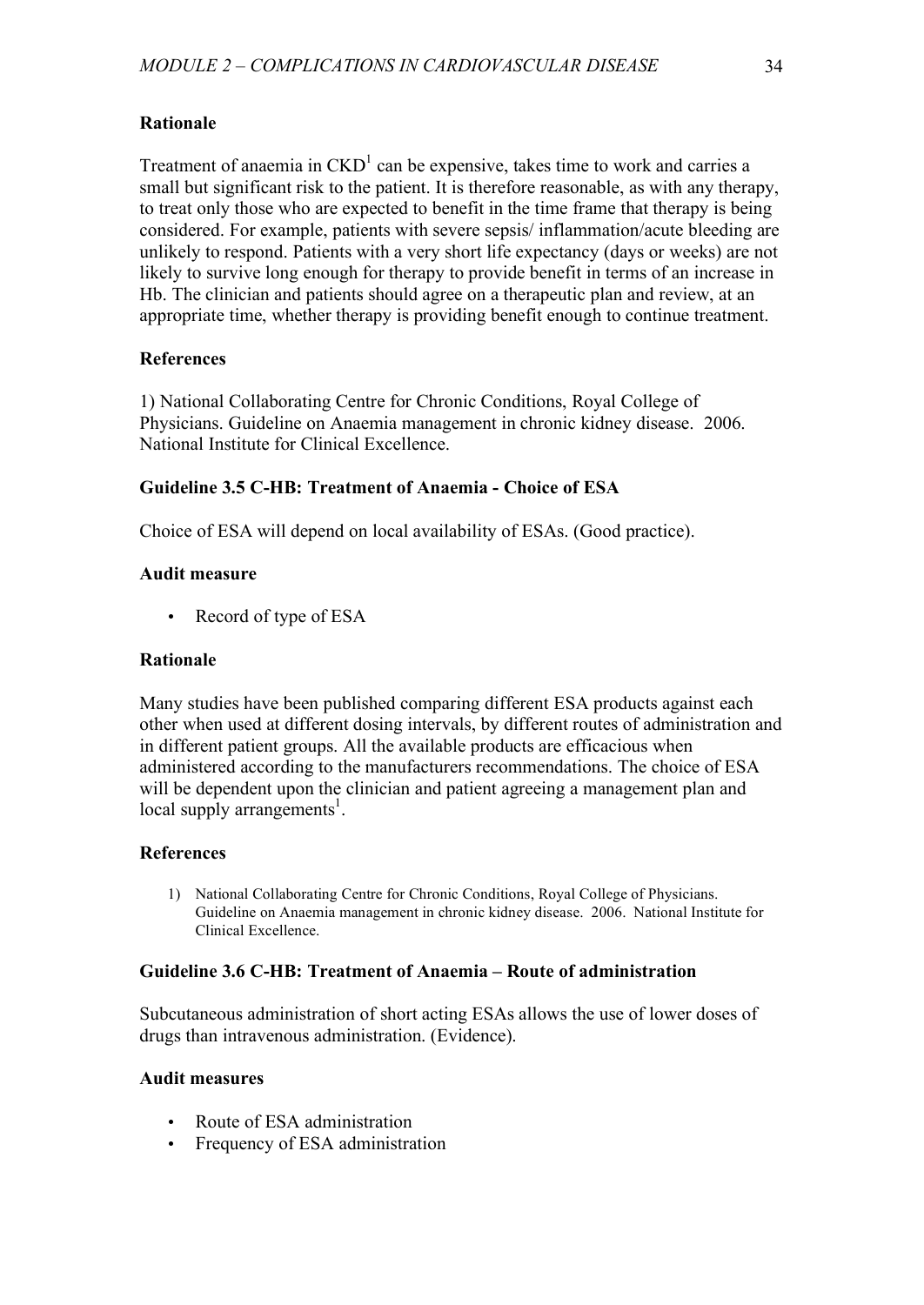# **Rationale**

Subcutaneous administration of short acting ESAs are associated with approximately 33% reduction in dose requirements compared to intravenous administration<sup>1</sup>.

Other factors such as nature of treated population (ie iv ESA impractical in patients not on haemodialysis), pain of injection, frequency of administration, preferences of the patient, efficacy and cost of drug supply should all be taken into consideration when deciding upon the route of administration.

# **References**

1) Besarab A, Reyes CM, Hornberger J. Meta-analysis of subcutaneous versus intravenous epoetin in maintenance treatment of anemia in hemodialysis patients. *Am.J.Kidney Dis.* 2002; 40: 439-446

2) National Collaborating Centre for Chronic Conditions, Royal College of Physicians. Guideline on Anaemia management in chronic kidney disease. 2006. National Institute for Clinical Excellence.

# **Guideline 3.7 C-HB: Target haemoglobin**

Patients with CKD should achieve a haemoglobin between 10.5-12.5 g/dl. (Evidence).

# **Audit measure**

- The proportion of patients with an Hb 10.5-12.5g/dl.
- The proportion of patients with an  $Hb > 12.5$  g/dl.

# **Rationale**

The health economics of anaemia therapy using ESAs has been subject to a NICE review<sup>1</sup>. The report concludes that treating to a target Hb 11-12g/dl is cost effective in haemodialysis patients. In a US study the incremental cost per QALY of target Hb 12.0-12.5 g/dl vs 11.0-12.0g/dl was \$613,015. An additional \$828,215 per additional QALY gained was required to achieve a target Hb of  $14g/dl$  versus  $12.0$ - $12.5g/dl<sup>1</sup>$ .

To put this Guideline into current context, the Eighth UK Renal Registry Report Dec  $2005<sup>2</sup>$  reports the outcome for participating renal units in England and Wales. The mean Hb was 11.7g/dl (S.D. 1.6g/dl) with 85% compliance with Hb>10g/dl. The IQR was 10.6-12.8g/dl. The compliance with  $\frac{9}{2}$ 1.0g/dl was 68%.

Besarab et al<sup>3</sup> reported a study of normalisation of haemoglobin in patients with high cardiovascular risk on haemodialysis. Normalisation of haemoglobin showed no benefit in risk reduction but did show an improvement in quality of life. The trial was associated with a trend to increased risk of death and vascular access failure and the trial was stopped on the grounds that the study was unlikely to show benefit from normalisation.

There have been two important studies of patients not yet on dialysis. The outcome of the CHOIR<sup>4</sup> study showed no benefit of higher haemoglobin outcome in CKD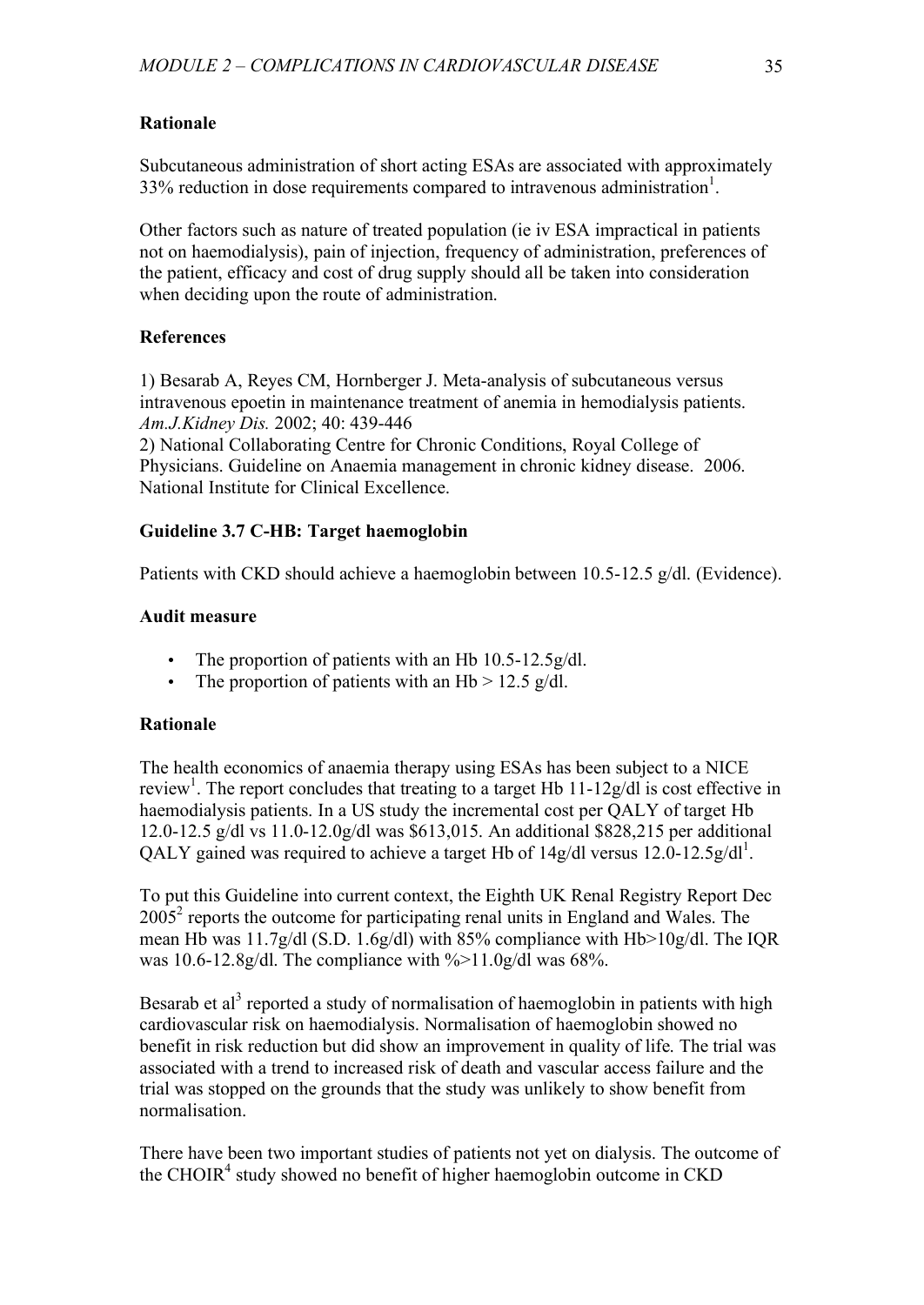patients randomised to Hb of 11.3g/dl vs. 13.5g/dl. Higher outcome target Hb had an increased risk (using composite end-points of death, myocardial infarction, or hospitalisation for congestive cardiac failure) and no incremental improvement in quality of life. The CREATE<sup>5</sup> study reported early correction of anaemia to normal Hb outcome (13-15g/dl vs. 10.5-11.5g/dl) did not reduce risk of cardiovascular events. Indeed the hazards ratio for primary endpoints of death from any cause or death from cardiovascular disease consistently (but not significantly) favoured the lower haemoglobin target group. The trend to increase in events appeared to occur after initiation of dialysis with no difference seen in endpoints after censoring of data on patients receiving dialysis. Quality of life was significantly better in the higher Hb outcome group. Although GFR was not significantly different between the two groups more patients started renal replacement therapy earlier in the higher Hb outcome group (p=0.03) with the difference apparent from 18 months.

These two studies support the current haemoglobin outcome recommendations in this document.

# **References**

- 1) National Collaborating Centre for Chronic Conditions, Royal College of Physicians. Guideline on Anaemia management in chronic kidney disease. 2006. National Institute for Clinical Excellence.
- 2) UK Renal Registry. UK Renal Registry Report; The Eighth Annual Report. 8. 2005.Besarab et al. The effects of normal as compared to low hematocrit values in patients with cardiac disease who are receiving hemodialysis. N Eng J Med. 339:584-90. 1998
- 3) Drueke T.B et al. Normalisation of hemoglobin level in patients with chronic kidney disease and anemia. N Eng J Med. 355:20 2071-2084, 2006.
- 4) Singh. A.K. et al Correction of anemia with epoetin alfa in chronic kidney disease. N Eng J Med. 355:20 2085-2098, 2006

# **Guideline 3.8 C-HB: ESA Dose adjustments**

Adjustments to ESA doses should be considered when Hb is  $\leq 11$  or  $\geq 12$  g.dl. in order to balance the benefit and safety to patients given the current evidence base. These thresholds for intervention should achieve a population distribution centred on a mean of 11.5g/dl with a range of 10.5-12.5 (Evidence).

# **Audit measure**

• Monitoring ESA dose adjustments

# **Rationale**

It is acknowledged that in a dialysis population the Hb distribution results in the majority of values not lying between  $11$ - $12g/dl^{1-3}$ . The NICE Guidelines for anaemia management in chronic kidney disease<sup>3</sup> recommend an outcome Hb 10.5-12.5. If a population Hb distribution is centred on this outcome with a mean of 11.5g/dl then the previous RA minimum standard for Hb of 85%>10.0g/dl is met. The NICE Guidelines contain suggested treatment algorithms.

The NICE algorithms require validation in clinical practice. Achievement of the outcome distribution complying with a mean of  $\sim$ 11.5g/dl produces 85% Hb values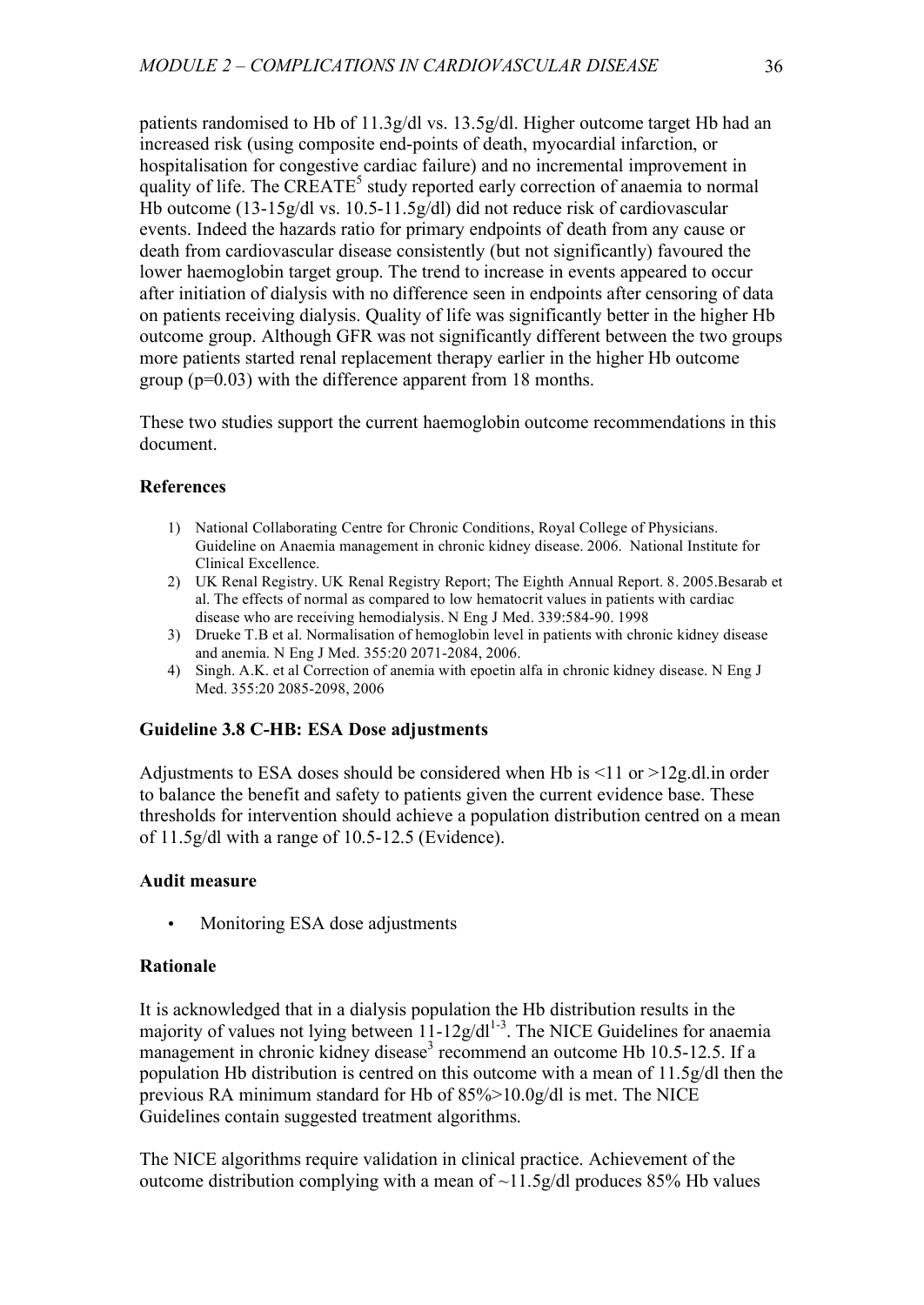$>10.0$ g/dl, with 40-50% of values lying between 10.5-12.5g/dl. The use of these particular intervention values of 11.0g/dl and 12.0g/dl for changes to ESA doses has been validated using computerised decision support systems<sup>1,4</sup>.

# **References**

- 1) Richardson D, Bartlett C, Will EJ. Intervention thresholds and ceilings can determine the haemoglobin outcome distribution in a haemodialysis population. Nephrol.Dial.Transplant. 2000; 15: 2007-2013.
- 2) UK Renal Registry. UK Renal Registry Report; The Eighth Annual Report. 8. 2005.
- 3) National Collaborating Centre for Chronic Conditions, Royal College of Physicians. Guideline on Anaemia management in chronic kidney disease. 2006. National Institute for Clinical Excellence.
- 4) Richardson D, Bartlett C, Will EJ. Optimizing erythropoietin therapy in hemodialysis patients. Am.J.Kidney Dis. 2001; 38: 109-117.

# **Guideline 3.9 C-HB: Iron status**

Patients should be iron replete to achieve and maintain target Hb whether receiving ESAs or not (Evidence).

# **Audit measures**

- Serum ferritin
- %Hypochromic red cells
- %Transferrin satu**ration**

# **Rationale**

A definition of adequate iron status<sup>1</sup> is a serum ferritin

- $200-500\mu\Omega$  in haemodialysis patients.
- 100-500ng/ml in non-haemodialysis patients
- and either  $\leq 6\%$  hypochromic red cells (HRC)
- or transferrin saturation  $>20\%$ (TSAT).

Several studies have reported that the dose of ESA required to achieve and maintain a given Hb outcome is inversely related to iron stores<sup>2-7</sup>. Iron deficiency (absolute or functional) was the main cause of ESA resistance in the UK but this has now been solved by iron replacement strategies<sup>8</sup>.

In haemodialysis patient populations the inverse relationship between ESA dose and iron stores continues to maintain a linear relationship up to a mean ferritin of 500ng/ml. Compliance with ferritin >200 predicts compliance of the RA minimum standard for Hb of >85% Hb values >10.0g.dl<sup>9</sup>. Randomised studies of oral versus intravenous iron in haemodialysis patients have shown iv iron to be superior $^{10, 11}$ .

In peritoneal dialysis patients and patients not on dialysis the evidence is not as strong. Hence for this patient population the lower ferritin of 100ng/ml is quoted by  $NICE<sup>1</sup>$ .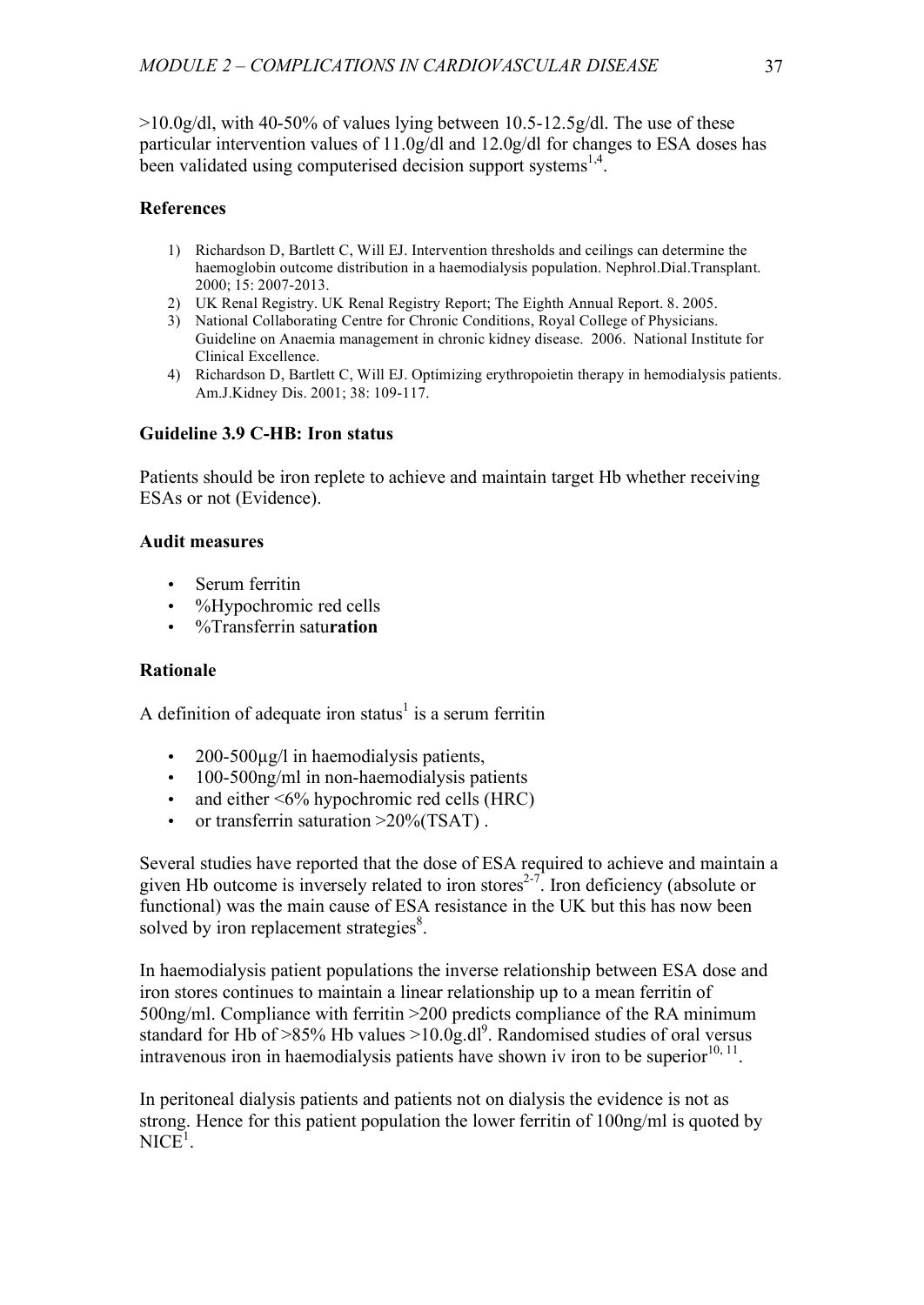One randomised study of intravenous iron versus oral iron in pre-dialysis patients demonstrated a greater improvement in Hb outcome in those on intravenous iron but no difference in the proportion of patients who had to commence ESA after the start of the study<sup>12</sup>. Two before and after studies in predialysis patients not on ESA demonstrated improvements in Hb outcome<sup>13, 14</sup>. Oral iron is easy and cheap to prescribe. It seems reasonable to treat patients who have not responded to, or been intolerant of, oral iron with intravenous iron.

Two randomised controlled studies of oral versus intravenous iron supplementation in pre-dialysis patients receiving concomitant ESAs are in agreement. In the first study over a mean 5.2 months follow-up there was no difference in Hb or ESA dose between the oral and iv group receiving  $EPO<sup>15</sup>$ . Iron stores were greater in the iv than oral group. Similar findings appeared in a later study comparing 5 weeks of iv iron or 29 days of thrice daily oral iron. There was no difference in Hb or ESA dose but greater increase in ferritin in the iv group<sup>16</sup>.

In peritoneal dialysis patients a cross over study of oral and intravenous iron demonstrated higher Hb and lower ESA doses after 4 months oral iron followed by a washout period and a single total dose of intravenous iron $17$ .

#### **References**

- 1) National Collaborating Centre for Chronic Conditions, Royal College of Physicians. Guideline on Anaemia management in chronic kidney disease. 2006. National Institute for Clinical Excellence
- 2) Besarab A, Amin N, Ahsan M *et al*. Optimization of epoetin therapy with intravenous iron therapy in hemodialysis patients. *J.Am.Soc.Nephrol.* 2000; 11: 530-538
- 3) Besarab A, Dalton CL. Maintaining higher TSATs and other iron indices is beneficial in management of anemic hemodialysis patients. *Nephrol.Nurs.J.* 2001; 28: 429-434
- 4) Coladonato JA, Frankenfield DL, Reddan DN *et al*. Trends in anemia management among US hemodialysis patients. *J.Am.Soc.Nephrol.* 2002; 13: 1288-1295
- 5) Kalantar-Zadeh K, McAllister CJ, Lehn RS *et al*. Effect of malnutrition-inflammation complex syndrome on EPO hyporesponsiveness in maintenance hemodialysis patients. *Am.J.Kidney Dis.* 2003; 42: 761-773
- 6) McClellan WM, Frankenfield DL, Wish JB *et al*. Subcutaneous erythropoietin results in lower dose and equivalent hematocrit levels among adult hemodialysis patients: Results from the 1998 End-Stage Renal Disease Core Indicators Project. *Am.J.Kidney Dis.* 2001; 37: E36
- 7) Richardson D, Bartlett C, Will EJ. Optimizing erythropoietin therapy in hemodialysis patients. *Am.J.Kidney Dis.* 2001; 38: 109-117
- 8) UK Renal Registry. UK Renal Registry Report; The Eighth Annual Report. 8. 2005.
- 9) UK Renal Registry. UK Renal Registry Report: The Fifth Annual Report. Bristol, UK, 2002
- 10) Fishbane S, Frei GL, Maesaka J. Reduction in recombinant human erythropoietin doses by the use of chronic intravenous iron supplementation. *Am.J.Kidney Dis.* 1995; 26: 41-46
- 11) Macdougall IC, Tucker B, Thompson J *et al*. A randomized controlled study of iron supplementation in patients treated with erythropoietin. *Kidney Int.* 1996; 50: 1694-1699
- 12) Van Wyck DB, Roppolo M, Martinez CO, Mazey RM, McMurray S. A randomized, controlled trial comparing IV iron sucrose to oral iron in anemic patients with nondialysisdependent CKD. *Kidney Int.* 2005; 68: 2846-2856
- 13) Anuradha S, Singh NP, Agarwal SK. Total dose infusion iron dextran therapy in predialysis chronic renal failure patients. *Ren Fail.* 2002; 24: 307-313
- 14) Silverberg DS, Iaina A, Peer G *et al*. Intravenous iron supplementation for the treatment of the anemia of moderate to severe chronic renal failure patients not receiving dialysis. *Am.J.Kidney Dis.* 1996; 27: 234-238
- 15) Stoves J, Inglis H, Newstead CG. A randomized study of oral vs intravenous iron supplementation in patients with progressive renal insufficiency treated with erythropoietin. *Nephrol.Dial.Transplant.* 2001; 16: 967-974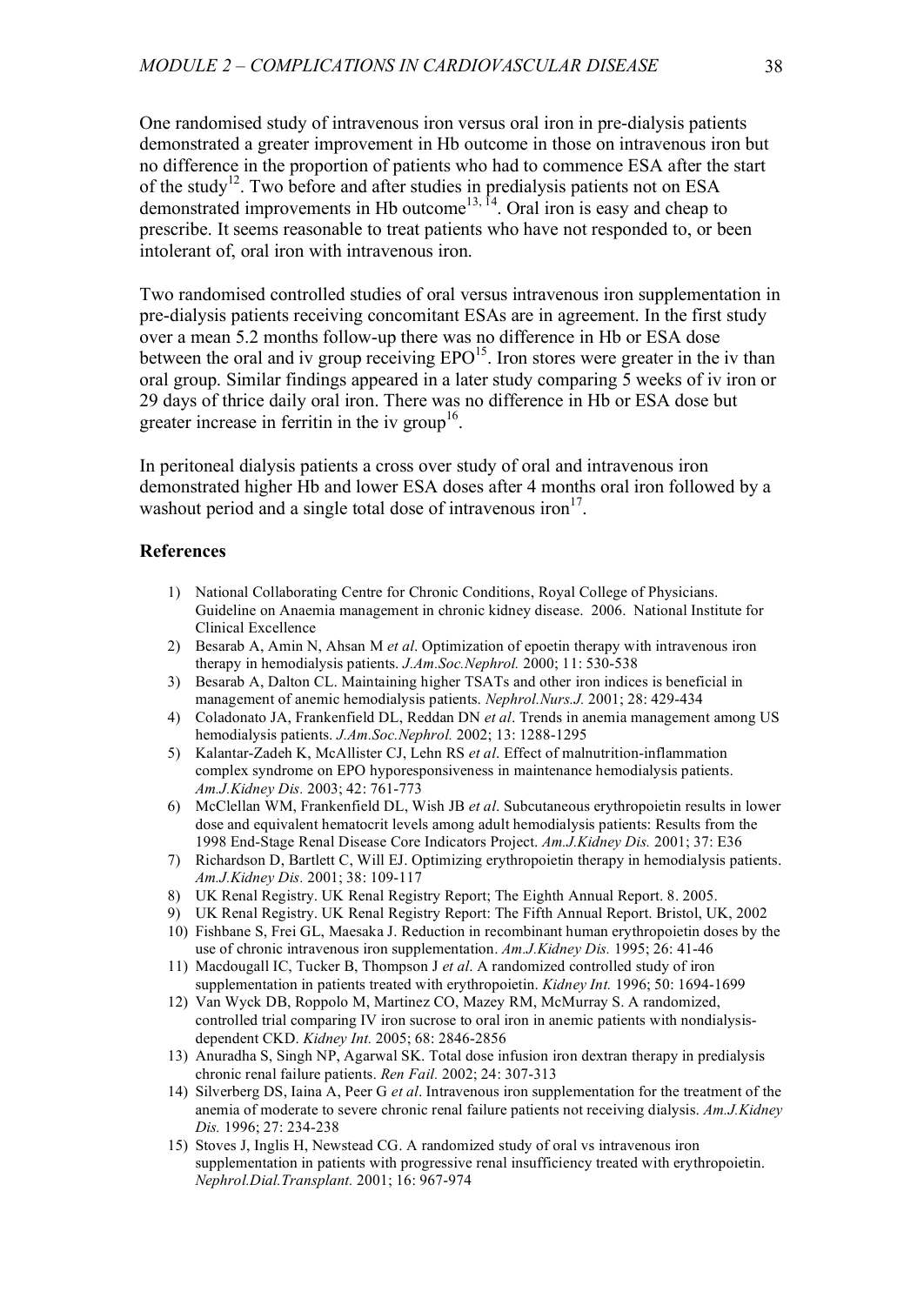- 16) Charytan C, Qunibi W, Bailie GR. Comparison of intravenous iron sucrose to oral iron in the treatment of anemic patients with chronic kidney disease not on dialysis. *Nephron Clin.Pract.* 2005; 100: c55-c62
- 17) Ahsan N. Infusion of total dose iron versus oral iron supplementation in ambulatory peritoneal dialysis patients: a prospective, cross-over trial. *Adv.Perit.Dial.* 2000; 16: 80-84

# **Guideline 3.10 C-HB: Initiation of ESA and iron status**

ESA therapy should not be initiated in the presence of absolute iron deficiency (ferritin  $\leq 100$ ng/ml)<sup>1</sup>. In patients with functional iron deficiency, iron supplements should be given concurrently with initiating ESA therapy (Evidence).

### **Audit measures**

• Ferritin levels at start of treatment with ESA.

### **Rationale**

Iron is a required for production of new red cells. Iron must be supplied to the erythropoietic tissue at an adequate rate, particularly if stimulated by ESA therapy. If iron stores are low ESAs can still be used if renal anaemia is a likely contributor to the anaemia, as long as iron is made directly available to the erythropoietic tissues coincident with the initiation of ESA therapy.

### **References**

1) National Collaborating Centre for Chronic Conditions, Royal College of Physicians. Guideline on Anaemia management in chronic kidney disease. 2006. National Institute for Clinical Excellence.

### **Guideline 3.11 C-HB: Iron status – Oral vs. Intravenous iron**

Oral iron will, in general, be sufficient to attain and maintain the Hb above targets in ESA treated CKD patients not yet requiring dialysis and in those on peritoneal dialysis (PD); in contrast, most HD patients will require intravenous iron. (Evidence).

### **Audit measure**

• Proportion of haemodialysis patients receiving intravenous iron

#### **Rationale**

The evidence base for intravenous iron in CKD patients not yet on dialysis or on peritoneal dialysis is limited.

The evidence base for intravenous iron over oral iron in predialysis patients and peritoneal dialysis patients is limited. Oral iron, if tolerated, appears to be adequate in most patients particularly in combination with ESA therapy. In patients who appear resistant to ESA therapy on oral iron, or are intolerant of oral iron, a therapeutic trial of intravenous iron trial seems reasonable. A study in predialysis patients and peritoneal dialysis patients with functional iron deficiency despite oral iron therapy is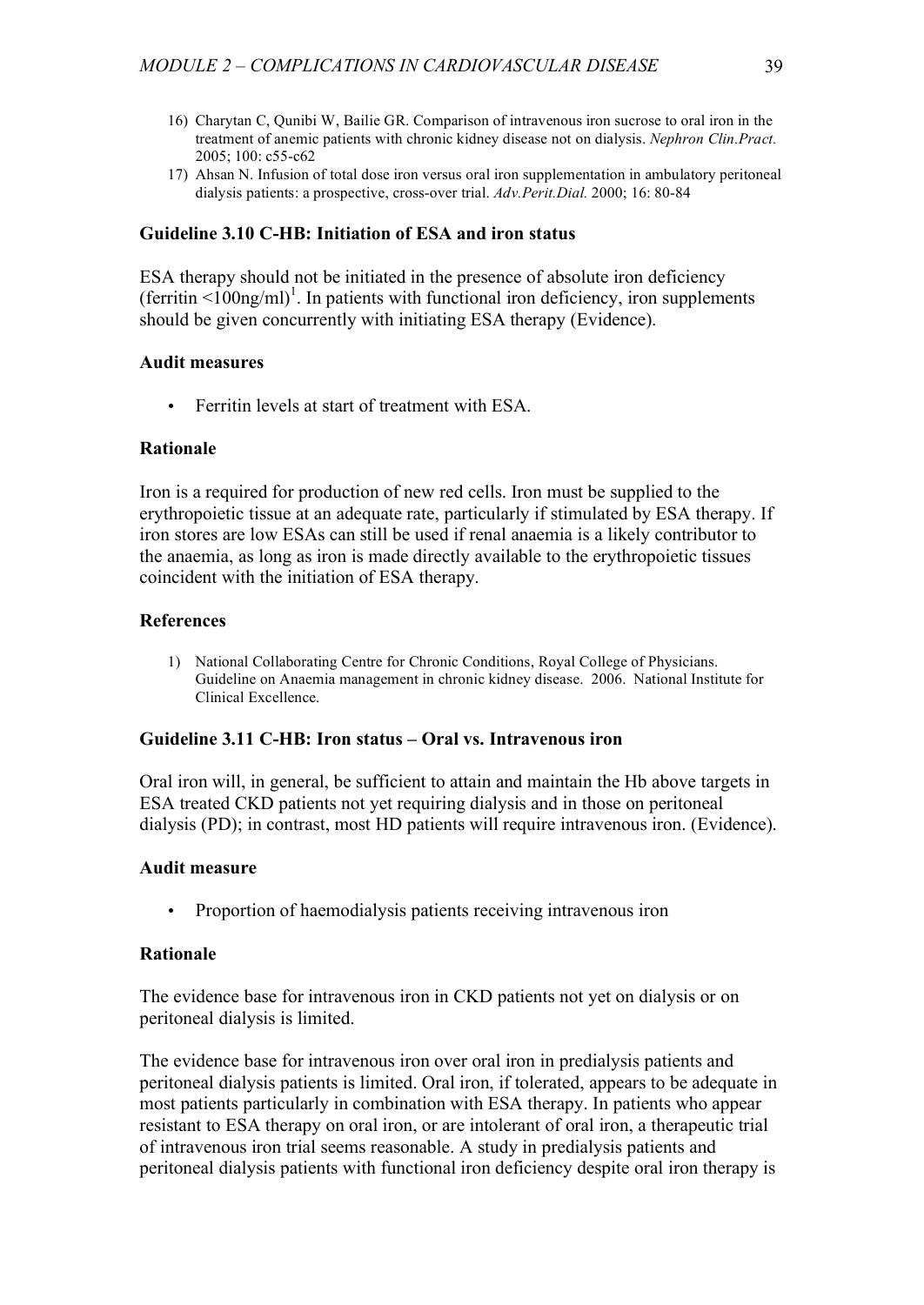needed. At present oral iron should remain first line treatment, and intravenous iron used when either patients are intolerant of oral iron or remain absolutely or functionally iron deficient despite oral iron. From the evidence to date intravenous iron is at least equivalent to oral iron therapy in efficacy so can be administered to patients unable to take oral iron<sup>1, 2</sup>.

Haemodialysis patients have additional iron losses from GI bleeding, blood tests and losses in the dialysis lines that result in iron supplementation requirements that outstrip the capacity of the gut to absorb iron. Maintenance intravenous iron in haemodialysis patients greatly reduces ESA requirements and costs<sup>1-4</sup>. Increasing the haemoglobin in anaemic patients places the greatest demand for iron in the erythropoietic tissues. During ESA induction therapy iron requirements will depend on the rate of erythropoiesis, the Hb deficit, and ongoing iron loses. Once the target Hb has been reached and Hb stabilised the iron requirements will be dependent of ongoing iron losses. When adequate iron status is achieved, CKD patients on ESA therapy should be given maintenance iron.

Maintaining iron stores / maintaining a population ferritin outcome at steady state in a haemodialysis population requires  $50 - 60$ mg/week of intravenous iron<sup>4</sup>.

#### **References**

- 1) Van Wyck DB, Roppolo M, Martinez CO, Mazey RM, McMurray S. A randomized, controlled trial comparing IV iron sucrose to oral iron in anemic patients with nondialysisdependent CKD. *Kidney Int.* 2005; 68: 2846-2856
- 2) Stoves J, Inglis H, Newstead CG. A randomized study of oral vs intravenous iron supplementation in patients with progressive renal insufficiency treated with erythropoietin. *Nephrol.Dial.Transplant.* 2001; 16: 967-974
- 3) Besarab A, Kaiser JW, Frinak S. A study of parenteral iron regimens in hemodialysis patients. *Am.J.Kidney Dis.* 1999; 34: 21-28
- 4) Macdougall IC, Chandler G, Elston O, Harchowal J. Beneficial effects of adopting an aggressive intravenous iron policy in a hemodialysis unit. *Am.J.Kidney Dis.* 1999; 34: S40- S46
- 5) Besarab A, Amin N, Ahsan M *et al*. Optimization of epoetin therapy with intravenous iron therapy in hemodialysis patients. *J.Am.Soc.Nephrol.* 2000; 11: 530-538
- 6) Richardson D, Bartlett C, Will EJ. Optimizing erythropoietin therapy in hemodialysis patients. *Am.J.Kidney Dis.* 2001; 38: 109-117.

# **Guideline 3.12 C-HB: Upper limit for iron therapy**

For patients treated with iron, ferritin should not exceed 800ng/ml and to achieve this iron management should be reviewed when the ferritin > 500ng/ml (Evidence).

# **Audit measure**

Serum ferritin

# **Rationale**

The UK Renal Registry Report  $2005<sup>1</sup>$  demonstrates that the proportion of individuals in a haemodialysis population with values  $>100$ ng/ml, or  $>200$ ng/ml or indeed ferritin >800ng/ml is dependent on the median ferritin. As the distribution increases the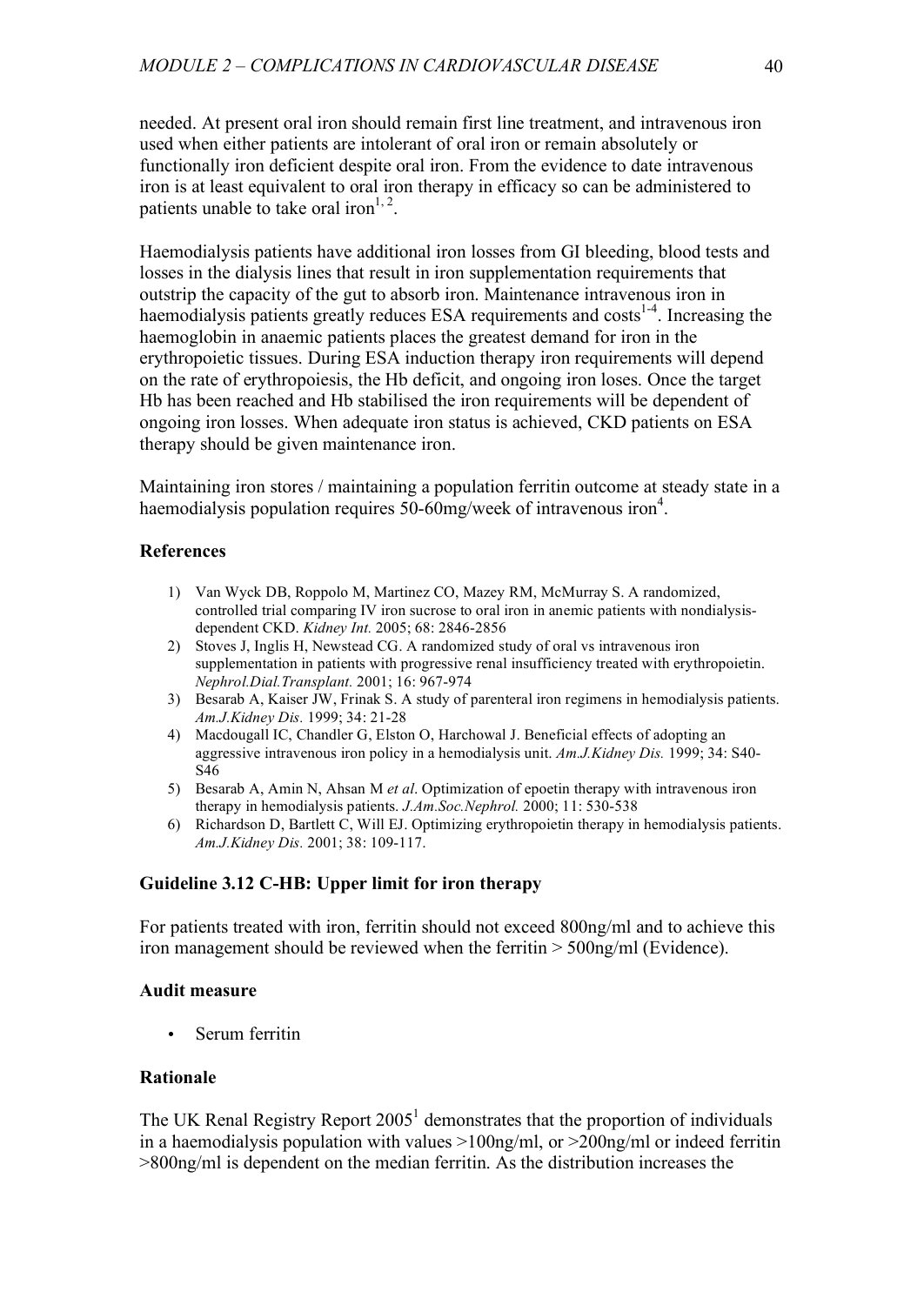compliance with values above minimum standards improves but the risk of breaching 800ng/ml (and therefore risk of toxicity) also increases. At a median ferritin of 500ng/ml 5-25% of individual patients may have a ferritin>800ng/ml. The lower the S.D. for ferritin, the lower the risk of a significant proportion of patients breaching 800ng/ml.

Discontinuation of adequate maintenance intravenous iron when an individual's ferritin > 500ng/ml produces a population mean that straddles the 500ng/ml ceiling<sup>2</sup>. On going iron therapy in patients with ferritin >500ng/ml results in higher median ferritin outcome<sup>3</sup>.

# **References**

- 1) UK Renal Registry. UK Renal Registry Report; The Eighth Annual Report. 8. 2005.
- 2) Richardson D, Bartlett C, Will EJ. Optimizing erythropoietin therapy in hemodialysis patients. *Am.J.Kidney Dis.* 2001; 38: 109-117.
- 3) Besarab A, Amin N, Ahsan M *et al*. Optimization of epoetin therapy with intravenous iron therapy in hemodialysis patients. *J.Am.Soc.Nephrol.* 2000; 11: 530-538.

# **Guideline 3.13 C-HB: Monitoring during ESA therapy**

In the opinion of the working group Hb concentration should be monitored every 2-4 weeks in the correction phase and every 1-3 months for stable hospital patients<sup>1-3</sup>. More frequent monitoring will depend on clinical circumstances (Good practice).

# **Rationale**

The response to ESA therapy varies widely between different patient groups and individuals within those groups. In addition an individuals response can vary greatly dependent on other clinical variables. During ESA initiation therapy, after drug dose adjustments or changes in an individual's clinical condition, more frequent monitoring is advised in order that under-treatment (ongoing anaemia) and overtreatment (rapidly rising Hb / hypertension or polycythaemia) be avoided.

# **References**

- 1) National Collaborating Centre for Chronic Conditions, Royal College of Physicians. Guideline on Anaemia management in chronic kidney disease. 2006. National Institute for Clinical Excellence.
- 2) Locatelli F, Aljama P, Barany P et al. Revised European best practice Guidelines for the management of anaemia in patients with chronic renal failure. Nephrol.Dial.Transplant. 2004; 19 Suppl 2: ii1-47.
- 3) NKF-K/DOQI Clinical Practice Guidelines for Anemia of Chronic Kidney Disease: update 2000. Am.J.Kidney Dis. 2001; 37: S182-S238.

# **Guideline 3.14 C-HB: Monitoring during iron therapy**

In the opinion of the working group regular monitoring of iron status (1-3 monthly) is recommended during treatment to avoid toxicity (Good practice): a serum ferritin consistently greater than 800  $\mu$ g/l is suggestive of iron overload<sup>1-3</sup>. (Good practice).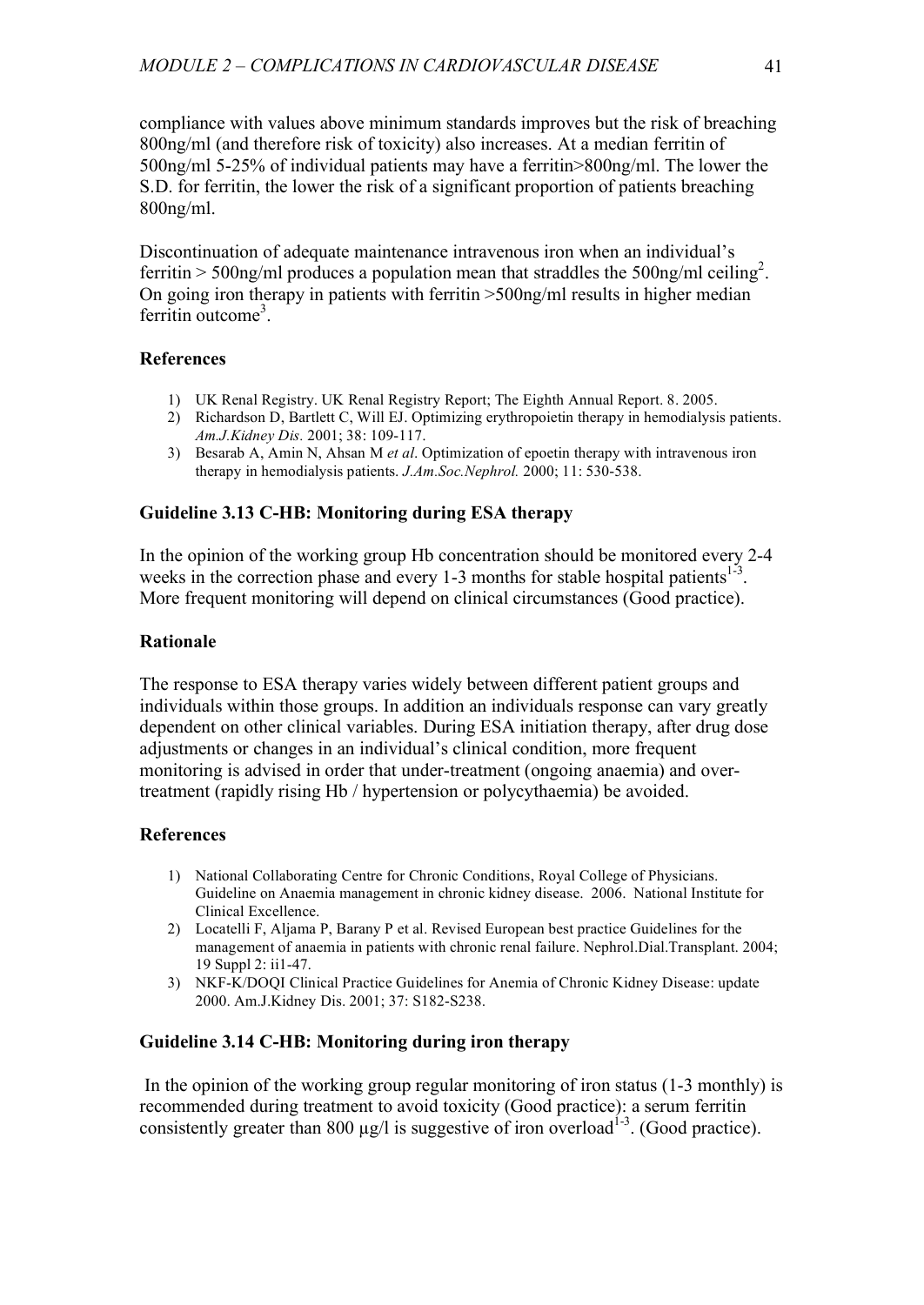### **Audit measure**

Serum ferritin

### **Rationale**

Intravenous iron therapy in particular has potential risks as well as benefits. Toxicity associated with high ferritin outcomes was originally reported in the context of multiple transfusions in the pre-ESA era. The risk persists that intravenous iron may reproduce similar toxicity and thus regular monitoring during therapy is required. Similarly with ongoing iron losses on haemodialysis, regular monitoring to avoid worsening iron deficiency is required.

### **References**

- 1) National Collaborating Centre for Chronic Conditions, Royal College of Physicians. Guideline on Anaemia management in chronic kidney disease. 2006. National Institute for Clinical Excellence.
- 2) Locatelli F, Aljama P, Barany P et al. Revised European best practice Guidelines for the management of anaemia in patients with chronic renal failure. Nephrol.Dial.Transplant. 2004; 19 Suppl 2: ii1-47.
- 3) NKF-K/DOQI Clinical Practice Guidelines for Anemia of Chronic Kidney Disease: update 2000. Am.J.Kidney Dis. 2001; 37: S182-S238.

# **Guideline 3.15 C-HB: Resistance to ESA therapy**

Failure to reach the target Hb level despite sc epoetin dose >300 IU/kg/week (450 IU/kg/week iv epoetin), or darbepoetin dose >1.5mcg/kg/week defines inadequate response ('resistance'). Hyporesponsive patients who are iron replete should be screened clinically and by investigations for other common causes. (Evidence).

#### **Audit measure**

• ESA dose

### **Rationale**

The Revised European Best Practice Guidelines define ESA resistance as above. Failure to respond at an earlier stage in therapy should however raise the suspicion of resistance earlier. Comparison of the individual Hb outcome achieved and the dose of ESA used can provide a useful way of highlighting individuals that are resistant during local unit audit<sup>1, 2</sup>. ESA therapy is efficacious in most patients. However many conditions and treatment variables can cause or explain apparent resistance to ESA therapy. Adequate investigation and management of these underlying conditions is crucial in achieving satisfactory outcome haemoglobin values as well as requiring therapy in their own right. Extensive publications are available on the topic of resistance including the Revised European Best Practice Guidelines<sup>3</sup>. Anti EPO antibody associated PRCA is a very rare cause of resistance characterised by transfusion dependency, low reticulocyte count, lack of pro-erythroid progenitor cells in the bone marrow and neutralising anti-EPO antibodies 4 .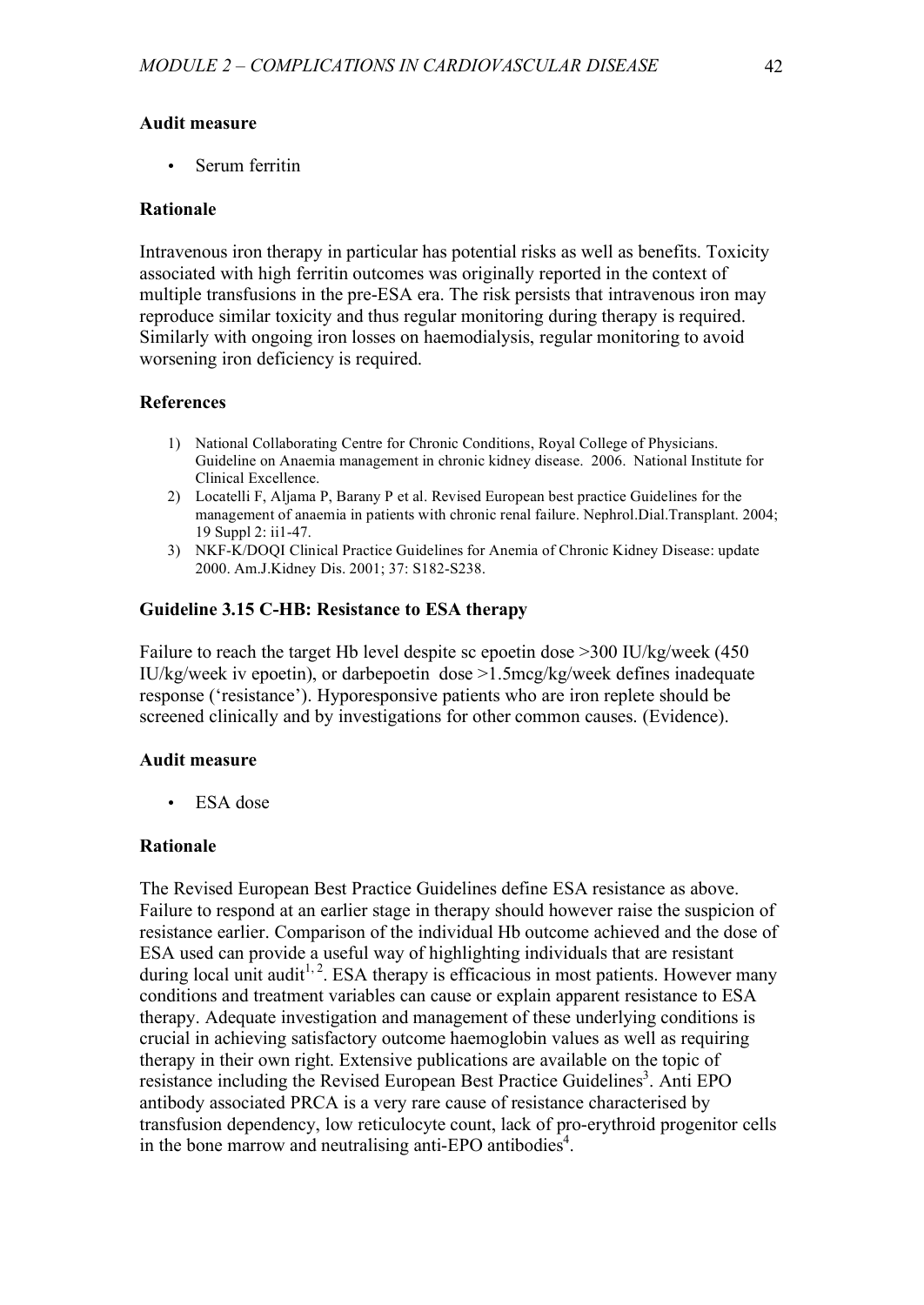### **References**

- 1) Winearls CG. Recombinant human erythropoietin: 10 years of clinical experience. *Nephrol.Dial.Transplant.* 1998; 13 Suppl 2: 3-8
- 2) Jacobs C, Horl WH, Macdougall IC *et al*. European best practice Guidelines 5: target haemoglobin. *Nephrol.Dial.Transplant.* 2000; 15 Suppl 4: 15-19
- 3) Horl WH, Jacobs C, Macdougall IC *et al*. European best practice Guidelines 14-16: inadequate response to epoetin. *Nephrol.Dial.Transplant.* 2000; 15 Suppl 4: 43-50
- 4) Casadevall N, Nataf J, Viron B *et al*. Pure red-cell aplasia and antierythropoietin antibodies in patients treated with recombinant erythropoietin. *N.Engl.J.Med.* 2002; 346: 469-475

### **Guideline 3.16 C-HB: Hypertension during ESA therap**

Blood pressure should be monitored in all patients receiving ESAs and, if present, hypertension treated by volume removal and/or hypotensive drugs. (Evidence).

#### **Audit measure**

• Blood pressure

### **Rationale**

Hypertension is the most common complication in CKD and can be aggravated by ESA treatemnt<sup>1</sup>. Early studies demonstrated higher incidence rates of hypertension though ESA doses used were higher and Hb responses faster in these trials. It is now more common to start at low doses and increase gradually according to response. The commonest cause of hypertension in CKD is not ESA therapy. Exacerbation of hypertension in ESA therapy patients may be associated with polycythaemia or rapidly rising haemoglobin levels. These complications should be looked for in hypertensive patients but in the absence of these complicating factors and in the absence of severe hypertension, ESA therapy can usually continue. Hypertension should be adequately controlled prior to initiating ESA therapy. ESA therapy should be discontinued in malignant hypertension.

#### **References**

1) Horl WH, Jacobs C, Macdougall IC *et al*. European best practice Guidelines 14-16: inadequate response to epoetin. *Nephrol.Dial.Transplant.* 2000; 15 Suppl 4: 43-50.

# **Guideline 3.17 C-HB: Transfusion**

In circumstances where transfusion is required in CKD patients, haematology transfusion Guidelines<sup>1</sup> should be adhered to and target Hb recommendations above do not apply to transfusion (Evidence).

### **Audit measure**

- Number of patients transfused
- Number of units transfused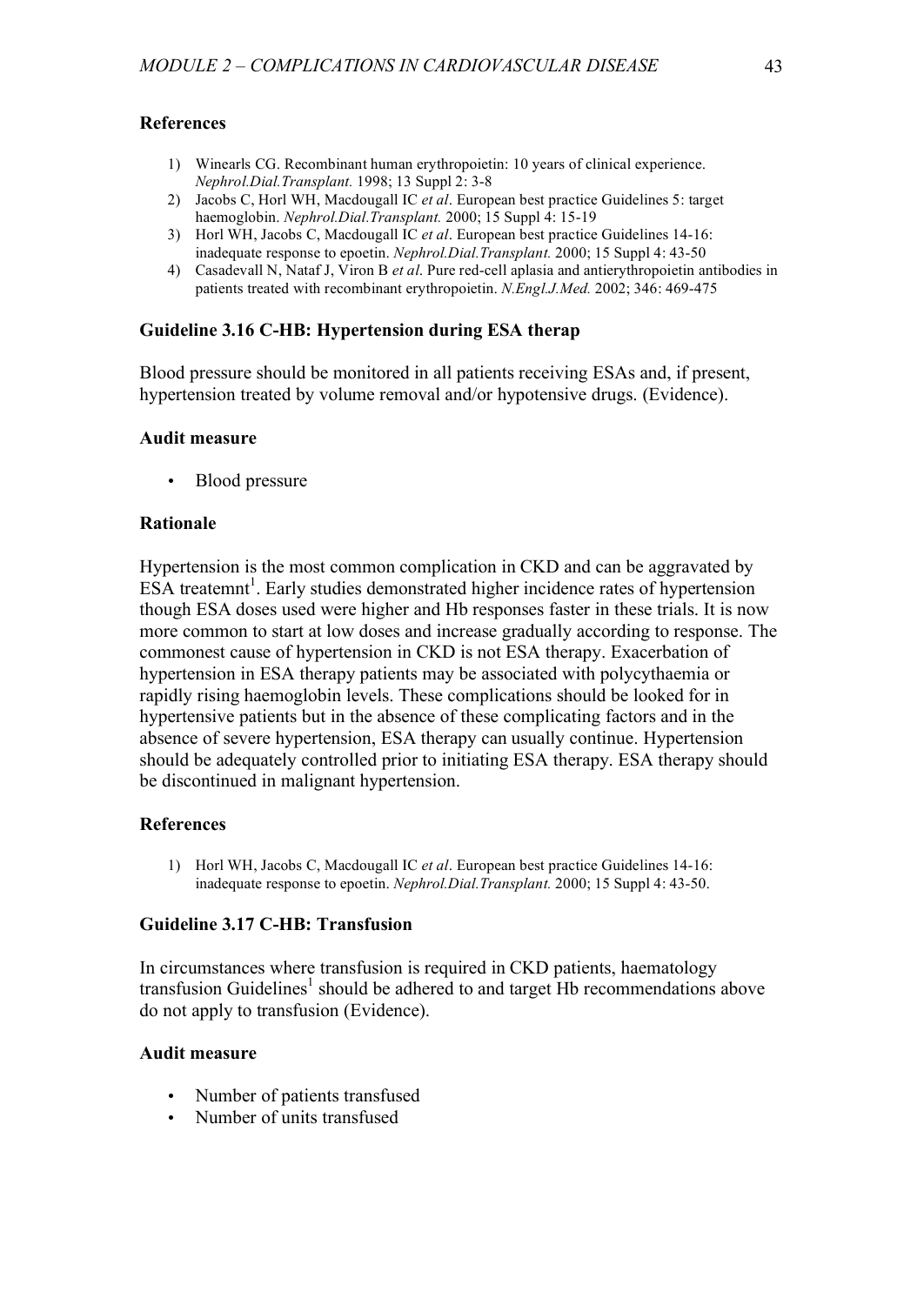# **Rationale**

Treatment by ESA therapy is preferred to transfusion in order that the associated risks of transfusion are avoided and in order that scarce blood product resources are used most appropriately. Transfusion practice should be based on transfusion thresholds and targets that are set by local Guidelines rather than similar targets for ESA therapy. When ESA therapy fails and the patient is stable and without cardiovascular disease transfusion is likely to be appropriate to maintain haemoglobin levels in the range 70- 90 g/l. Transfusion is unlikely to be appropriate at haemoglobin levels >90 g/l. Indeed, particularly for younger patients and those patients who are on the transplant list (or may be on the transplant list in the future) then transfusion at or even below the lower end of this range may be deemed clinically appropriate.

For patients known to have or likely to have cardiovascular disease transfusion is likely to be appropriate to maintain haemoglobin in the range 90-100g/l.

# **References**

1) Handbook of Transfusion Medicine. 3<sup>rd</sup> Edition. 2001. UK blood transfusion and tissue transplantation services. 2003 http://www.transfusionGuidelines.org.uk

# **4. Nutrition (NUTR) (Guideline 4.1)**

# **Guideline 4.1 C-NUTR: Nutritional Screening**

All patients with stage 4-5 CKD should undergo regular nutritional screening (Good practice).

# **Audit measure**

Nutritional assessment should include a minimum of a record of body weight prior to onset of ill health (well weight), current body weight and ideal body weight; body mass index (weight/height<sup>2</sup>); subjective global assessment, based on either a 3- or 7point scale (Good practice).

A diagnosis of undernutrition should be considered if any of the following criteria are met:

- unintentional fall in oedema free weight  $(>10\%$  in last 6 months)
- unintentional fall in BMI or a BMI <18.5 kg/m<sup>2</sup>
- SGA score of B/C (3-point scale) or of 1-2 (severe malnutrition) or 3-5 (mild to moderate malnutrition) (7-point scale).

A diagnosis of obesity should be considered if:

- BMI > 35 kg/m<sup>2</sup>
- BMI > 30 kg/m<sup>2</sup> and considering renal transplantation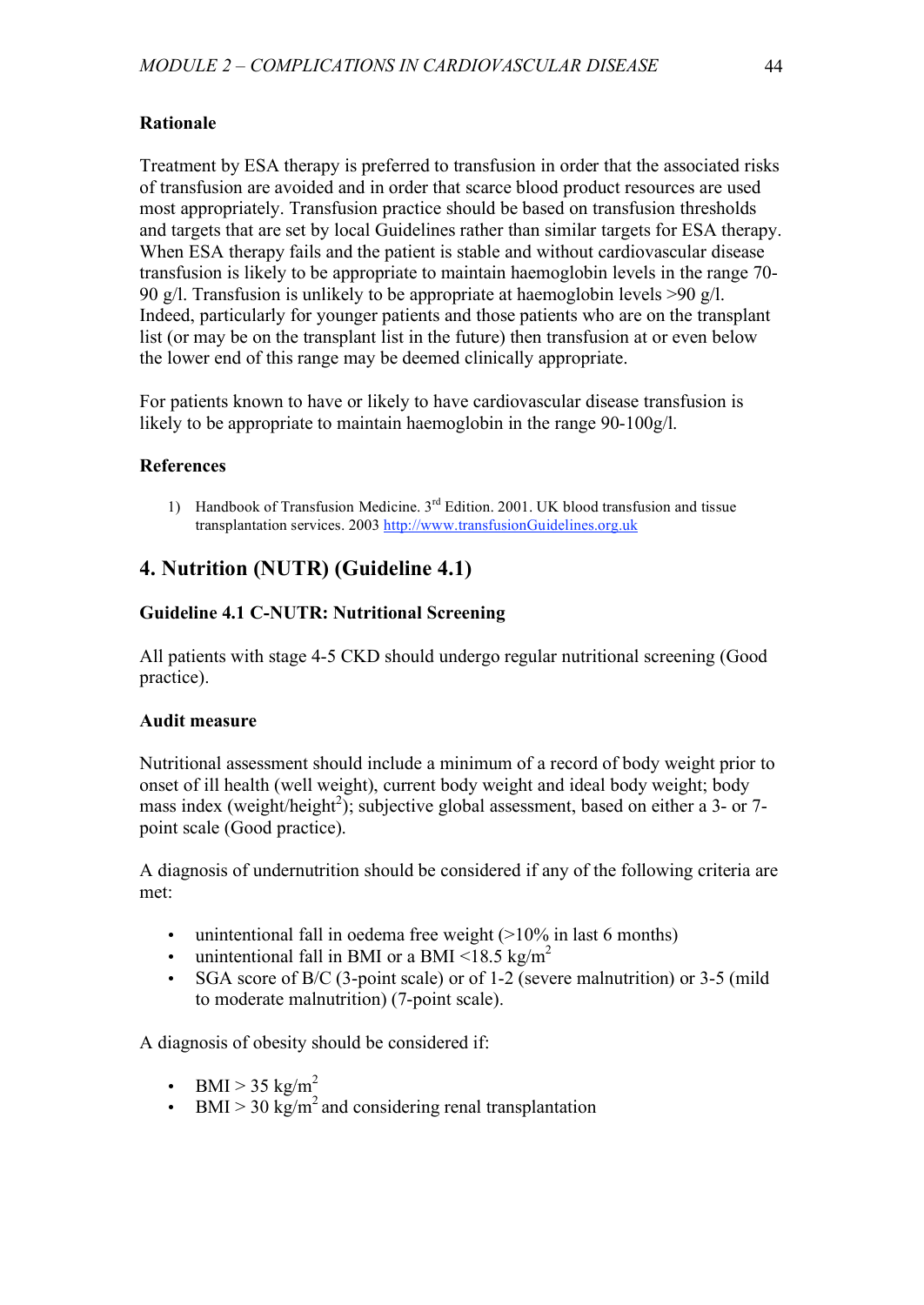# **Rationale**

Malnutrition is a frequent finding in ESRF, affecting 30-40% of patients (1). Undernurition worsens with falling GFR and increasing age. Extensive US (2) and European (3) Guidelines on the assessment of nutrition in renal patients are available.

A number of potential measures of nutritional state, including serum creatinine (4) (creatinine is dependent on both renal function and muscle mass), serum cholesterol (4), serum albumin (4, 5), subjective global assessment (6), body mass index (7), lean body mass (6), and handgrip strength (8) predict worsened patient survival. This decrease in survival has been attributed to poor nutrition. However there is also a strong correlation between inflammation, atherosclerosis and poor nutrition, referred to as the MIA complex (9). The association between a low serum albumin and poor survival of dialysis patients predominantly reflects the association between serum albumin and inflammation (10), co-morbidity (11) and fluid overload (12).

There is no single 'gold standard' measure of nutritional state. Therefore a panel of measurements should be used, reflecting the various aspects of protein-calorie nutrition.

Assessment of nutrition in undernourished patients

If undernutrition is suspected then a full nutritional assessment should be undertaken by a clinician and/or renal dietitian. This should include a medical history, assessment of dietary intake (3-day food diary and measurement of protein equivalent of nitrogen appearance), anthropometric measures (mid-arm muscle circumference, triceps skinfold thickness and calculated mid-arm muscle circumference), and estimation of dialysis adequacy and of residual renal function. (Good practice).

Subjective global assessment includes gastrointestinal symptoms (appetite, anorexia, nausea, vomiting, diarrhoea), weight change in the preceding 6 months and last 2 weeks, evidence of functional impairment and a subjective visual assessment of subcutaneous tissue and muscle mass.

Serum albumin has been considered a marker of visceral protein and often used as a measure of nutritional state. Serum albumin is strongly predictive of mortality in predialysis, dialysis and transplant populations. However the relationship between serum albumin and nutritional state is weak and in general causes other than malnutrition should be excluded (13). Assessment might include C-reactive protein, evidence of atherosclerosis, 24-hour urinary protein loss, 24-hour peritoneal protein loss and determination of circulatory volume status by either clinical examination or supplementary technique (such as bio-electric impedance). (Good practice).

Many factors predispose to the development of undernutrition in patients with CRF. Some, such as changes in appetite, dental problems, vomiting and diarrhoea, may be identified through the patient's medical history. A decrease in appetite secondary to either uraemia or underdialysis should be confirmed with an assessment of dietary intake, residual renal function and dialysis dose. Protein intake can be obtained indirectly through the normalised equivalent of total protein nitrogen appearance (PNA) although this may give a spuriously high estimate in the presence of weight